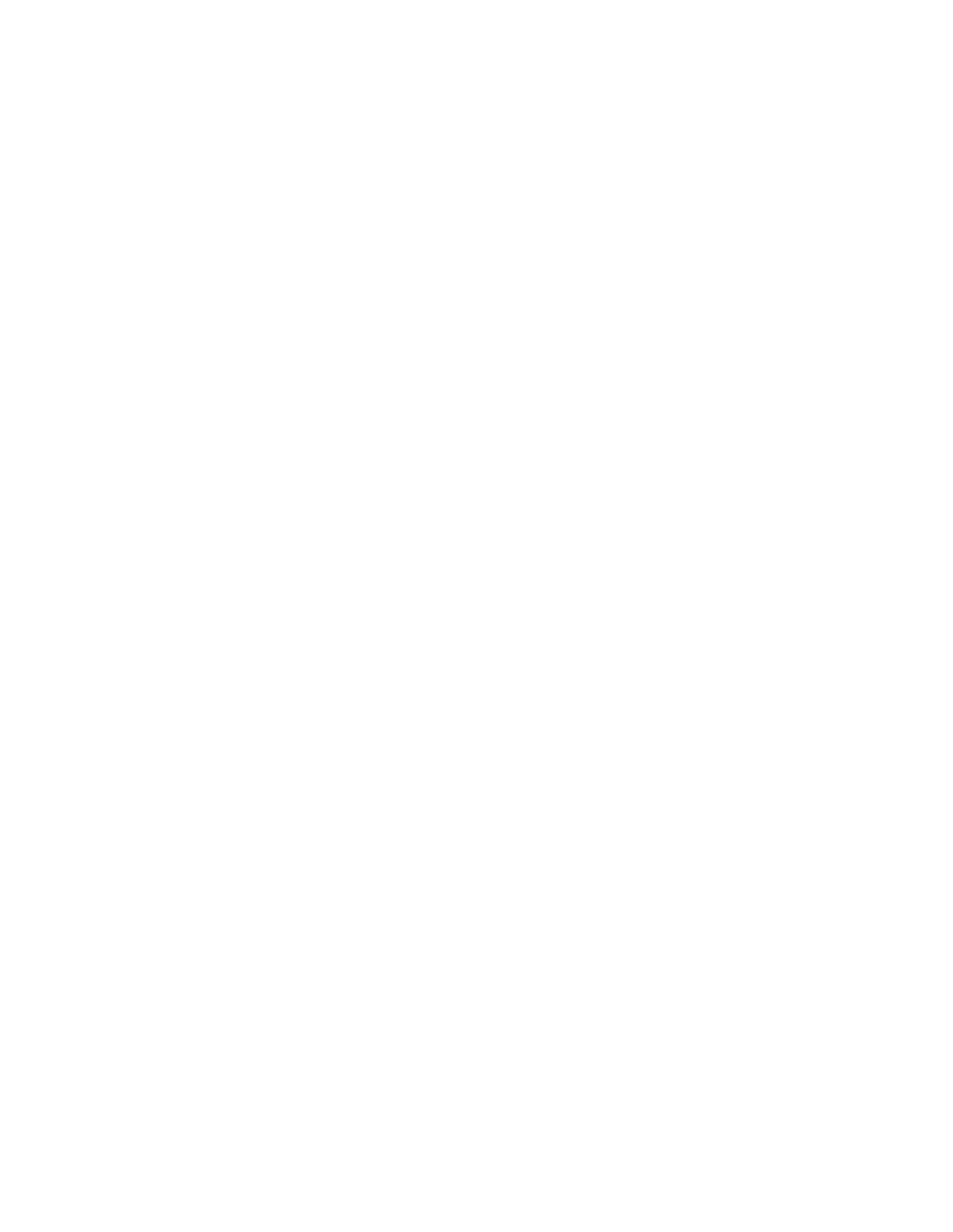# Contents

|                |     | Iftach Haitner and Salil Vadhan                                   |                |  |  |
|----------------|-----|-------------------------------------------------------------------|----------------|--|--|
| ı.             |     |                                                                   | $\mathbf{1}$   |  |  |
|                | 1.1 |                                                                   | $\overline{2}$ |  |  |
|                | 1.2 |                                                                   | $\overline{4}$ |  |  |
|                | 1.3 |                                                                   | $\overline{5}$ |  |  |
|                | 1.4 |                                                                   | 5              |  |  |
| $\overline{2}$ |     |                                                                   | 6              |  |  |
|                | 2.1 |                                                                   | 6              |  |  |
|                | 2.2 |                                                                   | 6              |  |  |
|                | 2.3 |                                                                   | $\overline{7}$ |  |  |
|                | 2.4 |                                                                   | 10             |  |  |
|                | 2.5 |                                                                   | 11             |  |  |
| 3              |     | Next-Block Entropy and Pseudorandom Generators                    | 11             |  |  |
|                | 3.1 |                                                                   | 11             |  |  |
|                | 3.2 | Next-Block Pseudoentropy Generators from One-Way Functions        | 13             |  |  |
|                | 3.3 |                                                                   | 17             |  |  |
|                | 3.4 | Putting It Together: One-Way Functions to Pseudorandom Generators | 21<br>22       |  |  |
| $\overline{4}$ |     |                                                                   |                |  |  |
|                | 4.1 |                                                                   | 23             |  |  |
|                | 4.2 |                                                                   | 26             |  |  |
|                | 4.3 |                                                                   | 29             |  |  |
|                | 4.4 | Inaccessible Entropy Generator to Statistically Hiding Commitment | 33             |  |  |
|                |     |                                                                   | 44             |  |  |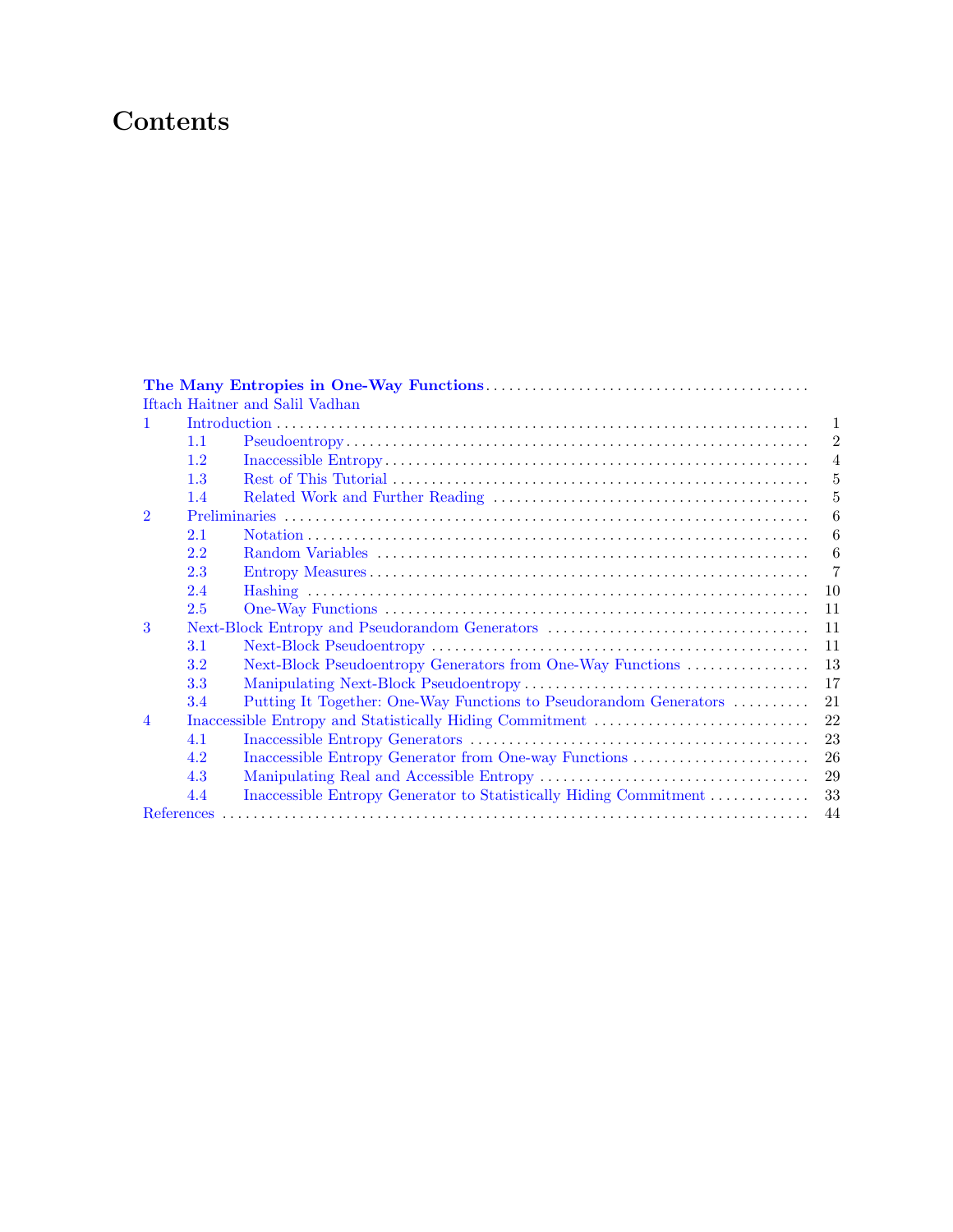## <span id="page-3-0"></span>1 Introduction

One-way functions (OWFs), functions that are easy to compute and hard to invert, are the most basic, unstructured form of cryptographic hardness [\[22\]](#page-47-0). Yet, in a sequence of celebrated results, mostly in the 1980s and early 1990s, one-way functions were shown to imply a rich collection of cryptographic schemes and protocols, such as digital signatures and secret-key encryption schemes. At the basis of this beautiful mathematical structure are a few constructions of basic primitives: pseudorandom generators (Håstad et al. [\[17\]](#page-46-1)), universal one-way hash functions (Naor and Yung [\[26\]](#page-47-1), Rompel [\[27\]](#page-47-2)), and more recently, statistically hiding commitment schemes (Haitner, Nguyen, Ong, Reingold, and Vadhan [\[10\]](#page-46-4)). These powerful plausibility results shape our understanding of hardness, secrecy, and unforgeability in cryptography. For instance, the construction of pseudorandom generators provides strong evidence that computationally secure encryption is much richer than information-theoretically secure encryption, as it allows encrypting many more bits than the key length, in contrast to Shannon's impossibility result for information-theoretic security [\[28\]](#page-47-3). The construction of universal one-way hash functions yields that some "public-key" objects, such as signature schemes, can be built from "private-key" primitives, like one-way functions. A recent line of results [\[11,](#page-46-3) [12,](#page-46-5) [14,](#page-46-2) [29\]](#page-47-4) simplified and improved all of these constructions. The crux of each new construction is defining the "right" notion of *computational entropy* and recovering this form of entropy from one-way functions.

Computational entropy. Computational analogues of information-theoretic notions have given rise to some of the most interesting phenomena in the theory of computation. For example, *computational indistin*guishability, a computational analogue of statistical indistinguishability introduced by Goldwasser and Micali [\[9\]](#page-46-0), enabled the bypassing of [Shannon'](#page-47-3)s impossibility results on perfectly secure encryption [\[28\]](#page-47-3), and provided the basis for the computational theory of pseudorandomness  $[2, 32]$  $[2, 32]$  $[2, 32]$ . *Pseudoentropy*, a computational analogue of entropy introduced by Håstad et al.  $[17]$ , was the key to their fundamental result establishing the equivalence of pseudorandom generators and one-way functions, and has become a basic concept in complexity theory and cryptography. The above notions were further refined in [\[14,](#page-46-2) [29\]](#page-47-4), and new computational analogues of entropy to quantify unforgeability were introduced in [\[11,](#page-46-3) [12\]](#page-46-5). These new abstractions have led to much simpler and more efficient constructions based on one-way functions, and to a novel equivalence between (parallelizable) constant-round statistical zero-knowledge arguments and constant-round statistically hiding commitments.

The purpose of this tutorial is to explain these computational notions of entropy and their application in constructing cryptographic primitives. The utility of the computational notions of entropy is to bridge between the very unstructured form of hardness of the primitive we start with (e.g., one-wayness) and the typically much more structured form of hardness that appears in the primitive we are trying to construct. The benefit of using such computational notions of entropy is that there exists well-developed machinery for manipulating information-theoretic entropy and making it more structured (e.g., through taking many independent copies and applying hash functions and randomness extractors); with care, analogous tools can be applied to the computational notions. For example, in each of the two constructions presented in this tutorial, the first step is to construct a "generator" with a noticeable gap between its real output entropy and its computational entropy—entropy from the point of view of a computationally bounded adversary. (For each construction, we use a different notion computational entropy.) The next step is to increase the gap between real and computational entropy and to convert them into worst-case analogues (e.g., min-entropy and max-entropy) using the standard information-theoretic tools of taking many independent samples. Finally, hashing and randomness extractors are used to obtain more structured randomness generators.

<span id="page-3-1"></span>In the following, we discuss the two major types of computational entropy notions that can be found in any one-way function. pseudoentropy, which comes to quantify pseudorandomness and secrecy, and inaccessible entropy, which comes to quantify unforgeability. We do that while focusing on next-block pseudoentropy, a refinement of the traditional notion of pseudoentropy, and on the type of inaccessible entropy that is related to, and used as in intermediate step to construct, statistically hiding commitment schemes. In the main body of this tutorial, we discuss these two notions further, and exemplify their usability with applications to one-way function based primitives.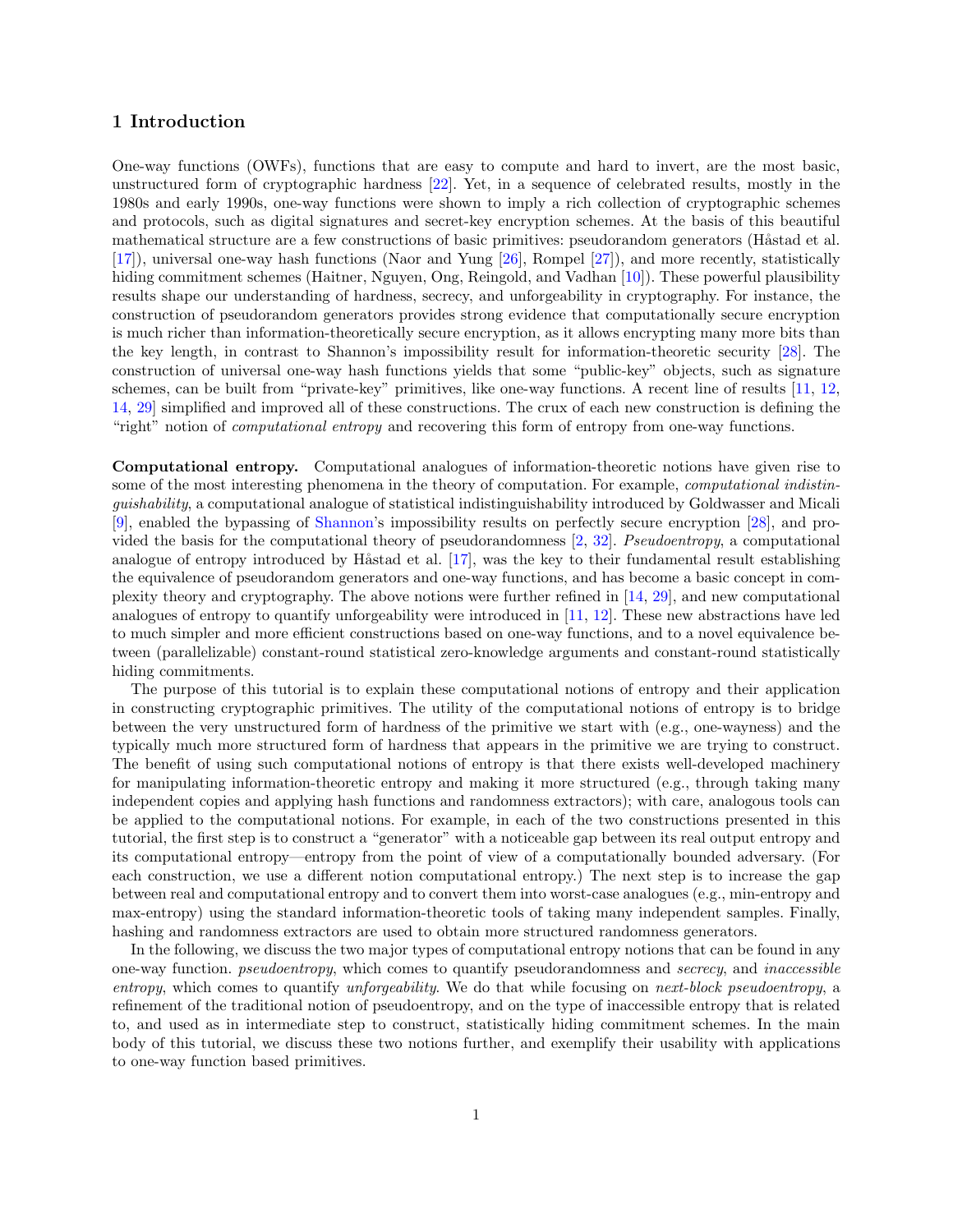## 1.1 Pseudoentropy

A random variable X over  $\{0,1\}^n$  $\{0,1\}^n$  $\{0,1\}^n$  is *pseudorandom* if it is computationally indistinguishable from  $U_n$ .<sup>1</sup> The most natural quantitative variant of pseudorandomness is the so-called HILL pseudoentropy (stands for Håstad, Impagliazzo, Levin, and Luby), or just pseudoentropy.

<span id="page-4-4"></span>**Definition 1 ((HILL) pseudoentropy, [\[17\]](#page-46-1), informal).** A random variable X is said to have pseudoentropy (at least)  $k$  if there exists a random variable  $Y$  such that:

- 1.  $X$  is computationally indistinguishable from  $Y$ .
- [2](#page-4-1). H(Y)  $\geq k$ , where H( $\cdot$ ) denotes Shannon entropy.<sup>2</sup>

A function (i.e., a generator)  $G: \{0,1\}^n \mapsto \{0,1\}^{m(n)}$  has pseudoentropy k if  $G(U_n)$  has pseudoentropy k. An efficiently computable  $G: \{0,1\}^n \mapsto \{0,1\}^{m(n)}$  is a pseudoentropy generator if it has pseudoentropy (at least)  $H(G(U_n))) + \Delta(n)$  for some  $\Delta(n) \geq 1/\text{poly}(n)$ . We refer to  $\Delta$  as the entropy gap of  $G<sup>3</sup>$  $G<sup>3</sup>$  $G<sup>3</sup>$ .

Pseudoentropy plays a key role in the Håstad et al. [\[17\]](#page-46-1) construction of pseudorandom generators from one-way functions. A pseudorandom generator (PRG) is an efficient length-extending function whose output distribution, over uniformly chosen input, is pseudorandom. Note that every pseudorandom generator  $G: \{0,1\}^n \mapsto \{0,1\}^{m(n)}$  is a pseudoentropy generator with entropy gap at least  $m(n) - n$ ; take  $Y = U_{m(n)}$ and note that  $H(Y) = m(n)$ , but  $H(G(U_n)) \leq H(U_n) = n$ . Pseudoentropy generators are weaker in that Y may be very far from uniform, and even with  $H(Y) \ll n$  (as long as  $H(G(U_n))$ ) is even smaller). Yet, Håstad et al. [\[17\]](#page-46-1) showed that also the converse is true, using pseudoentropy generators to construct pseudorandom generators. The first and key step of their main result (that one-way functions imply pseudorandom generators) was to show that a simple modification of any one-way function is a pseudoentropy generator with small but noticeable entropy gap, where the rest of their construction is "purifying" this generator's pseudoentropy into pseudorandomness, and thus turning it into a PRG. This shows in a sense that (a simple modification of) one-way functions have the computational notion of entropy that pseudorandom generators take to the extreme.

Constructing pseudoentropy generator from an injective one-way function is easy. Given such an injective function  $f: \{0,1\}^n \mapsto \{0,1\}^*$ , let  $G(x) = (f(x), b(x))$ , where b is an hardcore predicate of  $f^A$  G's pseudoentropy is  $n + 1$ , which is larger by one bit than its output (and input) entropy. Similar constructions can be applied to one-way functions that can be converted to (almost) injective one-way functions (e.g., regular oneway functions), but generalizing it to arbitrary one-way function is seemingly a much more challenging task. Yet, Håstad et al. [\[17\]](#page-46-1) did manage to get a pseudoentropy generator out of an arbitrary one-way function, alas with poor parameters compared with what can easily be achieved from an injective one-way function. Specifically, while its output pseudoentropy is larger than its real output entropy, and thus it possesses a positive entropy gap, its entropy gap is tiny (i.e.,  $\log n/n$ ), and its pseudoentropy is smaller than its input length. In addition, the quantity of its pseudoentropy is not efficiently computable. These issues result in a complicated and indirect PRG construction. Constructions that followed this approach ([\[13,](#page-46-7) [19\]](#page-46-8)), while improving and simplifying the original construction, also ended up being rather complicated and inefficient. To deal with this barrier, Haitner, Reingold, and Vadhan [\[14\]](#page-46-2) presented a relaxation of this notion called next-block pseudoentropy, which can be easily obtained with strong parameters from any one-way function, yet is still strong enough for construction of PRGs.

<span id="page-4-0"></span><sup>&</sup>lt;sup>1</sup> I.e.,  $|\Pr[D(X) = 1] = \Pr[D(U_n) = 1]| = \text{neg}(n)$  for any polynomial-time distinguisher D, where  $U_n$  is uniformly distributed over  $\{0,1\}^n$ , and neg(n) is smaller than any inverse polynomial. See Section [2](#page-8-0) for the formal definitions.

<span id="page-4-1"></span><sup>&</sup>lt;sup>2</sup> The Shanon entropy of a random variable X is defined by  $H(X) = E_{x \leftarrow X} \left[ \log \frac{1}{\Pr[X=x]} \right]$ .

<span id="page-4-2"></span> $3$  Håstad et al. [\[17\]](#page-46-1) refer to such a generator as a *false entropy generator*, and require a pseudoentropy generator to have output pseudoentropy (at least)  $n + \Delta(n)$ , rather than just H( $G(U_n)$ ) +  $\Delta(n)$ . For the sake of this exposition, however, we ignore this distinction.

<span id="page-4-3"></span><sup>&</sup>lt;sup>4</sup> *b* is hardcore predicate of f if  $(f(U_n), b(U_n))$  is computationally indistinguishable from  $(f(U_n), U)$ , for  $U_n$  and U sampled, uniformly and independently, from  $\{0,1\}^n$  and  $\{0,1\}$ , respectively.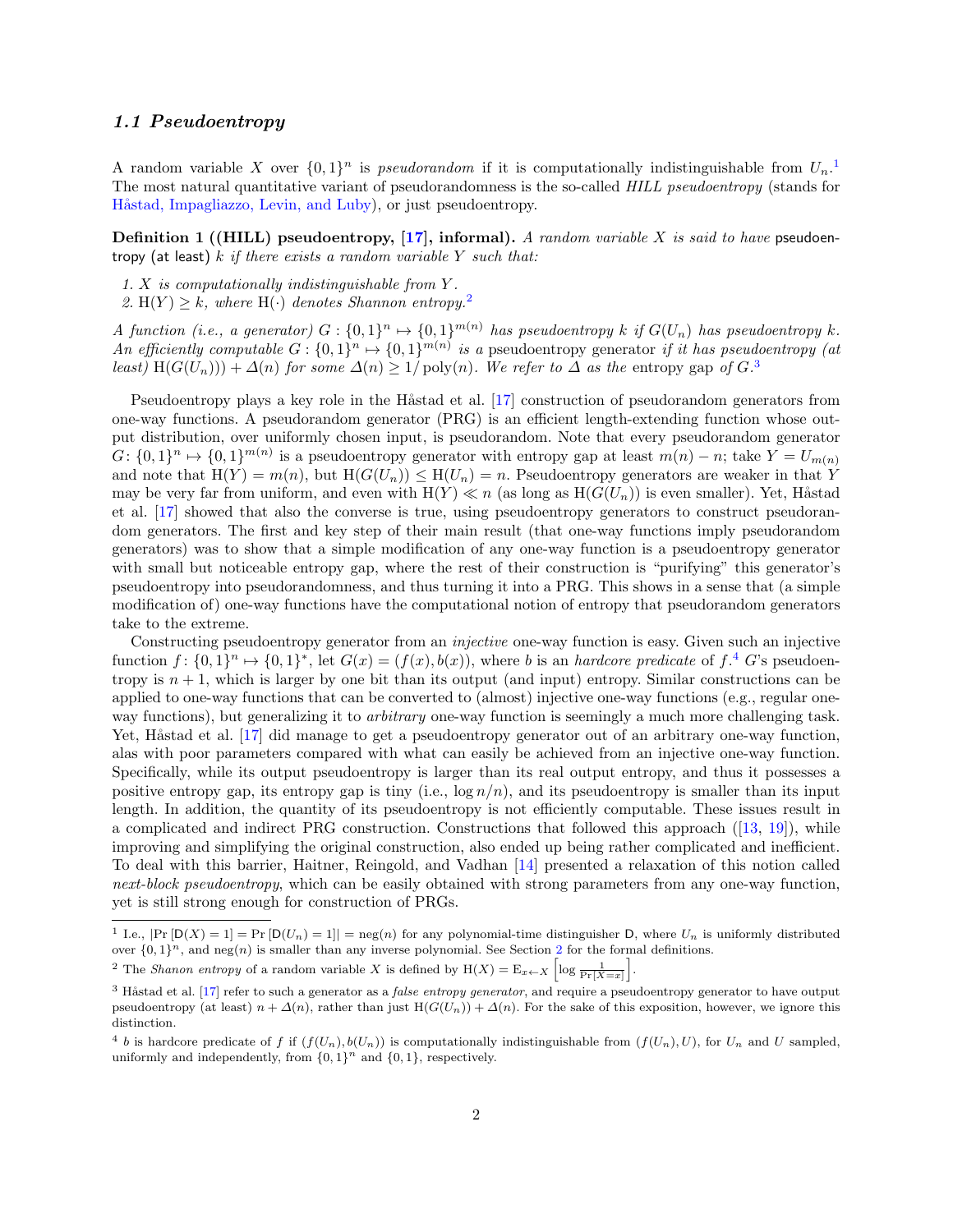#### 1.1.1 Next-Block Pseudoentropy

Next-block pseudoentropy is similar in spirit to the Blum and Micali [\[3\]](#page-46-9) notion of next-bit unpredictability, which was shown by Yao [\[32\]](#page-47-5) to be equivalent to his (now-standard) definition of pseudorandomness. This equivalence says that a random variable  $X = (X_1, \ldots, X_m)$  is pseudorandom iff each bit of X is unpredictable from the previous bits. That is,  $Pr[P(X_1, X_2, ..., X_{i-1}) = X_i] \leq \frac{1}{2} + neg(n)$  for every i and efficient predictor (i.e., algorithm) P. Equivalently,  $(X_1, X_2, \ldots, X_{i-1}, X_i)$  is computationally indistinguishable from  $(X_1, X_2, \ldots, X_{i-1}, U)$  where U is a uniform bit. It is thus natural to consider what happens if we relax the pseudorandomness of  $X_i$  to *pseudoentropy* (capturing the idea that  $X_i$  is only somewhat unpredictable from the previous bits). And more generally, we can allow the  $X_i$ 's to be blocks instead of bits.

**Definition 2** (next-block pseudoentropy [\[14\]](#page-46-2), informal). A random variable  $X = (X_1, \ldots, X_m)$  is said to have next-block pseudoentropy (at least) k if there exists a sequence of random variables  $Y = (Y_1, \ldots, Y_m)$ , jointly distributed with X, such that:

1.  $(X_1, X_2, \ldots, X_{i-1}, X_i)$  is computationally indistinguishable from  $(X_1, X_2, \ldots, X_{i-1}, Y_i)$ , for every i. 2.  $\sum_i H(Y_i | X_1, \ldots X_{i-1}) \geq k$ .

A function  $G: \{0,1\}^n \mapsto (\{0,1\}^{\ell})^m$  is said to have next-block pseudoentropy k if  $(X_1,\ldots,X_m)=G(U_n)$  has next-block pseudoentropy k. A next-block pseudoentropy generator is a polynomial-time computable function  $G: \{0,1\}^n \mapsto (\{0,1\}^{\ell})^m$  that has next-block pseudoentropy (at least)  $H(G(U_n)) + \Delta(n)$  for some  $\Delta(n) >$  $1/\text{poly}(n)$ , where again  $\Delta$  is called the entropy gap.

That is, in total, the blocks of X "look like" they have k bits of entropy given the previous ones. Note that the case  $k = m$  and blocks of size one (the  $X_i$ 's are bits) amounts to the Yao [\[32\]](#page-47-5) definition of unpredictability discussed above. The case of one block  $(m = 1)$  amounts to Håstad et al. [\[17\]](#page-46-1) definition of pseudoentropy (Definition [1\)](#page-4-4). Also note that, when  $m > 1$ , allowing Y to be correlated with X in this definition is essential: for example, if all the blocks of  $X$  are always equal to each other (and have noticeable entropy), then there is no way to define  $Y$  that is independent of  $X$  and satisfies the first condition.

Unlike the case of (HILL) pseudoentropy, it is known how to use any one-way function to construct a next-block pseudoentropy generator with good parameters.

Constructing next-block pseudoentropy generators from one-way functions. Given a one-way function  $f: \{0,1\}^n \mapsto \{0,1\}^n$ , we construct a generator G as

<span id="page-5-2"></span>
$$
G(x) = (f(x), x_1, \dots, x_n). \tag{1}
$$

The above construction was proven to achieve next-block pseudoentropy by Vadhan and Zheng [\[29\]](#page-47-4). The original construction of Haitner et al. [\[14\]](#page-46-2) considered instead  $G(x, h) = (f(x), h(x), \ldots, h(x), h(x))$ , for an appropriate family of hash functions with seed length  $O(n)$ . In this tutorial, we will analyze the latter construction, using a family of hash functions of seed length  $O(n^2)$ , as it has a simpler analysis.<sup>[5](#page-5-1)</sup>

If we consider only the original notion of pseudoentropy (Definition [1\)](#page-4-4), the above construction is problematic; the polynomial-time test  $T(y, x)$  that checks whether  $y = f(x)$ , distinguishes  $G(U_n)$  from every random variable of entropy noticeably larger than n (since T accepts only  $2^n$  strings). However, it turns out that it does have next-block pseudoentropy at least  $n + \log n$ . This has two advantages compared with the pseudoentropy generator constructed by Håstad et al. [\[17\]](#page-46-1). First, the entropy gap is now  $\Delta = \log n$  instead of  $\Delta = \log n/n$ . Second, the total amount of pseudoentropy in the output (though not the amount contributed by the individual blocks) is known. These two advantages together yield a simpler and more efficient one-way function based PRG.

<span id="page-5-1"></span><span id="page-5-0"></span><sup>&</sup>lt;sup>5</sup> Interestingly, the construction we consider in this tutorial is similar to the pseudoentropy generator used by Håstad et al. [\[17\]](#page-46-1), but here it is viewed as a next-block pseudoentropy generator.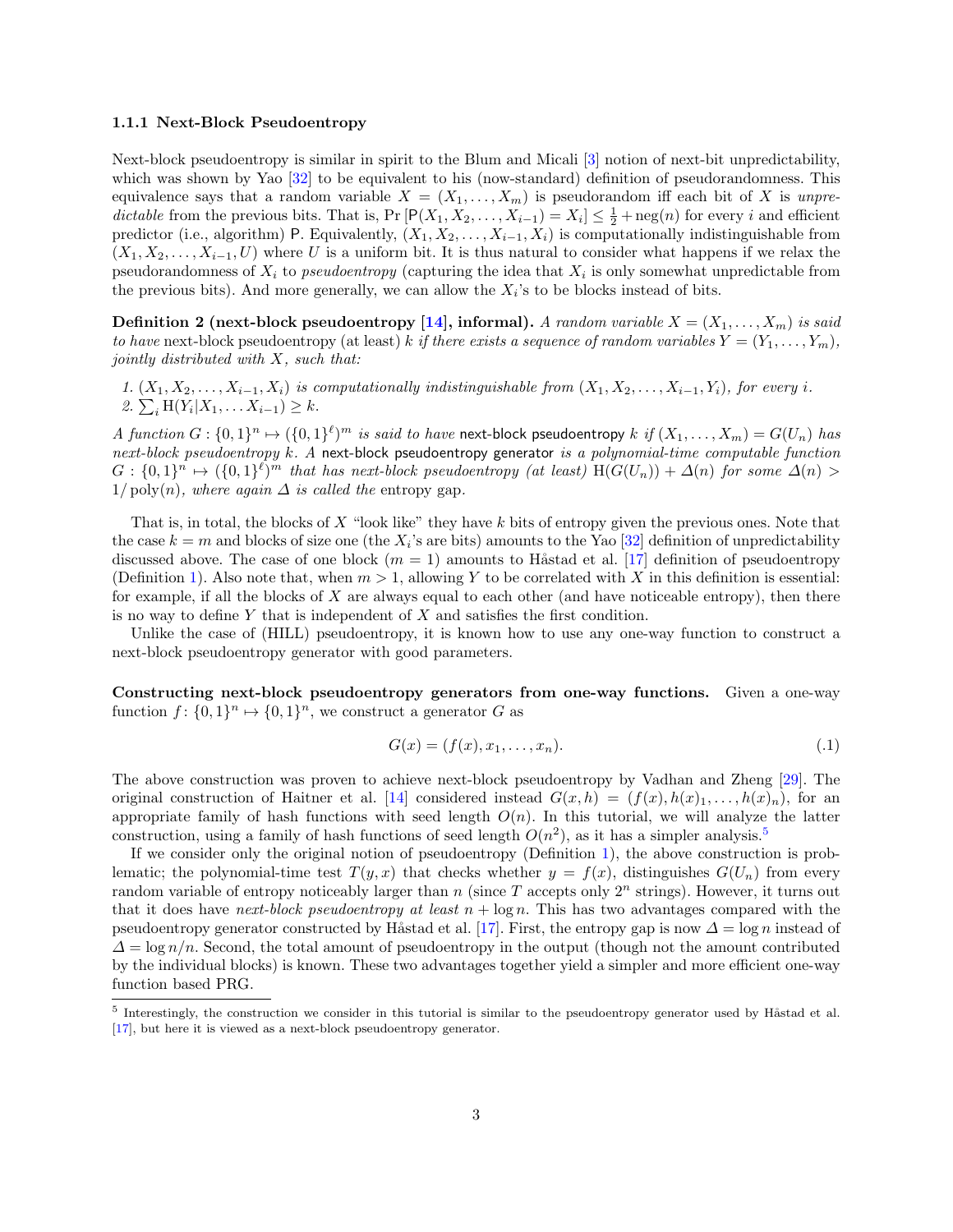## 1.2 Inaccessible Entropy

Notions of pseudoentropy as above are only useful as a lower bound on the "computational entropy" in a distribution. For instance, it can be shown that *every* distribution on  $\{0,1\}^n$  is computationally indistinguishable from a distribution of entropy at most polylog  $n$ . In this section we introduce another computational analogue of entropy, which we call *accessible entropy*, which is useful as an *upper* bound on computational entropy. We motivate the idea of accessible entropy with an example. Let  $G$  be the following two-block generator:

#### Algorithm 1  $(G)$ .

Let  $m \ll n$  and let  $\mathcal{H} = \{h: \{0,1\}^n \mapsto \{0,1\}^m\}$  be a family of collision-resistant hash functions.<sup>[6](#page-6-0)</sup>

On public parameter  $h \stackrel{R}{\leftarrow} \mathcal{H}$ .

- 1. Sample  $x \stackrel{R}{\leftarrow} \{0,1\}^n$ .
- 2. Output  $y = h(x)$ .
- 3. Output x.

Now, information-theoretically, G's second output block (namely x) has entropy at least  $n - m \geq 1$ conditioned on h and its first output block y. This is since  $(h, y = h(x))$  reveals only m bits of information about x. The collision-resistance property of h, however, implies that given the *state* of G after it outputs its first block  $y$ , there is at most one consistent value of  $x$  that can be computed in polynomial time with nonnegligible probability. (Otherwise, we would be able find two distinct messages  $x \neq x'$  such that  $h(x) = h(x')$ .) This holds even if G is replaced by any polynomial-time cheating strategy  $\tilde{G}$ . Thus, there is "real entropy" in x (conditioned on h and the first output of  $G$ ), but it is "computationally inaccessible" to  $G$ , to whom x effectively has entropy 0.

We generalize this basic idea to allow the upper bound on the "accessible entropy" to be a parameter k, and to consider both the real and accessible entropy accumulated over several blocks of a generator. In more detail, consider an *m-block generator*  $G: \{0,1\}^n \mapsto (\{0,1\}^*)^m$ , and let  $(Y_1,\ldots,Y_m)$  be random variables denoting the m output blocks generated by applying  $G$  over randomness  $U_n$  (no public parameters are given). We define the *real entropy* of G as  $H(G(U_n))$ , the Shannon entropy of  $G(U_n)$ , which is equal to

$$
\sum_{i\in[m]} H(Y_i \mid Y_1,\ldots,Y_{i-1}),
$$

where  $H(X | Y) = E_{y \stackrel{R}{\leftarrow} Y} [H(X | Y = y)]$  is the standard notion of (Shannon) conditional entropy.

To define accessible entropy, consider a probabilistic polynomial-time cheating strategy  $\tilde{G}$  that before outputting the *i*-th block, tosses some fresh random coins  $r_i$ , and uses them to output a string  $y_i$ . We restrict out attention to G-consistent (adversarial) generators— $\tilde{G}$ 's output is always in the support of G (though it might be distributed differently). Now, let  $(R_1, Y_1, \ldots, Y_m, R_m)$  be random variables corresponding to a random execution of  $\tilde{G}$ . We define the *accessible entropy* achieved by  $\tilde{G}$  to be

$$
\sum_{i\in[m]} \mathrm{H}(Y_i \mid R_1,\ldots,R_{i-1}).
$$

The key point is that now we compute the entropy conditioned not just on the previous output blocks  $Y_1, \ldots, Y_{i-1}$  (which are determined by  $R_1, \ldots, R_{i-1}$ ), as done when computing the real entropy of G, but also on the local state of  $\tilde{G}$  prior to outputting the *i*-th block (which without loss of generality equal its coin tosses  $R_1, \ldots, R_{i-1}$ ). We define the *accessible entropy* of G as the maximal accessible entropy achieved by a G-consistent, polynomial-time generator  $\tilde{G}$ . We refer to the difference (real entropy) – (accessible entropy)

<span id="page-6-0"></span><sup>&</sup>lt;sup>6</sup> Given  $h \stackrel{R}{\leftarrow} \mathcal{H}$ , it is infeasible to find distinct  $x, x' \in \{0, 1\}^n$  with  $h(x) = h(x')$ .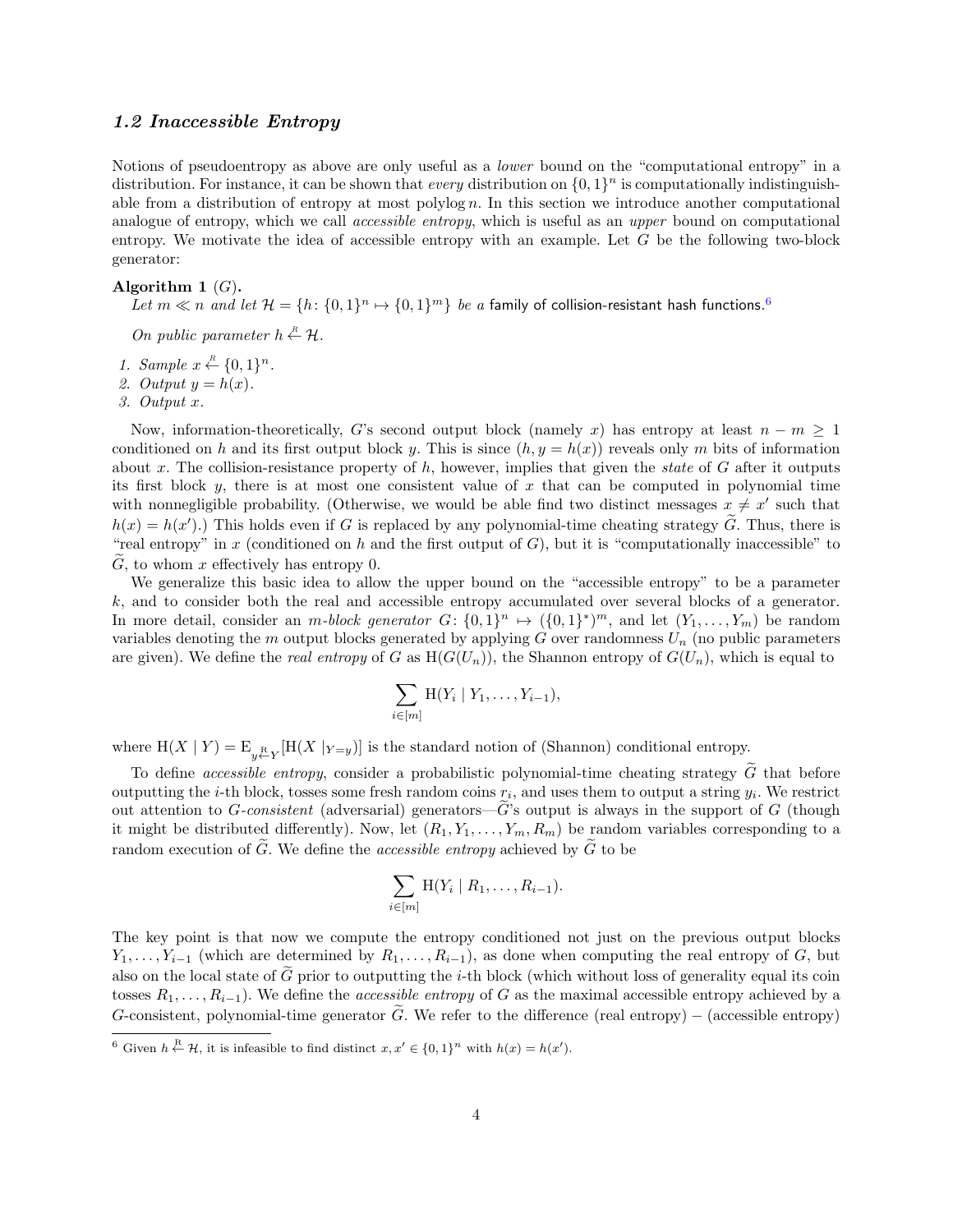as the inaccessible entropy of the generator G, and call G an inaccessible entropy generator if its inaccessible entropy is noticeably greater than zero.

It is important to note that if we put no computational restrictions on the computational power of a G-consistent  $G$ , then its accessible entropy can always be as high as the real entropy of  $\mathsf{G}$ ; to generate its *i*-th block  $y_i$ ,  $\tilde{G}$  samples x uniformly at random from the set  $\{x' : G(x')_1 = y_1, \ldots, G(x')_{i-1} = y_{i-1}\}.$  This strategy, however, is not always possible for a computationally bounded  $\tilde{G}$ .

The collision resistance example given earlier provides evidence that when allowing public parameters, there are efficient generators whose computationally accessible entropy is much smaller than their real Shannon entropy. Indeed, the real entropy of the generator we considered above is  $n$  (namely, the total entropy in x), but its accessible entropy is at most  $m+\operatorname{neg}(n) \ll n$ , where m is the output length of the collision-resistant hash function.

As we shall see, we do not need collision resistance; any one-way function can be used to construct an inaccessible entropy generator (without public parameters). An application of this result is an alternative construction of statistically hiding commitment schemes from arbitrary one-way functions. This construction is significantly simpler and more efficient than the previous construction of Haitner et al. [\[10\]](#page-46-4). It also conceptually unifies the construction of statistically hiding commitments from one-way functions with the construction of pseudorandom generators discussed in the previous section: the first step of both constructions is to show that the one-way function directly yields a generator with a gap between its real entropy and "computational entropy" (pseudoentropy in the case of pseudorandom generators, and accessible entropy in the case of statistically hiding commitments). This gap is then amplified by repetitions and finally combined with various forms of hashing to obtain the desired primitive.

Constructing an inaccessible entropy generator from one-way functions. For a one-way function  $f: \{0,1\}^n \mapsto \{0,1\}^n$ , consider the  $(n+1)$ -block generator

$$
G(x) = (f(x)1, f(x)2, ..., f(x)n, x).
$$

Notice that this construction is the same as the construction of a next-block pseudoentropy generator from a one-way function (Construction [.1\)](#page-5-2), except that we have broken  $f(x)$  into one-bit blocks rather than breaking x. Again, the real entropy of  $G(U_n)$  is n. It can be shown that the accessible entropy of G is at most  $n-\log n$ , so again we have an entropy gap of  $\log n$  bit.

## <span id="page-7-0"></span>1.3 Rest of This Tutorial

Standard notations, definitions, and facts, are given in Section [2.](#page-8-0) An elaborated discussion of next-block pseudoentropy, containing formal definitions, a construction from one-way functions, and its use in constricting pseudorandom generators, is given in Section [3.](#page-13-0) An elaborated discussion of inaccessible entropy, with formal definitions, a construction from one-way functions, and its use in constructing statistically hiding commitment schemes, is given in Section [4.](#page-24-0) In both sections, we have chosen simplicity and clarity over full generality and efficiency. For details of the latter, see the Further Reading section below.

## <span id="page-7-1"></span>1.4 Related Work and Further Reading

Pseudoentropy. More details and improvements on the construction of pseudorandom generator from one-way functions via next-block pseudoentropy can be found in the works of Haitner et al. [\[14\]](#page-46-2) and Vadhan and Zheng [\[29\]](#page-47-4). In particular, Vadhan and Zheng [\[29\]](#page-47-4) also show how to save a factor of n in the seed-length blow up in the reduction from next-block pseudoentropy generator to PRG, thereby reducing the seed length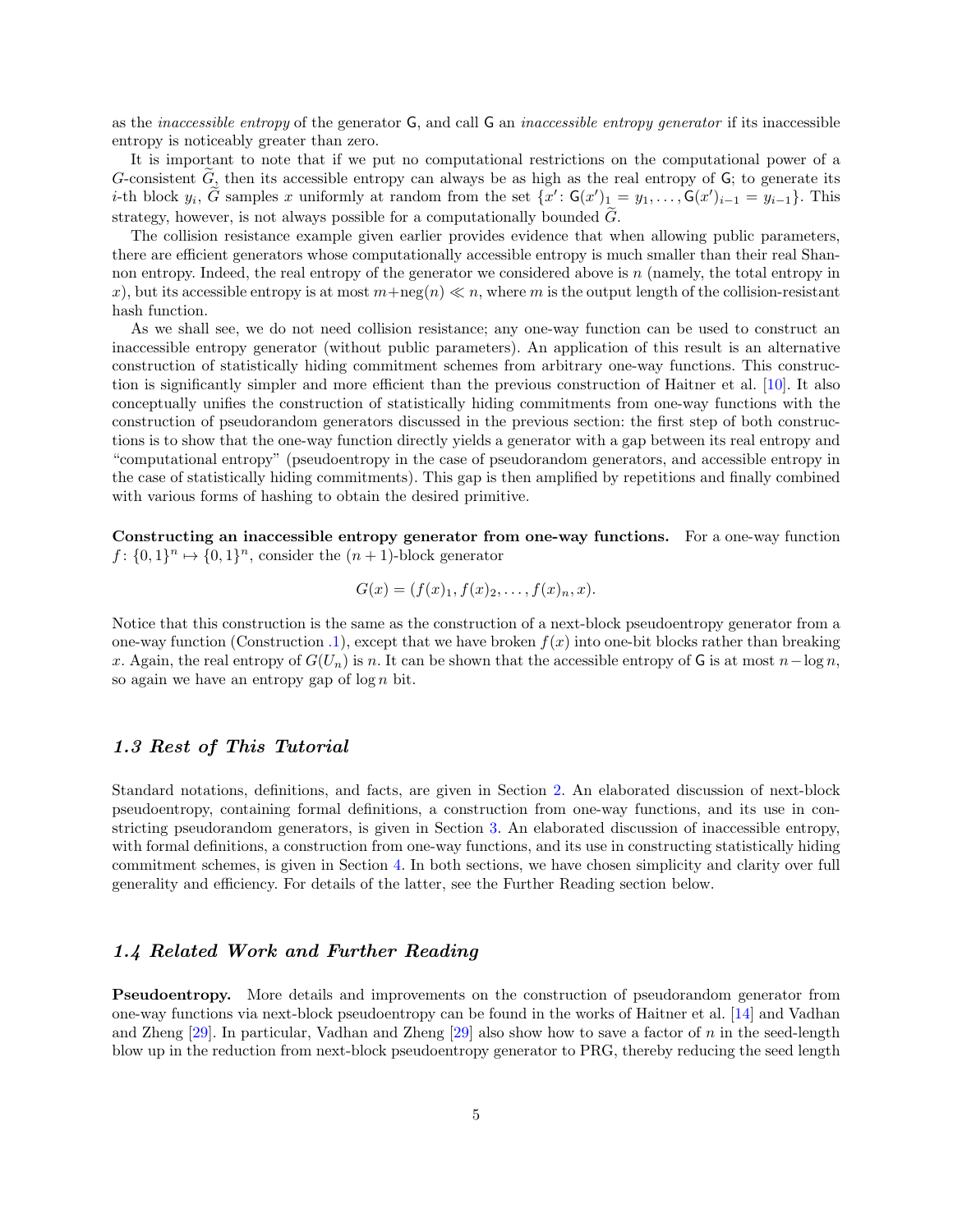from  $\tilde{O}(n^4)$  to  $\tilde{O}(n^3)$  (at the price of making adaptive calls to the one-way function). Holenstein and Sinha [\[20\]](#page-46-10) showed that any black-box construction of a pseudorandom generator from a one-way function on n-bit inputs must invoke the one-way function  $\Omega(n/\log n)$  times. Their lower bound also applies to regular oneway functions (of unknown regularity), and is tight in this case (due to the constructions of [\[8,](#page-46-11) [13\]](#page-46-7)). The constructions of Haitner et al. [\[14\]](#page-46-2) and of Vadhan and Zheng [\[29\]](#page-47-4) from arbitrary one-way functions invoke the one-way function  $\tilde{O}(n^3)$  times. It remains open whether the super linear number of invocations or the super-linear seed length is necessary, or the constructions can be furthered improved.

Several other computational analogues of entropy have been studied in the literature (cf. [\[1,](#page-46-12) [21\]](#page-46-13)), all of which serve as ways of capturing the idea that a distribution "behaves like" one of higher entropy.

Inaccessible entropy. The details of the construction of statistically hiding commitments from one-way functions via inaccessible entropy can be found in the work of Haitner et al. [\[16\]](#page-46-14). A preliminary version of that paper [\[11\]](#page-46-3) uses a more general, and more complicated, notion of accessible entropy which measures the accessible entropy of protocols rather than generators. This latter notion is used in [\[11\]](#page-46-3) to show that, if NP has constant-round interactive proofs that are black-box zero knowledge under parallel composition, then there exist constant-round statistically hiding commitment schemes. A subsequent work of Haitner et al. [\[12\]](#page-46-5) uses a simplified version of accessible entropy to present a simpler and more efficient construction of universal one-way functions from any one-way function. One of the two inaccessible entropy generators considered in [\[12\]](#page-46-5), for constructing universal one-way functions, is very similar to the constructionist nextblock pseudoentropy and inaccessible entropy generators discussed above (in Sections [1.1](#page-3-1) and [1.2\)](#page-5-0). Hence, all of these three notions of computational entropy can be found in any one-way function using very similar constructions, all simple variants of  $G(x) = (f(x), x)$ , where f is an arbitrary one-way function.

<span id="page-8-0"></span>The notion of inaccessible entropy, of the simpler variant appearing in [\[12\]](#page-46-5), is in a sense implicit in the work of Rompel [\[27\]](#page-47-2), who first showed how to base universal one-way functions on any one-way functions.

## 2 Preliminaries

#### <span id="page-8-1"></span>2.1 Notation

We use calligraphic letters to denote sets, upper-case for random variables, lower-case for values, bold-face for vectors. and sanserif for algorithms (i.e., Turing machines). For  $n \in \mathbb{N}$ , let  $[n] = \{1, \ldots, n\}$ . For vector  $\mathbf{y}=(y_1,\ldots,y_n)$  and  $\mathcal{J}\subseteq[n]$ , let  $\mathbf{y}_{\mathcal{J}}=(y_{i_1},\ldots,y_{i_{|\mathcal{J}|}})$ , where  $i_1<\ldots are the elements of  $\mathcal{J}$ . Let$  $\mathbf{y}_{\leq j} = \mathbf{y}_{[j-1]} = (y_1, \ldots, y_{j-1})$  and  $\mathbf{y}_{\leq j} = \mathbf{y}_{[j]} = (y_1, \ldots, y_j)$ . Both notations naturally extend to an ordered list of elements that is embedded in a larger vector (i.e., given  $(a_1, b_1, \ldots, a_n, b_n)$ ,  $a_{< 3}$  refers to the vector  $(a_1, a_2)$ ). Let poly denote the set of all positive polynomials, let ppt<sup>NU</sup> stand for a *nonuniform* probabilistic polynomial-time algorithm. A function  $\nu : \mathbb{N} \to [0, 1]$  is negligible, denoted  $\nu(n) = \text{neg}(n)$ , if  $\nu(n) < 1/p(n)$ for every  $p \in \text{poly}$  and large enough n. For a function f and a set S, let  $\text{Im}(f(\mathcal{S})) = \{f(x) : x \in \mathcal{S}\}\.$ 

## <span id="page-8-2"></span>2.2 Random Variables

Let X and Y be random variables taking values in a discrete universe  $\mathcal{U}$ . We adopt the convention that, when the same random variable appears multiple times in an expression, all occurrences refer to the same instantiation. For example,  $Pr[X = X]$  is 1. For an event E, we write  $X|_E$  to denote the random variable X conditioned on E. We let  $\Pr_{X|Y} [x|y]$  stand for  $\Pr [X = x | Y = y]$ . The support of a random variable X, denoted Supp(X), is defined as  $\{x: \Pr[X = x] > 0\}$ . The variable X is flat if it is uniform on its support. Let  $U_n$  denote a random variable that is uniform over  $\{0,1\}^n$ . For  $t \in \mathbb{N}$ , let  $X^{(t)} = (X^1, \ldots, X^t)$ , where  $X^1, \ldots, X^t$  are independent copies of X.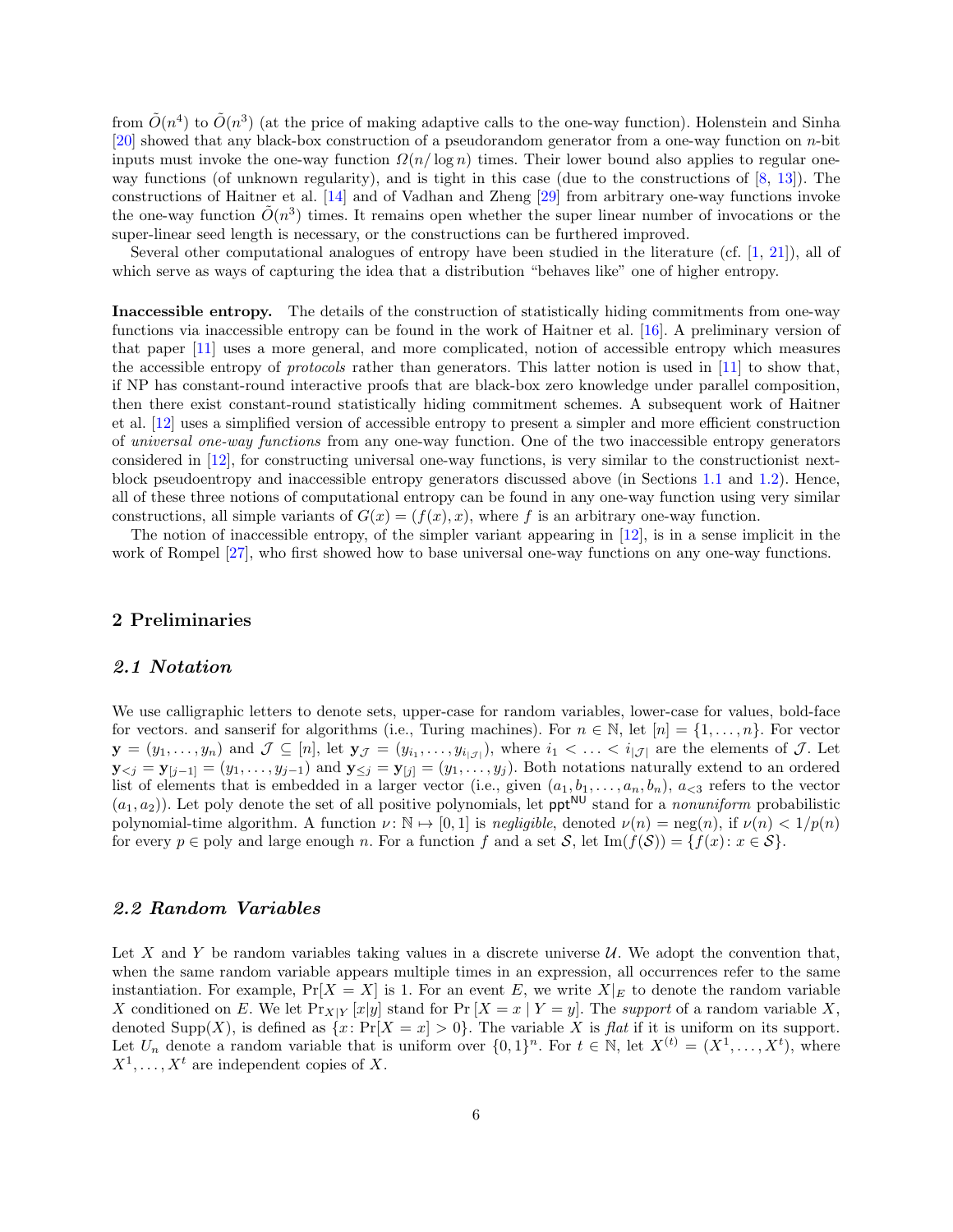We write  $X \equiv Y$  to indicate that X and Y are identically distributed. We write  $\Delta(X, Y)$  to denote the statistical difference (also known as variation distance) between  $X$  and  $Y$ , i.e.,

$$
\Delta(X, Y) = \max_{T \subseteq \mathcal{U}} |\Pr[X \in T] - \Pr[Y \in T]|.
$$

If  $\Delta(X, Y) \leq \varepsilon$  [resp.,  $\Delta(X, Y) > \varepsilon$ ], we say that X and Y are  $\varepsilon$ -close [resp.,  $\varepsilon$ -far]. Two random variables  $X = X(n)$  and  $Y = Y(n)$  are statistically indistinguishable, denoted  $X \approx_{S} Y$ , if for any unbounded algorithm D, it holds that  $|\Pr[\mathsf{D}(1^n, X(n)) = 1] - \Pr[\mathsf{D}(1^n, Y(n)) = 1]| = \text{neg}(n)$ .<sup>[7](#page-9-1)</sup> Similarly, X and Y are nonuniformly computationally indistinguishable, denoted  $X \approx_{\mathsf{nu}\text{-C}} Y$ , if  $|\Pr[\mathsf{D}(1^n, X(n)) = 1] - \Pr[\mathsf{D}(1^n, Y(n)) = 1]|$  $neg(n)$  for every ppt<sup>NU</sup> D.

## <span id="page-9-0"></span>2.3 Entropy Measures

We refer to several measures of entropy. The relation and motivation of these measures is best understood by considering a notion that we will refer to as the sample-entropy: for a random variable X and  $x \in \text{Supp}(X)$ , the *sample-entropy* of  $x$  with respect to  $X$  is the quantity

$$
H_X(x) := \log \frac{1}{Pr[X=x]},
$$

letting  $H_X(x) = \infty$  for  $x \notin \text{Supp}(X)$ , and  $2^{-\infty} = 0$ .

The sample-entropy measures the amount of "randomness" or "surprise" in the specific sample  $x$ , assuming that x has been generated according to X. Using this notion, we can define the *Shannon entropy*  $H(X)$  and min-entropy H<sub>∞</sub>(X) as follows:

$$
H(X) := \underset{x \in X}{\mathbb{E}} [H_X(x)],
$$
  

$$
H_{\infty}(X) := \underset{x \in \text{Supp}(X)}{\min} H_X(x).
$$

The collision probability of X is defined by  $\text{CP}(X) := \sum_{x \in \text{Supp}(X)} \text{Pr}_X [x]^2 = \text{Pr}_{(x,x') \stackrel{\text{R}}{\leftarrow} X^2} [x = x']$ , and its  $Rényi-entropy$  is defined by

<span id="page-9-2"></span>
$$
H_2(X) := -\log CP(X).
$$

We will also discuss the max-entropy  $H_0(X) := \log(1/|\text{Supp}(X)|)$ . The term "max-entropy" and its relation to the sample-entropy will be made apparent below.

It can be shown that  $H_{\infty}(X) \leq H_2(X) \leq H(X) \leq H_0(X)$  with each inequality being an equality if and only if X is flat. Thus, saying  $H_{\infty}(X) \geq k$  is a strong way of saying that X has "high entropy" and  $H_0(X) \leq k$ a strong way of saying that  $X$  as "low entropy".

The following fact quantifies the probability that the sample-entropy is larger than the max-entropy.

**Lemma 1.** For random variable  $X$  it holds that

1. 
$$
E_{x \stackrel{R}{\sim} X} [2^{H_X(x)}] = |\text{Supp}(X)|
$$
.  
2.  $\Pr_{x \stackrel{R}{\sim} X} [H_X(x) > \log \frac{1}{\varepsilon} + H_0(X)] < \varepsilon$ , for any  $\varepsilon > 0$ .

Proof. For the first item, compute

<span id="page-9-1"></span><sup>&</sup>lt;sup>7</sup> This is equivalent to asking that  $\Delta(X(n), Y(n)) = \text{neg}(n)$ .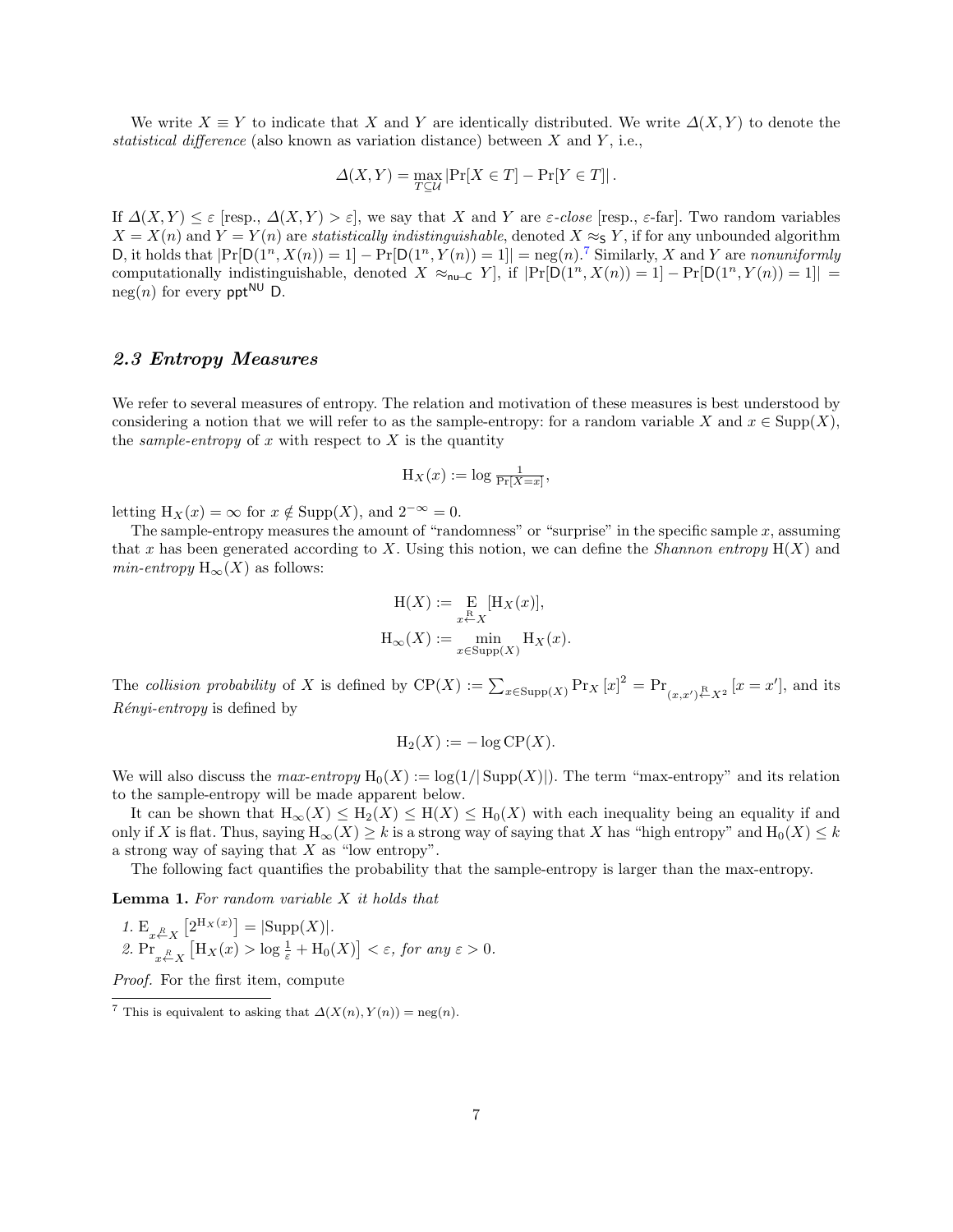$$
\mathop{\mathbf{E}}_{x \leftarrow X} \left[ 2^{\mathop{\text{H}}\nolimits_X(x)} \right] = \sum_{x \in \text{Supp}(X)} 2^{-\mathop{\text{H}}\nolimits_X(x)} \cdot 2^{\mathop{\text{H}}\nolimits_X(x)}
$$

$$
= \sum_{x \in \text{Supp}(X)} 1
$$

$$
= |\text{Supp}(X)|.
$$

The second item follows by the first item and Markov inequality.

$$
\Pr_{x \stackrel{R}{\leftarrow} X} \left[ H_X(x) > \log \frac{1}{\varepsilon} + H_0(X) \right] = \Pr_{x \stackrel{R}{\leftarrow} X} \left[ 2^{H_X(x)} > \frac{1}{\varepsilon} \cdot |\text{Supp}(X)| \right] < \varepsilon.
$$

 $\Box$ 

Conditional entropies. We will also be interested in conditional versions of entropy. For jointly distributed random variables  $(X, Y)$  and  $(x, y) \in \text{Supp}(X, Y)$ , we define the *conditional sample-entropy* to be  $H_{X|Y}(x|y) = \log \frac{1}{\Pr_X[\Gamma[x|y]} = \log \frac{1}{\Pr[X=x|Y=y]}$ . Then the standard conditional Shannon entropy can be written as

$$
H(X | Y) = \underset{(x,y) \stackrel{R}{\leftarrow} (X,Y)}{E} \left[ H_{X|Y}(x | y) \right] = \underset{y \stackrel{R}{\leftarrow} Y}{E} \left[ H(X |_{Y=y}) \right] = H(X,Y) - H(Y).
$$

The following known lemma states that conditioning on a "short" variable is unlikely to change the sample-entropy by much.

**Lemma 2.** Let X and Y be random variables, let  $k = H_{\infty}(X)$ , and let  $\ell = H_0(Y)$ . Then, for any  $t > 0$ , it holds that

<span id="page-10-1"></span>
$$
\mathrm{Pr}_{(x,y)\stackrel{R}{\leftarrow}(X,Y)}\left[\mathrm{H}_{X|Y}(x|y)
$$

*Proof.* For  $y \in \text{Supp}(Y)$ , let  $\mathcal{X}_y = \{x \in \text{Supp}(X): H_{X|Y}(x|y) < k - \ell - t\}$ . We have  $|\mathcal{X}_y| < 2^{k-\ell-t}$ . Hence,  $\left|\mathcal{X}=\bigcup_{y\in\text{Supp}(Y)}\mathcal{X}_y\right| < 2^{\ell}\cdot 2^{k-\ell-t} = 2^{k-t}$ . It follows that

$$
\Pr_{(x,y)\stackrel{\text{R}}{\leftarrow}(X,Y)}\left[\text{H}_{X|Y}(x|y)
$$

**Smoothed entropies.** The following lemma will allow us to think of a random variable  $X$  whose sampleentropy is high with high probability as if it has high min-entropy (i.e., as if its sample-entropy function is "smoother", with no picks).

<span id="page-10-0"></span>**Lemma 3.** Let X, Y be random variable and let  $\varepsilon > 0$ .

- 1. Suppose  $Pr_{x \stackrel{R}{\leftarrow} X} [H_X(x) \ge k] \ge 1 \varepsilon$ , then X is  $\varepsilon$ -close to a random variable X' with  $H_\infty(X') \ge k$ .
- 2. Suppose  $Pr_{(x,y)\stackrel{R}{\leftarrow}(X,Y)} [H_{X|Y}(x|y) \ge k] \ge 1-\varepsilon$ , then  $(X,Y)$  is  $\varepsilon$ -close to a random variable  $(X',Y')$ with  $H_{X'|Y'}(x|y) \geq k$  for any  $(x, y) \in \text{Supp}(X', Y')$ . Further, Y' and Y are identically distributed.

*Proof Sketch.* For the first item, we modify X on an  $\varepsilon$  fraction of the probability space (corresponding to when X takes on a value x such that  $H_X(x) \geq k$ ) to bring all probabilities to be smaller than or equal to  $2^{-k}$ .

The second item is proved via similar means, while when changing  $(X, Y)$ , we do so without changing the " $Y$ " coordinate.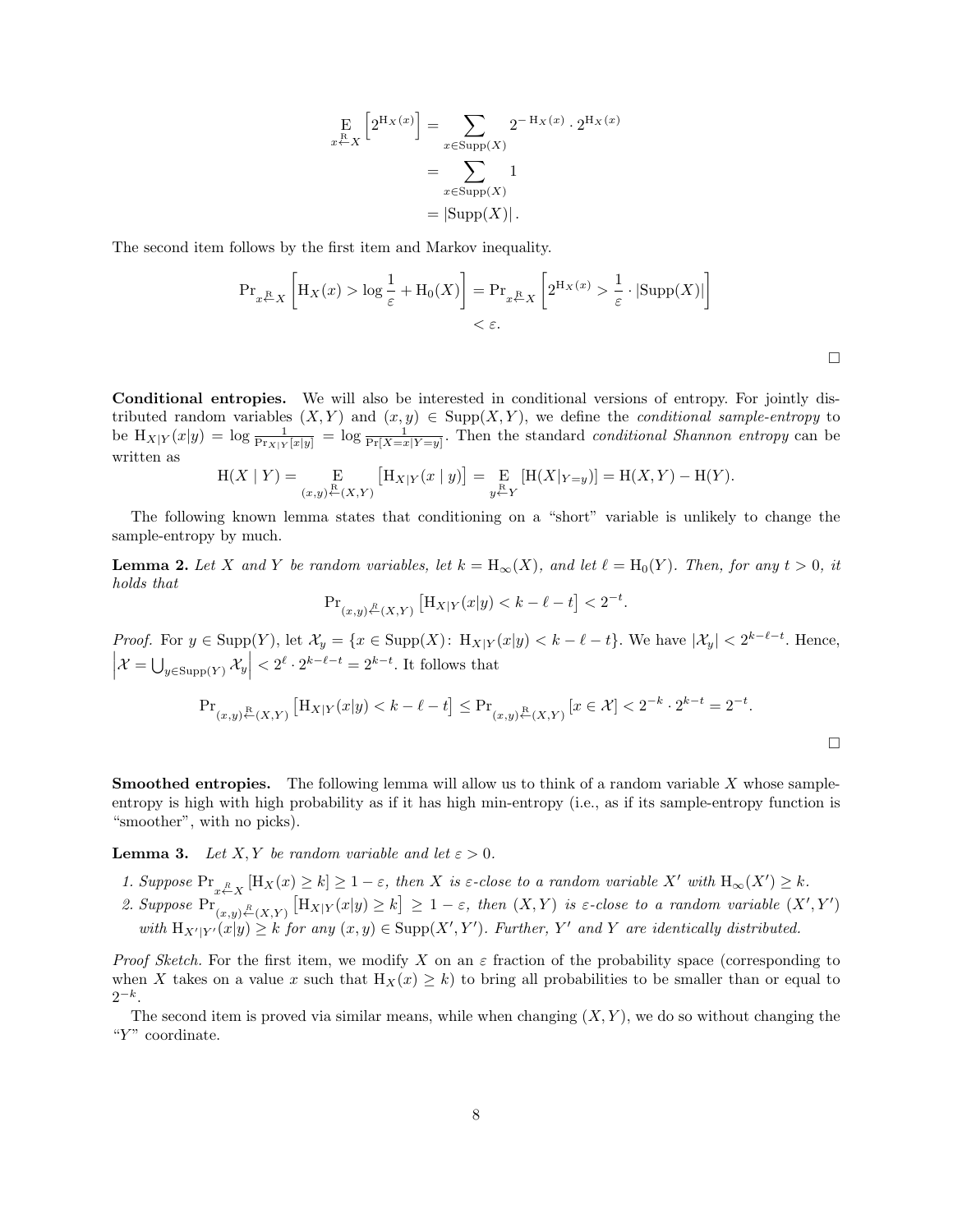Flattening Shannon entropy. It is well known that the Shannon entropy of a random variable can be converted to min-entropy (up to small statistical distance) by taking independent copies of this variable.

<span id="page-11-0"></span>**Lemma 4 ([\[31\]](#page-47-6), Theorem 3.14).** Let X be a random variables taking values in a universe U, let  $t \in \mathbb{N}$ , and let  $0 < \varepsilon \leq 1/e^2$ . Then with probability at least  $1 - \varepsilon$  over  $x \stackrel{R}{\leftarrow} X^{(t)}$ ,

$$
\mathrm{H}_{X^{(t)}}(x) - t \cdot \mathrm{H}(X) \geq -O\left(\sqrt{t \cdot \log \frac{1}{\varepsilon}} \cdot \log(|\mathcal{U}| \cdot t)\right).
$$

We will make use of the following "conditional variant" of Lemma [4:](#page-11-0)

**Lemma 5.** Let  $X$  and  $Y$  be jointly distributed random variables where  $X$  takes values in a universe  $U$ , let  $t \in \mathbb{N}$ , and let  $0 < \varepsilon \leq 1/e^2$ . Then with probability at least  $1 - \varepsilon$  over  $(x, y) \leftarrow (X', Y') = (X, Y)^{(t)}$ ,

$$
H_{X'|Y'}(x \mid y) - t \cdot H(X \mid Y) \ge -O\left(\sqrt{t \cdot \log_{\varepsilon} \frac{1}{\varepsilon}} \cdot \log(|\mathcal{U}| \cdot t)\right)
$$

<span id="page-11-1"></span>.

The proof of Lemma [5](#page-11-1) follows the same line as the proof of Lemma [4,](#page-11-0) by considering the random variable  $H_{X|Y}(X|Y)$  instead of  $H_X(X)$ .

Sub-additivity. The chain rule for Shannon entropy yields that

$$
H(X = (X_1, ..., X_t)) = \sum_i H(X_i | X_1, ..., X_{i-1}) \leq \sum_i H(X_i).
$$

<span id="page-11-3"></span>The following lemma shows that a variant of the above also holds for sample-entropy.

**Lemma 6.** For random variables  $\mathbf{X} = (X_1, \ldots, X_t)$ , it holds that

1.  $E_{\mathbf{x} \leftarrow \mathbf{X}} \left[ 2^{H_{\mathbf{X}}(\mathbf{x}) - \sum_{t} H_{X_i}(\mathbf{x}_i)} \right] \leq 1.$ 2.  $Pr_{\mathbf{x} \leftarrow \mathbf{X}}$  $\left[H_{\mathbf{X}}(\mathbf{x}) > \log \frac{1}{\varepsilon} + \sum_{i \in [t]} H_{X_i}(\mathbf{x}_i)\right] < \varepsilon$ , for any  $\varepsilon > 0$ .

Proof. As in Lemma [1,](#page-9-2) the second part follows from the first by Markov's inequality. For the first part, compute

$$
\underset{\mathbf{x} \in \mathbf{X}}{\mathbb{E}} \left[ 2^{\mathrm{H}_{\mathbf{X}}(\mathbf{x}) - \sum_{t} \mathrm{H}_{X_{i}}(\mathbf{x}_{i})} \right] = \sum_{\mathbf{x} \in \mathrm{Supp}(\mathbf{X})} \mathrm{Pr}\left[ \mathbf{X} = \mathbf{x} \right] \cdot \frac{\prod_{i \in [t]} \mathrm{Pr}\left[ X_{i} = \mathbf{x}_{i} \right]}{\mathrm{Pr}\left[ \mathbf{X} = \mathbf{x} \right]}
$$
\n
$$
= \sum_{\mathbf{x} \in \mathrm{Supp}(\mathbf{X})} \prod_{i} \mathrm{Pr}\left[ X_{i} = \mathbf{x}_{i} \right]
$$
\n
$$
\leq 1.
$$

 $\Box$ 

The following lemma generalizes Lemma [1](#page-9-2) to settings that come up naturally when upper bounding the accessible entropy of a generator (as we do in Section [4\)](#page-24-0):

**Definition 3.** For a t-tuple random variable  $\mathbf{X} = (X_1, \ldots, X_t)$ ,  $\mathbf{x} \in \text{Supp}(X)$  and  $\mathcal{J} \subseteq [t]$ , let

$$
H_{\mathbf{X},\mathcal{J}}(\mathbf{x}) = \sum_{i \in \mathcal{J}} H_{\mathbf{X}_i|\mathbf{X}_{&i}}(\mathbf{x}_i|\mathbf{x}_{&i}).
$$

<span id="page-11-2"></span>**Lemma 7.** Let  $X = (X_1, ..., X_t)$  be a sequence of random variables and let  $\mathcal{J} \subseteq [t]$ . Then, 1.  $E_{\mathbf{x} \leftarrow \mathbf{X}}$   $[2^{H_{\mathbf{X},\mathcal{J}}(\mathbf{x})}] \leq |\text{Supp}(X_{\mathcal{J}})|$ .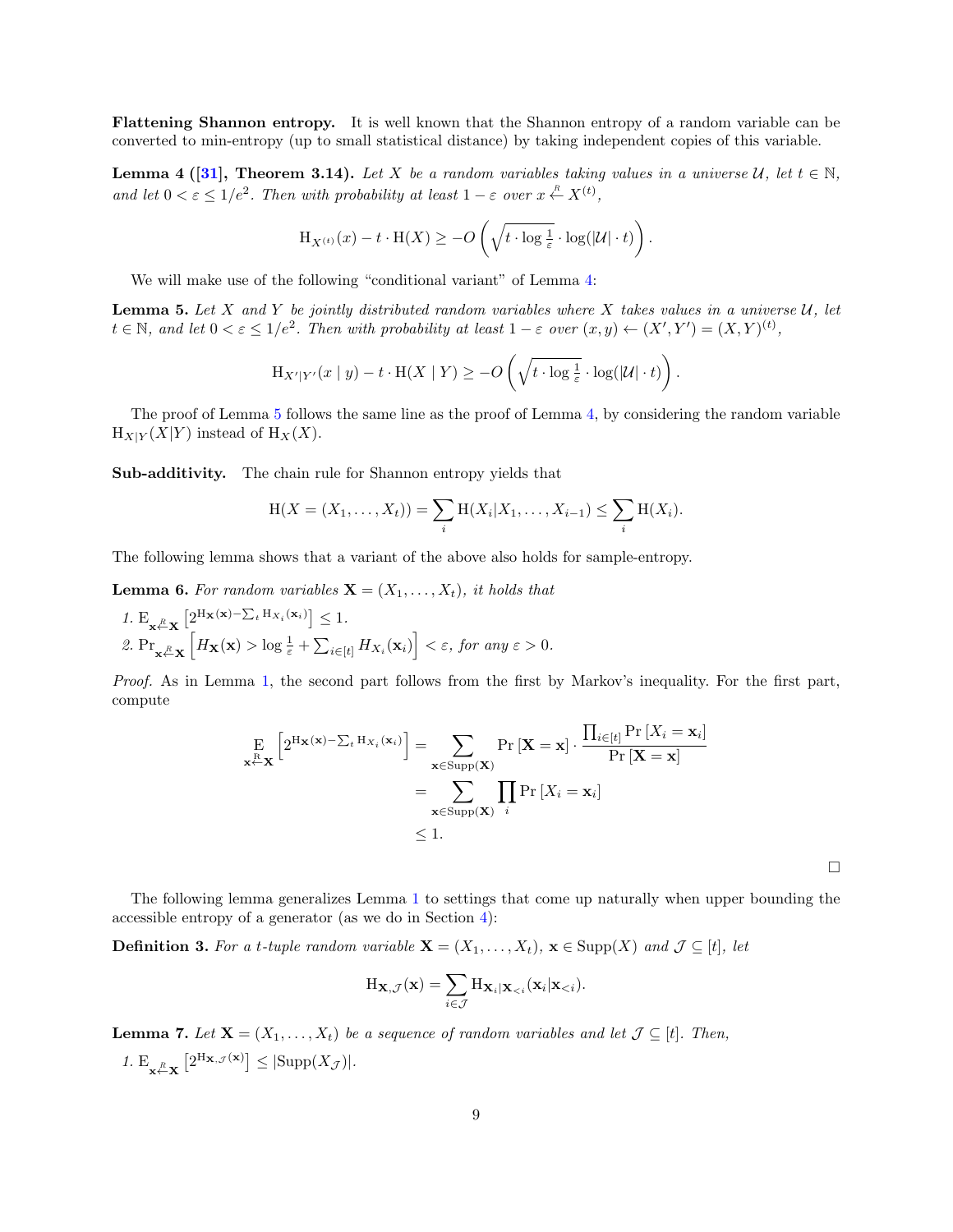2. 
$$
\Pr_{x \stackrel{R}{\leftarrow} X} \left[ H_{\mathbf{X}, \mathcal{J}}(\mathbf{x}) > \log \frac{1}{\varepsilon} + H_0(X_{\mathcal{J}}) \right] < \varepsilon
$$
, for any  $\varepsilon > 0$ .

Proof. The second item follows from the first one as in the proof of Lemma [1.](#page-9-2) We prove the first item by induction on t and |J|. The case  $t = 1$  is immediate, so we assume for all  $(t', \mathcal{J}')$  with  $(t', |\mathcal{J}'|) < (t, |\mathcal{J}|)$ and prove it for  $(t,\mathcal{J})$ . Assume that  $1 \in \mathcal{J}$  (the case  $1 \notin \mathcal{J}$  is analogous) and let  $\mathbf{X}_{-1} = (X_2,\ldots,X_t)$  and  $\mathcal{J}_{-1} = \{i-1: i \in \mathcal{J} \setminus \{1\}\}\.$  Compute

$$
\mathop{\mathbf{E}}_{\mathbf{x}_{\cdot}}\left[2^{\mathrm{H}_{\mathbf{X},\mathcal{J}}(\mathbf{x})}\right] = \sum_{x_1 \in \mathrm{Supp}(X_1)} 2^{-\mathrm{H}_{X_1}(\mathbf{x}_1)} \cdot 2^{\mathrm{H}_{X_1}(x_1)} \cdot \mathop{\mathbf{E}}_{\mathbf{x}_{\cdot}}\mathop{\mathbf{E}}_{\mathbf{x}_{-1}|_{X_1=x_1}}\left[2^{\mathrm{H}_{\mathbf{X}_{-1}|_{X_1=x_1},\mathcal{J}_{-1}}(\mathbf{x})}\right]
$$
\n
$$
\leq \sum_{x_1 \in \mathrm{Supp}(X_1)} 1 \cdot |\mathrm{Supp}((\mathbf{X}_{-1})_{\mathcal{J}_{-1}|X_1=x_1})|
$$
\n
$$
= \sum_{x_1 \in \mathrm{Supp}(X_1)} |\mathrm{Supp}(\mathbf{X}_{\mathcal{J}\setminus\{1\}}|_{X_1=x_1})|
$$
\n
$$
\leq |\mathrm{Supp}(\mathbf{X}_{\mathcal{J}})|.
$$

 $\Box$ 

## <span id="page-12-0"></span>2.4 Hashing

We will use two types of (combinatorial) "hash" functions.

#### 2.4.1 Two-Universal Hashing

**Definition 4 (Two-universal function family).** A function family  $\mathcal{H} = \{h: \mathcal{D} \mapsto \mathcal{R}\}\$ is two universal if  $\forall x \neq x' \in \mathcal{D}, \text{ it holds that } Pr_{h \leftarrow \mathcal{H}} [h(x) = h(x')] \leq 1/|\mathcal{R}|.$ 

An example of such a function family is the set  $\mathcal{H}_{s,t} = \{0,1\}^{s \times t}$  of Boolean matrices, where for  $h \in \mathcal{H}_{s,t}$ and  $x \in \{0,1\}^s$ , we let  $h(x) = h \times x$  (i.e., the matrix vector product over GF<sub>2</sub>). Another canonical example is  $\mathcal{H}_{s,t} = \{0,1\}^s$  defined by  $h(x) := h \cdot x$  over  $GF(2^s)$ , truncated to its first t bits.

<span id="page-12-2"></span>A useful application of two-universal hash functions is to convert a source of high Rényi entropy into a (close to) uniform distribution.

**Lemma 8 (Leftover hash lemma [\[24,](#page-47-7) [23\]](#page-47-8)).** Let X be a random variable over  $\{0,1\}^n$  with  $H_2(X) \geq k$ , let  $\mathcal{H} = \{g: \{0,1\}^n \mapsto \{0,1\}^m\}$  be two-universal, and let  $H \stackrel{\mathcal{R}}{\leftarrow} \mathcal{H}$ . Then  $\text{SD}((H, H(X)), (H, \mathcal{U}_m)) \leq \frac{1}{2} \cdot 2^{(m-k)/2}$ .

#### 2.4.2 Many-wise Independent Hashing

Definition 5 ( $\ell$ -Wise independent function family). A function family  $\mathcal{H} = \{h: \mathcal{D} \mapsto \mathcal{R}\}\$ is  $\ell$ -wise independent *if for any distinct*  $x_1,\ldots,x_\ell\in\mathcal{D},$  *it holds that*  $(H(x_1),\ldots,H(x_\ell))$  *for*  $H\stackrel{\mathbb{R}}{\leftarrow}\mathcal{H}$  *is uniform over*  $\mathcal{R}^\ell.$ 

The canonical example of such an  $\ell$ -wise independent function family is  $\mathcal{H}_{s,t,\ell} = (\{0, 1\}^s)^{\ell}$  defined by  $(h_0, \ldots, h_{\ell-i})(x) := \sum_{0 \le i \le \ell-1} h_i \cdot x^i$  over  $GF(2^s)$ , truncated to its first t bits.

<span id="page-12-1"></span>It is easy to see that, for  $\ell > 1$ , an  $\ell$ -wise independent function family is two-universal, but  $\ell$ -wise independent function families, in particular with larger value of  $\ell$ , have stronger guarantees on their output distribution compared with two-universal hashing. We will state, and use, one such guarantee in the construction of statistically hiding commitment schemes presented in Section [4.](#page-24-0)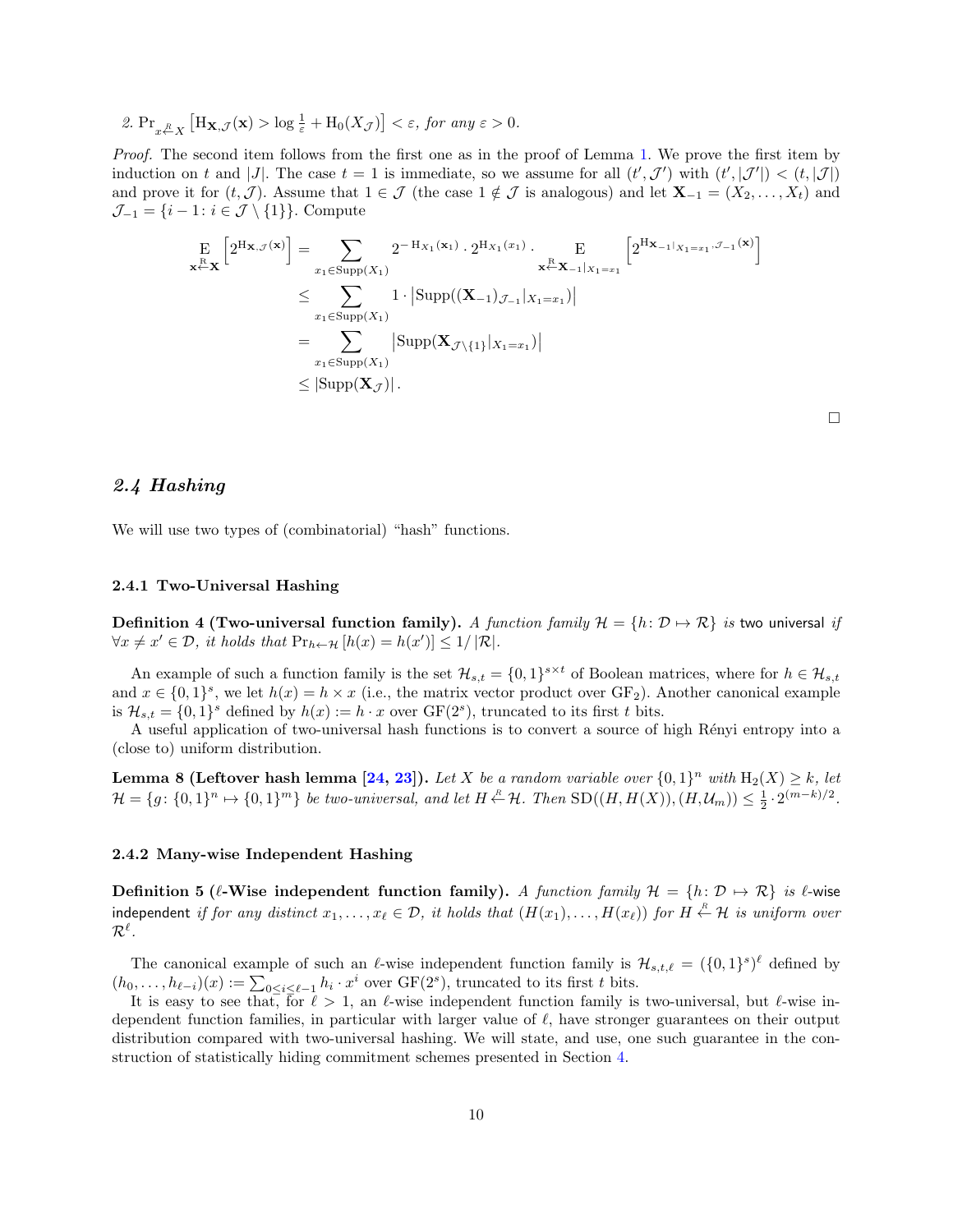## 2.5 One-Way Functions

We recall the standard definition of one-way functions.

**Definition 6 (one-way functions).** A polynomial-time computable  $f: \{0,1\}^n \mapsto \{0,1\}^*$  is nonuniformly one way if for every ppt $^{NU}$  A

$$
\Pr_{y \leftarrow f(U_{s(n)})} \left[ A(1^n, y) \in f^{-1}(y) \right] = \text{neg}(n). \tag{2}
$$

<span id="page-13-0"></span>Without loss of generality, cf. [\[13\]](#page-46-7), it can be assumed that  $s(n) = n$  and f is length-preserving (i.e.,  $|f(x)| = |x|$ .

## 3 Next-Block Entropy and Pseudorandom Generators

In this section, we formally define the notion of next-block pseudoentropy, and use it as intermediate tool to construct pseudorandom generators from one-way functions. Preferring clarity over generality, we present a simplified version of the definitions and constructions. For the full details see [\[14\]](#page-46-2).

We start in Section [3.1,](#page-13-1) by presenting the formal definition of next-block pseudoentropy. In Section [3.2](#page-14-0) we show that any one-way function can be used to construct a generator with a useful amount of nextblock pseudoentropy. In Section [3.3](#page-19-0) we develop means to manipulate next-block pseudoentropy. Finally, in Section [3.4,](#page-22-0) we show how to convert generators of the type constructed in Section [3.2](#page-14-0) into pseudorandom generators, thus reproving the fundamental result that pseudorandom generators can be based on any oneway function.

## <span id="page-13-1"></span>3.1 Next-Block Pseudoentropy

Recall from the introduction that the next-block pseudoentropy is of a similar spirit to the Blum and Micali [\[3\]](#page-46-9) notion of next-bit unpredictability; a random variable  $X = (X_1, \ldots, X_m)$  is next-bit unpredictable if the bit  $X_i$  cannot be predicted with nonnegligible advantage from  $X_{\leq i} = (X_1, X_2, \ldots, X_{i-1})$ , or alternatively,  $X_i$  is pseudorandom given  $X_{\leq i}$ . Next-block pseudoentropy relaxes this notion by only requiring that  $X_i$  has some pseudoentropy given  $X_{\leq i}$ .

We now formally define the notion of next-block pseudoentropy for the cases of both Shannon entropy and min-entropy. The definition below differs from the definition of  $[14]$ , in that we require the indistinguishability to hold (also) against *nonuniform adversaries*. This change simplifies the definitions and proofs (see Remark [1\)](#page-14-1), but at the price that we can only construct such pseudoentropy generators from functions that are nonuniformly one-way (i.e., ones that are hard to invert for such nonuniform adversaries). We start by recalling the more standard definitions of pseudoentropy and pseudorandomness (to be consistent with the next-block pseudoentropy definitions given below, we give the nonuniform version of these definitions).

<span id="page-13-2"></span>**Definition 7 (Pseudoentropy and pseudorandomness).** Let n be a security parameter and  $X = X(n)$ be a random variable distributed over strings of length  $\ell(n) \leq poly(n)$ . We say that  $X = X(n)$  has pseudoentropy (at least)  $k = k(n)$  if there exists a random variable  $Y = Y(n)$ , such that

1. H(Y) > k, and 2. X and Y are nonuniformly computationally indistinguishable. I.e., for every ppt<sup>NU</sup> D, it holds that

 $Pr[D(1^n, X) = 1] - Pr[D(1^n, Y) = 1] = neg(n).$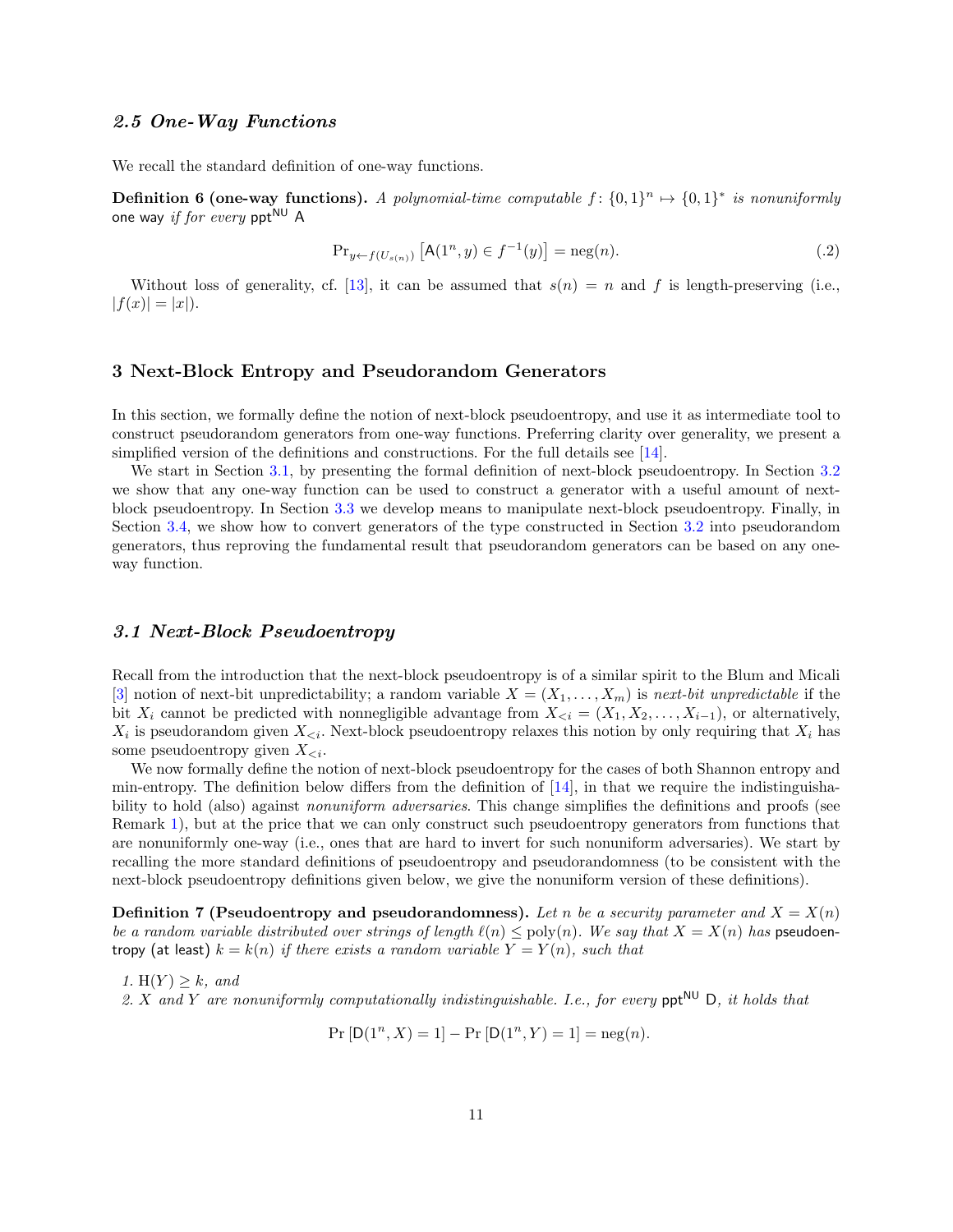If  $H_{\infty}(Y) > k$ , we say that X has pseudo-min-entropy (at least) k, where if  $k = \ell(n)$ , we say that X is pseudorandom (which is equivalent to asking that  $X$  is computationally nonuniformly indistinguishable from  $U_{\ell}$ ).

Finally, a polynomial-time computable function  $G: \{0,1\}^n \mapsto \{0,1\}^{\ell(n)}$  is a pseudorandom generator if  $\ell > n$  and  $G(U_n)$  is pseudorandom.

That is, pseudoentropy is the computational analog of entropy. In construct, next-block pseudoentropy is a computational analog of unpredictability.

**Definition 8.** (Next-block pseudoentropy) Let  $m = m(n)$  be an integer function. A random variable  $X =$  $X(n) = (X_1, \ldots, X_m)$  is said to have next-block (Shannon) pseudoentropy (at least)  $k = k(n)$  if there exists a (jointly distributed) random variable  $Y = Y(n) = (Y_1, \ldots, Y_m)$  such that

1.  $\sum_{i=1}^{m}$  H(Y<sub>i</sub> | X<sub><i</sub>)  $\geq k$ , and

2. Y is block-wise indistinguishable from X: for every ppt<sup>NU</sup> D and  $i = i(n) \in [m(n)],$ 

 $Pr[D(1^n, X_{\leq i}) = 1] - Pr[D(1^n, X_{\leq i}, Y_i) = 1] = neg(n).$ 

Every block of X has next-block (Shannon) pseudoentropy at least  $\alpha = \alpha(n)$  if condition 1 above is replaced with

1.  $H(Y_i|_{X_{< i}=x_{< i}}) \geq \alpha$ , for every  $x \in \text{Supp}(X)$  and  $i \in [m]$ .

Every block of X has next-block pseudo-min-entropy at least  $\alpha$  if condition 1 above is replaced with

1.  $\mathcal{H}_{\infty}(Y_i|_{X_{< i}=x_{< i}}) \geq \alpha$ , for every  $x \in \text{Supp}(X)$  and  $i \in [m]$ .

Finally, a generator G over  $\{0,1\}^*$  has next-block pseudoentropy at least k if (the random variable)  $G(U_n)$ has. Similarly, every block of G has next-block pseudoentropy [resp., pseudo-min-entropy] at least  $\alpha$  if  $G(U_n)$ has.

The above definitions naturally extend to generators that are only defined over some input lengths (e.g., on inputs of length  $n^2 + n$  for all  $n \in \mathbb{N}$ ). Our constructions directly yield such input-restricted generators, but since the inputs on which they are defined are the image of a polynomial (such as  $n^2 + n$ ), they can be converted to ones defined on all inputs in a standard way.[8](#page-14-2)

Throughout, we often omit the parameter  $n$  when its value is clear from the context.

<span id="page-14-1"></span>Remark 1 (Uniform distinguishers). When working with a random variable X with a certain guarantee about its pseudoentropy (here as a generic name for the different types of pseudoentropy), one often likes to lower-bound the amount of pseudoentropy several independent copies of X have (jointly). Such lower bounds are used, for instance, in all constructions of pseudorandom generators from one-way functions [\[13,](#page-46-7) [14,](#page-46-2) [17,](#page-46-1) [19,](#page-46-8) [29\]](#page-47-4). Proving such lower bounds, however, typically requires the ability to sample efficiently from X, and also from a random variable Y that realizes the pseudoentropy of  $X$  (cf. Definition [7\)](#page-13-2). While the X's in consideration are typically efficiently samplable, this is often not the case with respect to to the Y's. Considering nonuniform distinguishers bypasses this issue; such distinguishers can get the samples as a nonuniform advice. An alternative approach is to alter the definition of pseudoentropy to require that the random variables in consideration (i.e.,  $X$  and  $Y$ ) are computationally indistinguishable by (uniform) algorithms that have access to an oracle that samples from the joint distribution of  $(X, Y)$ . This is the approach taken in [\[14\]](#page-46-2), where the construction we present here is proven to be secure in uniform settings (in order to construct pseudorandom generators secure against uniform distinguishers, from one-way functions secure against uniform inverters.

<span id="page-14-2"></span><span id="page-14-0"></span><sup>8</sup> I.e., on input of arbitrary length, apply the input-restricted generator on the longest prefix of the input that matches the restricted set of lengths, and append the unused suffix of the input to the output.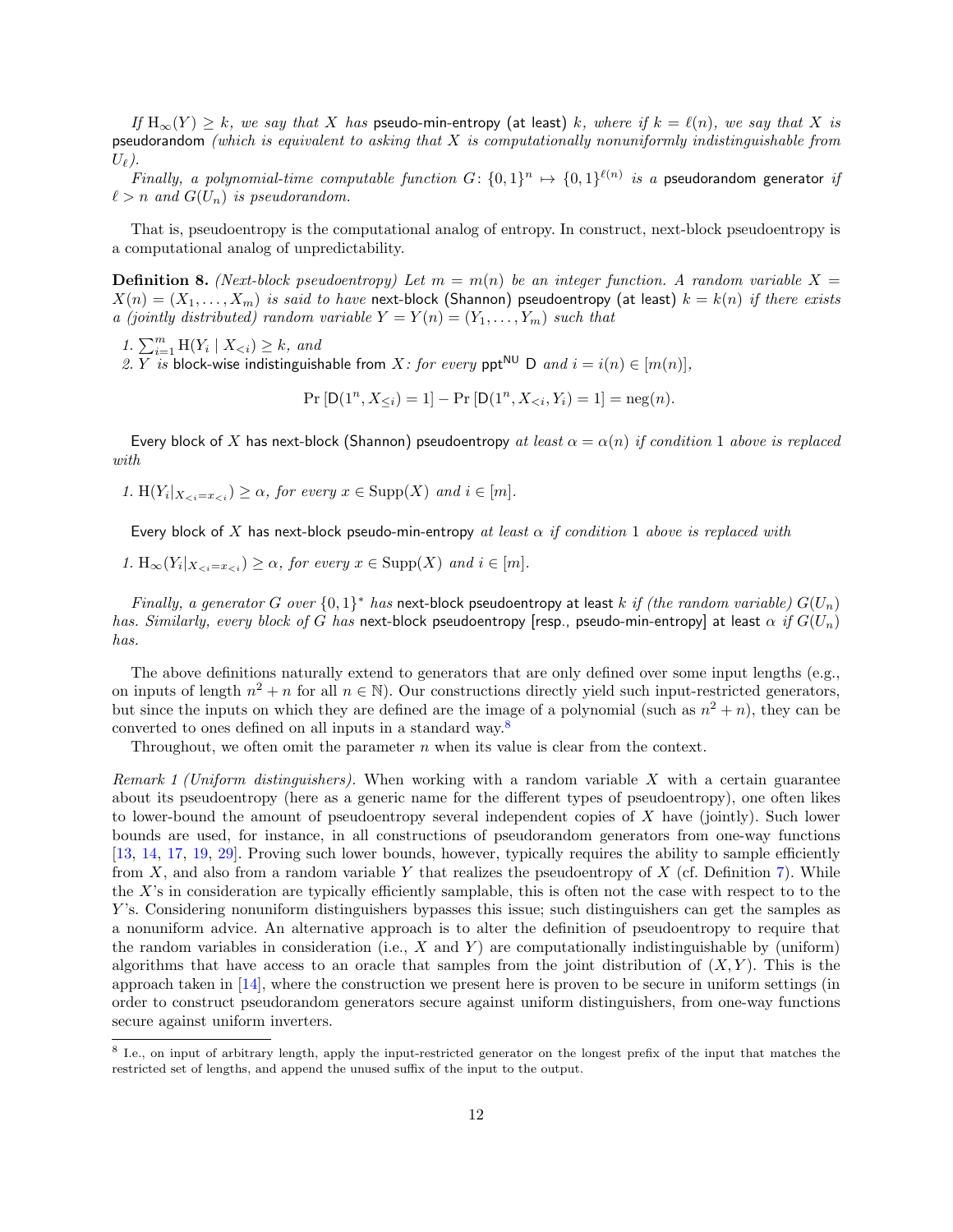## 3.2 Next-Block Pseudoentropy Generators from One-Way Functions

In this section, we show how to construct a next-block pseudoentropy generator  $G_{\text{nb}}^f$  out of a one-way function  $f: \{0,1\}^n \mapsto \{0,1\}^n$ .

Notation 2. For  $n, \ell \in \mathbb{N}$ , let  $\mathcal{H}_{n,\ell}$  be the family of  $\ell \times n$  Boolean matrices, and let  $\mathcal{H}_n = \mathcal{H}_{n,n}$ . For  $h \in \mathcal{H}_{n,\ell}$ and  $x \in \{0,1\}^n$ , let  $h(x) = hx$  (i.e., the matrix vector product over GF(2)). Throughout, we denote by  $H_n$ the random variable that is uniformly distributed over  $\mathcal{H}_n$ .

<span id="page-15-0"></span>**Definition 9.** On  $x \in \{0,1\}^n$ ,  $h \in \mathcal{H}_n$ , and  $f: \{0,1\}^n \mapsto \{0,1\}^n$ , define  $G_{\text{nb}}^f: \{0,1\}^n \times \mathcal{H}_n \mapsto \{0,1\}^n \times$  $\mathcal{H}_n \times \{0,1\}^n$  by

$$
G_{\rm nb}^f(x, h) = (f(x), h, h(x)).
$$

<span id="page-15-1"></span>**Theorem 3.** Let  $f: \{0,1\}^n \mapsto \{0,1\}^n$  and let  $G_{\text{nb}} = G_{\text{nb}}^f$  be according to Definition [9,](#page-15-0) viewed as a  $(t(n) =$  $n^2 + 2n$ )-block generator (i.e., each output bit forms a separate block) over  $(s(n) = n^2 + n)$ -bit strings. Assuming f is nonuniformly one-way, then  $G_{\text{nb}}^f$  has next-block pseudoentropy at least  $s(n) + c \cdot \log n$ , for any  $c > 0$ .

Namely, the next-block pseudoentropy of  $G_{\text{nb}}^f$  is log n bits larger than its input entropy.

Remark 2 (Tighter reductions). Haitner et al. [\[14\]](#page-46-2) proved a variant of Theorem [3](#page-15-1) in which the family  $H_n$  is replaced by a more sophisticated function family of description length  $\Theta(n)$ . As discussed in the introduction, Vadhan and Zheng [\[29\]](#page-47-4) took this a step further and proved a variant of this theorem without using any function family. That is, they proved that  $G_{\text{nb}}^{f}(x) = (f(x), x)$  has next-block pseudoentropy  $n + \log n$ . In both cases, the gap between the real entropy of the output and the next-block pseudoentropy is  $\log n$ , as in Theorem [3,](#page-15-1) but the input length is only  $\Theta(n)$  (versus  $\Theta(n^2)$ ) in Theorem [3\)](#page-15-1). This better ratio between the entropy gap and the input length yields a final pseudorandom generator of much shorter seed length (see Theorem [7\)](#page-23-0). Both constructions, and in particular that of [\[29\]](#page-47-4), require a more sophisticated analysis than the one we present here (also in their nonuniform forms).

A key step towards proving Theorem [3](#page-15-1) is analyzing the following (possibly inefficient) function  $g^f$ :

**Definition 10.** For  $f: \{0,1\}^n \mapsto \{0,1\}^n$ , let  $D_f(y) = \left[\log |f^{-1}(y)| = \{x \in \{0,1\}^n : f(x) = y\}|\right]$ , and define  $g^f$  over  $\{0,1\}^n \times \mathcal{H}_n$ , by

<span id="page-15-3"></span>
$$
g^{f}(x,h) = (f(x), h, h(x)_{1,\ldots,D_{f}(f(x))}).
$$

That is,  $g(x, h)$  outputs a prefix of  $G_{\text{nb}}(x, h)$  whose length depends on the "degeneracy" of  $f(x)$ . What makes g interesting is that it is both close to being injective and hard to invert. To see this, note that  $H_{\infty}(U_n|_{f(U_n)=y}) = H_0(U_n|_{f(U_n)=y}) = \log |f^{-1}(y)| \approx D_f(y)$ . Hence, the two-universality of H implies that  $g(U_n, H_n)$  determines  $U_n$  with constant probability. In other words,  $g(U_n, H_n)$  has a single preimage with constant probability. But the two-universality of H also yields that, for every  $k(U_n) = D_f(f(U_n)) - \omega(\log n)$ , it holds that  $H_n(U_n)_{1,\ldots,k(U_n)}$  is statistically *close to uniform* given  $(f(U_n), H_n)$ . Hence,  $H_n(U_n)_{1,\ldots,D_f(f(U_n))}$ does not provide enough information to enable an efficient inversion of f. (The extra  $O(\log n)$ ) bits beyond  $k(U_n)$  can only increase the inversion probability by a poly $(n)$  factor.)

The following claims state formally the two properties of  $g$  mentioned above. The first claim states that the collision probability of g is small,<sup>[9](#page-15-2)</sup> yielding that g has high entropy.

<span id="page-15-4"></span>**Claim 4.** Let  $f: \{0,1\}^n \mapsto \{0,1\}^n$  and let  $g = g^f$  as in Definition [10.](#page-15-3) Then  $\text{CP}(g(U_n, H_n)) \leq \frac{3}{|\mathcal{H}_n \times \{0,1\}^n|}$ .

Definition 11 (Hard-to-invert functions). A function  $q: \{0,1\}^n \mapsto \{0,1\}^*$  is (nonuniformly) hard to invert  $\textit{if } \Pr_{y \stackrel{R}{\leftarrow} q(U_n)}\left[\mathsf{A}(1^n,y) \in q^{-1}(y)\right] = \text{neg}(n) \ \textit{for every } \mathsf{ppt}^{\mathsf{NU}}\text{ } \mathsf{A}.$ 

<span id="page-15-2"></span><sup>&</sup>lt;sup>9</sup> Recall that the collision probability of a random variable X is defined as  $\text{CP}(X) = \text{Pr}_{(x,x') \leftarrow X^2} [x = x']$ , and that its Rényi entropy defined by  $H_2(X) = -\log CP(X)$  lower-bounds its Shannon entropy.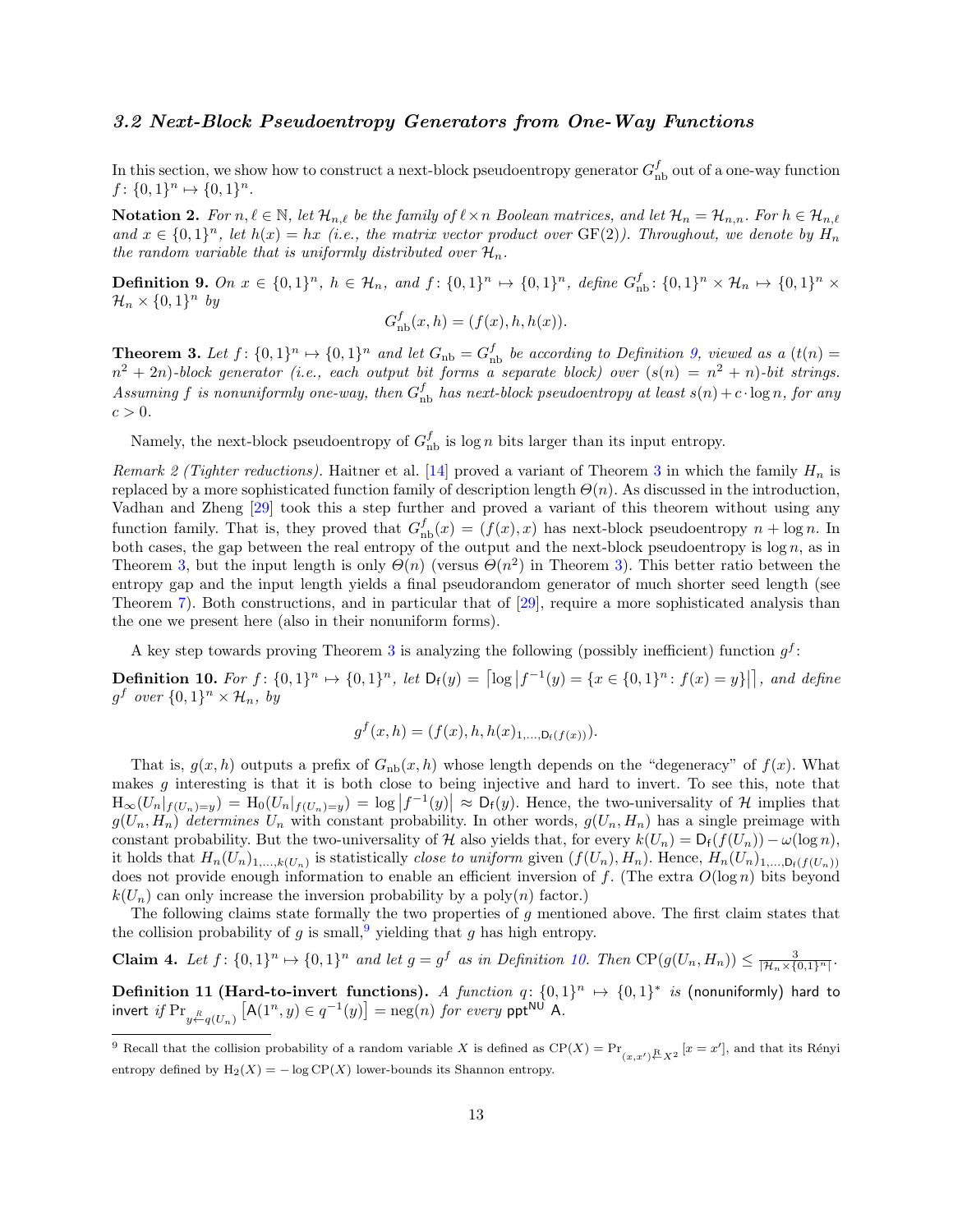<span id="page-16-1"></span>Namely, an hard-to-invert function is a one-way function without the efficient computability requirement.

<span id="page-16-4"></span>**Claim 5.** Let  $f: \{0,1\}^n \mapsto \{0,1\}^n$  and let  $g = g^f$  be according to Definition [10.](#page-15-3) Assuming f is nonuniformly one-way, g is hard to invert.

The proof of the above claims is given below, but first let us use it for proving Theorem [3.](#page-15-1) We will also use the Goldreich-Levin hardcore lemma.

**Lemma 9 (Goldreich-Levin hardcore lemma, [\[7\]](#page-46-15)).** Let  $q: \{0,1\}^n \mapsto \{0,1\}^*$  be a hard-to-invert function and let  $\ell = \ell(n) \in O(\log n)$ , then  $(q(U_n), H_{n,\ell}, H_{n,\ell}(U_n))$  is nonuniform computationally indistinguishable from  $(q(U_n), H_{n,\ell}, U'_\ell)$ .<sup>[10](#page-16-0)</sup>

#### Proving Theorem [3.](#page-15-1)

*Proof of Theorem [3.](#page-15-1)* Let  $s(n) = n^2 + n$  be  $G_{\text{nb}}$ 's input length, and let  $D_f$  and  $g = g^f$  be as in Definition [10.](#page-15-3) We prove that  $G_{\text{nb}}$ 's next-block pseudoentropy is at least  $s(n) + \log n - 2$ , where the proof that it is larger than  $s(n) + c \cdot \log n$  for any  $c > 0$  follows along similar lines. Let  $\ell = \ell(n) = 2 \log n$  and assume for simplicity that  $\log n \in \mathbb{N}$ . The one-wayness of f guarantees that  $D_f(f(x)) \leq n - \ell$  for all sufficiently large n and every  $x \in \{0,1\}^n$ ; otherwise, the trivial inverter that returns a uniform element in  $\{0,1\}^n$  inverts f with nonnegligible probability.

Define g' over  $\{0,1\}^n \times \mathcal{H}_{n,n-\ell}$ , by  $g'(x,h) = (f(x), h, h(x)_{1,\ldots,D_f(f(x))})$  (i.e., we have removed the last  $\ell$ rows from the matrix defining the hash function h). The above observation about f yields that  $g'$  is well defined, and the hardness to invert of  $g$  (Claim [4\)](#page-15-4) yields by a simple reduction that  $g'$  is also hard to invert.

Since  $g'$  is hard to invert, Lemma [9](#page-16-1) yields that

$$
(f(U_n), H_{n,n-\ell}, H_{n,n-\ell}(U_n), H_{n,\ell}(U_n)), H'_{n,\ell}, H'_{n,\ell}(U_n)) \equiv (g'(U_n, H_{n,n-\ell}), H'_{n,\ell}, H'_{n,\ell}(U'_{\ell}))
$$
  

$$
\approx_{\text{nu-C}} (g'(U_n, H_{n,n-\ell}), H'_{n,\ell}, U'_{\ell}),
$$

where  $U_n$  and  $U'_\ell$  are uniformly and independently distributed over  $\{0,1\}^n$  and  $\{0,1\}^\ell$ , respectively, and  $H_{n-\ell}$  and  $H'n, \ell$  are uniformly and independently distributed over  $\mathcal{H}_{n,n-\ell}$  and  $\mathcal{H}_{n,\ell}$ , respectively. Changing the order in the above and noting that  $H_n \equiv (H_{n,n-\ell}, H_{n,\ell}),$  yields that

$$
(f(U_n), H_n, H_n(U_n)_{1,\ldots,D_f(f(U_n))+\ell}) \approx_{\mathsf{nu-C}} (f(U_n), H_n, H_n(U_n)_{1,\ldots,D_f(f(U_n)}, U'_\ell).
$$
 (3)

Let  $t(n) = 2n + n^2 = s(n) + n = G_{\text{nb}}$ 's output length. Let  $X = X(n) = G_{\text{nb}}(U_n, H_n)$ , let  $J = J(n) = G_{\text{nb}}(U_n, H_n)$  $s(n) + D_f(f(U_n))$ , and let  $Y = Y(n) = (Y_1, \ldots, Y_m)$  be defined by  $Y_i = X_i$  if  $i \notin [J + 1, J + \ell]$ , and  $Y_i$  is set to a uniform bit otherwise (i.e.,  $i \in [J + 1, J + \ell]$ ). Equation [\(.3\)](#page-16-2) yields that  $X_{J+1,\dots,J+\ell}$  is computationally indistinguishable from  $U_{\ell}$  given  $X_{1,...,J}$  and J, yielding that

<span id="page-16-3"></span><span id="page-16-2"></span>
$$
(J, X_{\leq J+r}) \approx_{\text{nu-C}} (J, X_{
$$

for every  $r \in [\ell]$ , where U is a uniform bit. It follows that, for every ppt<sup>NU</sup> D and  $i \in [m]$ , it holds that

<span id="page-16-0"></span><sup>&</sup>lt;sup>10</sup> [\[7\]](#page-46-15) states that  $H_{n,\ell(n)}(U_n)$  is computationally unpredictable from  $(v(U_n), H_{n,\ell(n)})$ , but since  $|H_{n,\ell(n)}(U_n)| \in O(\log n)$ , the reduction to the above statement is standard.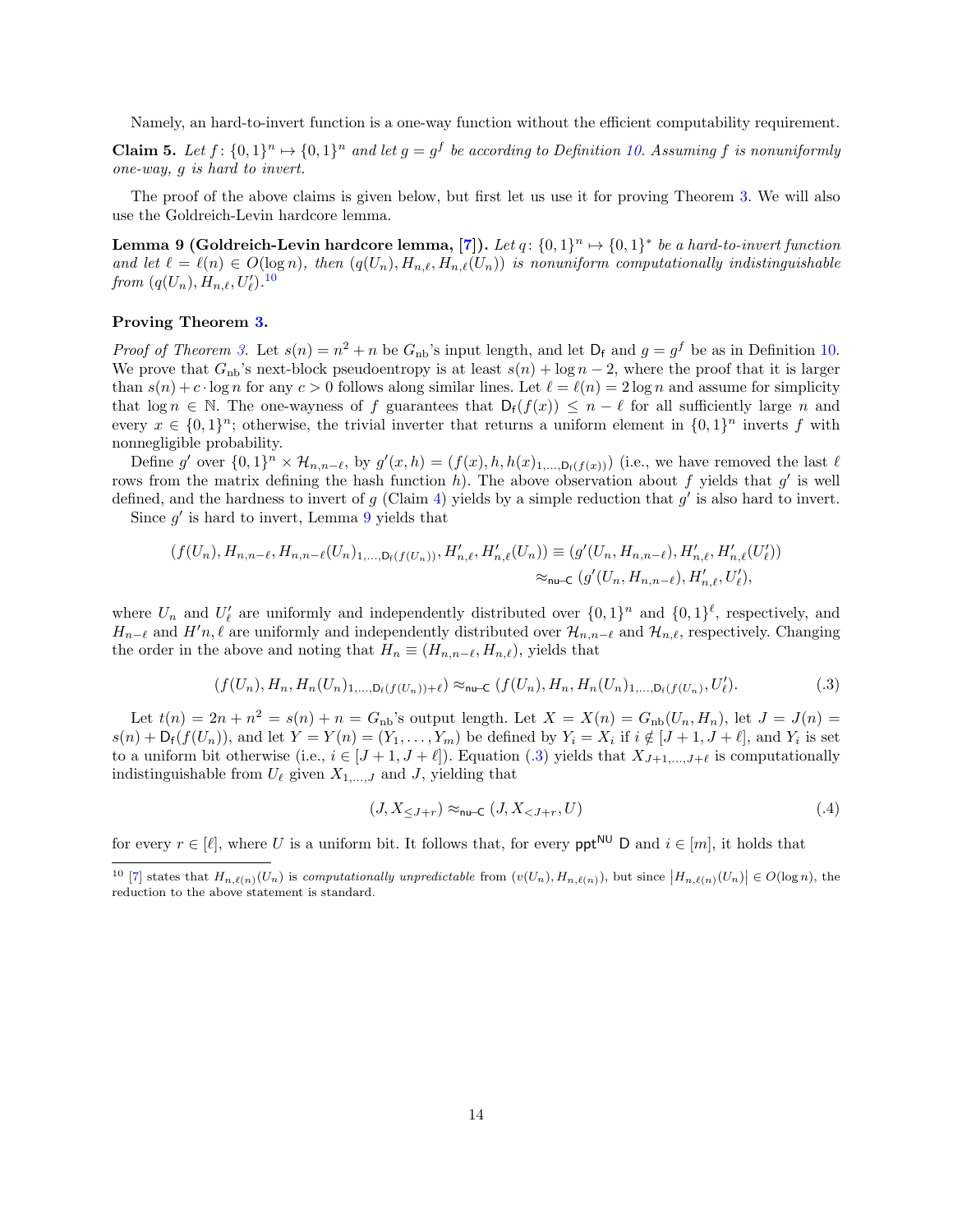$$
\Pr\left[D(1^n, X_{\leq i}) = 1\right] - \Pr\left[D(1^n, X_{\n
$$
= \Pr\left[D(1^n, X_{\leq i}) = 1 \land i \notin [J, J + \ell]\right] - \Pr\left[D(1^n, X_{\n
$$
+ \sum_{r=1}^{\ell} \left(\Pr\left[D(1^n, X_{\leq i}) = 1 \land i = J + r\right] - \Pr\left[D(1^n, X_{\n
$$
= 0 + \sum_{r=1}^{\ell} \left(\Pr\left[D(1^n, X_{\leq i}) = 1 \land i = J + r\right] - \Pr\left[D(1^n, X_{\n
$$
\leq 0 + \ell \cdot \text{neg}(n)
$$
\n
$$
= \text{neg}(n).
$$
\n(1.11)
$$
$$
$$
$$

The second equality holds since  $Y_i = X_i$  for  $i \notin [J, J + \ell]$ . The inequality holds since, if  $\Pr\left[\mathsf{D}(1^n,X_{\leq i})=1 \land i=J+r\right] - \Pr\left[\mathsf{D}(1^n,X_{< i},Y_i)=1 \land i=J+r\right] > \mathrm{neg}(n) \text{ for some $i$ and $r$, then the }$ nonuniform distinguisher D' that on input  $(j, x)$  returns  $D(x)$  if  $j = i + r$ , and a uniform bit otherwise, contradicts Equation [\(.4\)](#page-16-3).

It is left to prove that  $Y$  has high entropy given the blocks of  $X$ . We compute

$$
\sum_{i=1}^{m} H(Y_i | X_{< i}) \geq \sum_{i=1}^{m} H(Y_i | X_{< i}, J)
$$
\n
$$
= \sum_{j \stackrel{\text{R}}{\leftarrow} J} \left[ \sum_{i=1}^{m} H(Y_i | X_{< i}, J = j) \right]
$$
\n
$$
\geq \sum_{j \stackrel{\text{R}}{\leftarrow} J} \left[ \sum_{i=1}^{j} H(Y_i | X_{< i}, J = j) + \sum_{i=j+1}^{j+\ell} H(Y_i | X_{< i}, J = j) \right]
$$
\n
$$
= \sum_{j \stackrel{\text{R}}{\leftarrow} J} \left[ \sum_{i=1}^{j} H(X_i | X_{< i}, J = j) + \sum_{i=j+1}^{j+\ell} 1 \right]
$$
\n
$$
= \sum_{j \stackrel{\text{R}}{\leftarrow} J} \left[ H(X_{< j} | J = j) \right] + \ell
$$
\n
$$
= H(X_{< J} | J) + \ell.
$$

It follows that

$$
\sum_{i=1}^{m} \mathcal{H}(Y_i \mid X_{< i}) \ge \ell + \mathcal{H}(X_{\le J}) - \mathcal{H}(J)
$$
\n
$$
\ge \ell + \mathcal{H}(X_{\le J}) - \log n
$$
\n
$$
\ge \ell + s(n) - 2 - \log n
$$
\n
$$
= s(n) + \log n - 2.
$$

The penultimate inequality follows by Claim [4](#page-15-4) (since  $H(X_{\leq J}) \geq H_2(X_{\leq J}) = \log(1/\text{CP}(X_{\leq J})) \geq s(n) - 2$ ). We conclude that Y realizes the claimed next-block pseudoentropy of  $\bar{G}_{\text{nb}}$ .

#### Proving Claim [4.](#page-15-4)

*Proof of Claim [4.](#page-15-4)* Let  $(U'_n, H'_n)$  be an independent copy of  $(U_n, H_n)$ . Then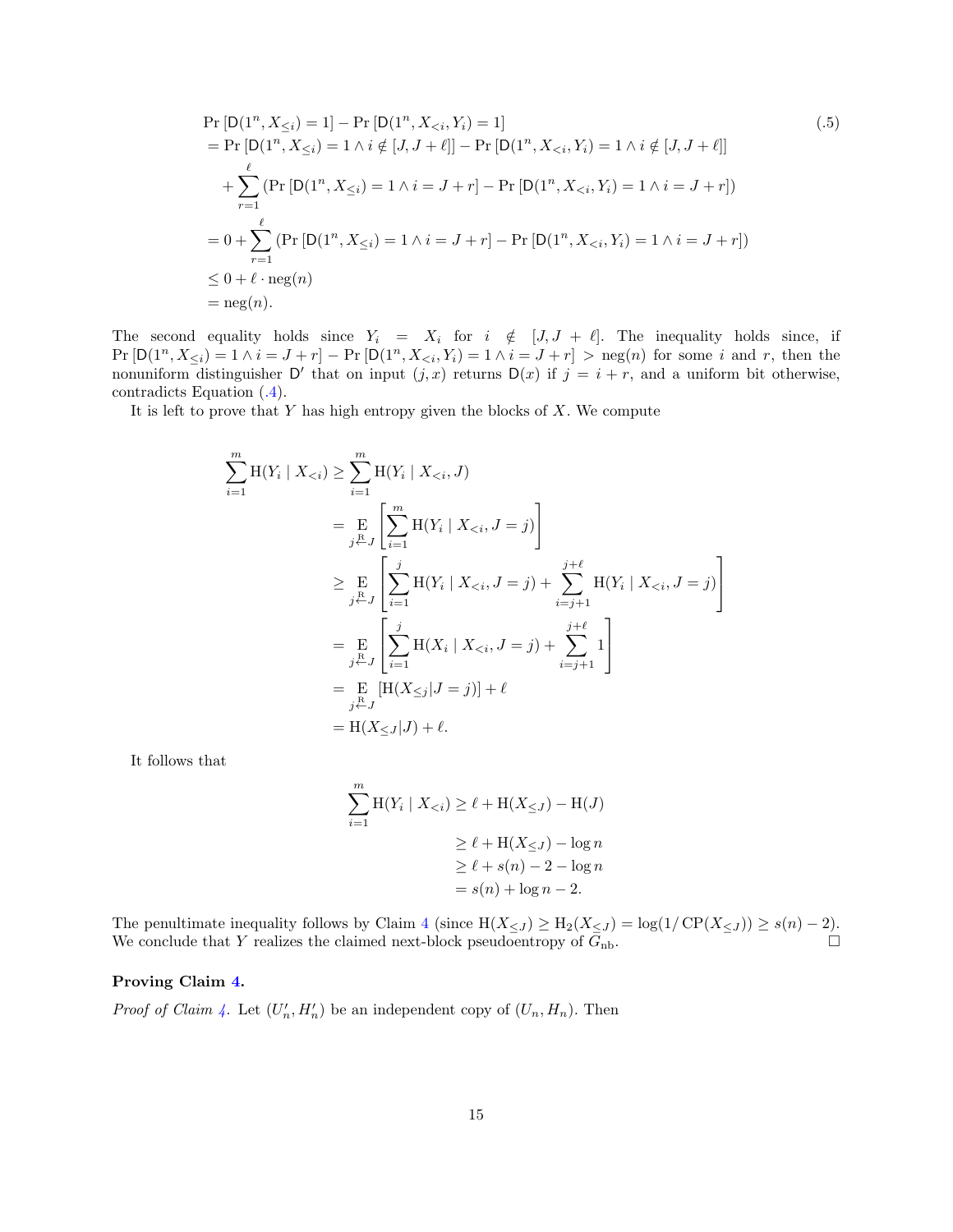$$
CP(g(U_n, H_n))
$$
  
= Pr [g(U'\_n, H'\_n) = g(U\_n, H\_n)]  
= Pr [(f(U'\_n), H'\_n, H'\_n(U'\_n)\_{1,...,D\_t(f(U'\_n))}) = (f(U\_n), H\_n, H\_n(U\_n)\_{1,...,D\_t(f(U\_n))})]  
= 
$$
\underset{y \in f(U_n)}{\mathbf{E}} \left[ \Pr [f(U'_n) = y] \cdot \Pr [H'_n = H_n] \cdot \Pr [H_n(U'_n)_{1,...,D_t(y)} = H_n(U_n)_{1,...,D_t(y)} | f(U'_n) = y] \right]
$$
  

$$
\leq \underset{y \in f(U_n)}{\mathbf{E}} \left[ \frac{2^{D_t(y)}}{2^n} \cdot \frac{1}{|H_n|} \cdot \left( \frac{1}{2^{D_t(y)-1}} + \frac{1}{2^{D_t(y)}} \right) \right]
$$
  

$$
\leq \frac{3}{|\{0,1\}^n \times H_n|}.
$$

The first inequality holds since  $Pr \left[ H_n(U'_n)_{1,\ldots,D_f(y)} = H_n(U_n)_{1,\ldots,D_f(y)} \mid f(U'_n) = y \right]$  is upper bounded by  $Pr [U'_n = U'_n | f(U'_n) = y] + Pr [H_n(x)_{1,\dots,D_f(y)} = H_n(x')_{1,\dots,D_f(y)}]$  for some  $x \neq x'$ .

#### Proving Claim [5.](#page-16-4)

*Proof of Claim [5.](#page-16-4)* This fact was first proven in  $\left[17\right]$  using the leftover hash lemma (Lemma [8\)](#page-12-2). Here, we present a different proof that is inspired by Rackoff's proof of the Leftover Hash Lemma, and uses the high collision probability of g directly.

Let Inv<sub>g</sub> be a nonuniform polynomial-time algorithm that inverts  $g(U_n, H_n)$  with probability  $\delta = \delta(n)$ . We show that there exists an inverter Inv that inverts f with probability at least roughly  $\delta^2/n$ , from which the claim follows.

Fix  $n \in \mathbb{N}$ , and let  $\mathcal{L} \subseteq \text{Im}(g(\{0,1\}^n \times \mathcal{H}_n))$  be the set of outputs where  $\text{Inv}_g$  inverts g correctly (without loss of generality Inv<sub>g</sub> is deterministic). By assumption, Pr  $[g(U_n, H_n) \in \mathcal{L}] = \delta$ . Since the collision probability of a distribution is at least the reciprocal of its support size, it follows that

$$
CP(g(U_n, H_n)) = \Pr [g(U_n, H_n) = g(U'_n, H'_n)]
$$
  
\n
$$
\geq \Pr [g(U_n, H_n), g(U'_n, H'_n) \in \mathcal{L}] / |\mathcal{L}|
$$
  
\n
$$
= \delta^2 / |\mathcal{L}|.
$$

By Claim [4,](#page-15-4)  $\text{CP}(g(U_n, H_n)) \leq 3 \cdot \frac{1}{|\mathcal{H}_n|} \cdot \frac{1}{2^n}$ , and therefore

$$
\frac{3 \cdot |\mathcal{L}|}{|\mathcal{H}_n| \cdot 2^n} \ge \delta^2. \tag{6}
$$

Now for  $y \in \text{Im}(f(\{0,1\}^n))$ , let  $\mathcal{L}_y = \{(h, z): (y, h, z) \in \mathcal{L}\}\)$ . It follows that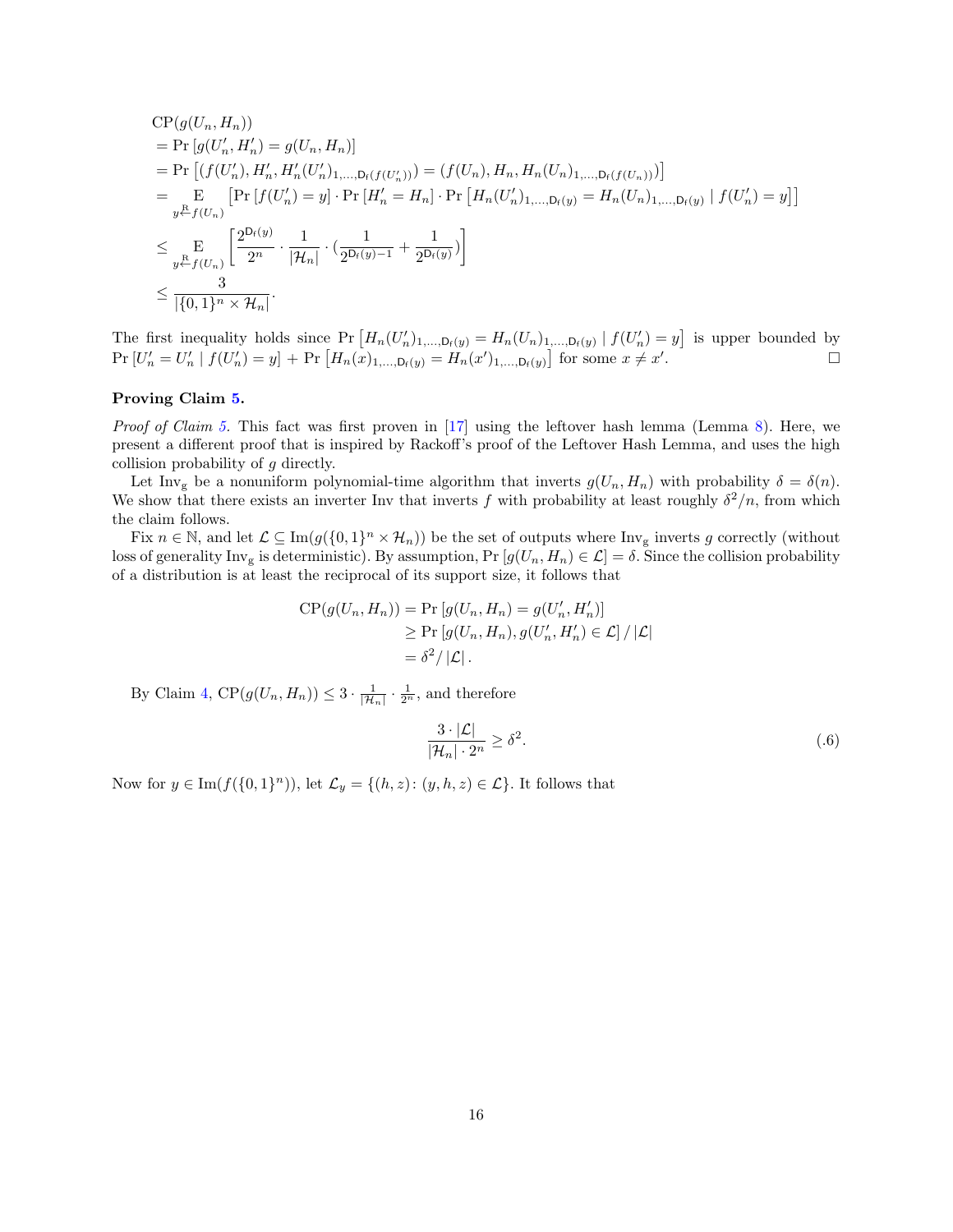<span id="page-19-1"></span>
$$
\Pr\left[\left(f(U_n), H_n, U'_{\mathsf{D}_{\mathsf{f}}(U_n)}\right) \in \mathcal{L}\right] = \mathop{\mathbb{E}}_{y \xleftarrow{\mathsf{R}} f(U_n)} \left[\Pr\left[\left(H_n, U'_{\mathsf{D}_{\mathsf{f}}(y)}\right) \in \mathcal{L}_y\right]\right] \tag{.7}
$$
\n
$$
= \mathop{\mathbb{E}}_{y \xleftarrow{\mathsf{R}} f(U_n)} \left[\frac{|\mathcal{L}_y|}{|\mathcal{H}_n| \times 2^{\mathsf{D}_{\mathsf{f}}(y)}}\right]
$$
\n
$$
= \sum_{y \in \text{Im}(f)} \frac{|f^{-1}(y)|}{2^n} \cdot \frac{|\mathcal{L}_y|}{|\mathcal{H}_n| \times 2^{\mathsf{D}_{\mathsf{f}}(y)}} \times \frac{|\mathcal{L}_y|}{|\mathcal{H}_n| \times 2^{\mathsf{D}_{\mathsf{f}}(y)}} \times \frac{|\mathcal{L}_y|}{|\mathcal{H}_n| \times 2^{\mathsf{D}_{\mathsf{f}}(y)}} \times \frac{|\mathcal{L}_y|}{|\mathcal{H}_n| \times 2^{\mathsf{D}_{\mathsf{f}}(y)}} = \frac{1}{|\mathcal{H}_n| \cdot 2^{n+1}} \cdot \sum_{y} |\mathcal{L}_y| \times \frac{1}{|\mathcal{H}_n| \cdot 2^{n+1}} \cdot |\mathcal{L}| \times \frac{1}{2^{\mathsf{d}} \cdot 2^{\mathsf{d}} \cdot 2^{n+1}} \cdot |\mathcal{L}|
$$

Consider the following (randomized) inverter for  $f$ :

Algorithm 6 (Inv).

Oracle: Inv<sup>g</sup> *Input:*  $y \in \{0,1\}^n$ 1. Let  $h \stackrel{R}{\leftarrow} \mathcal{H}_n$ ,  $i \stackrel{R}{\leftarrow} [n]$ , and  $z \stackrel{R}{\leftarrow} \{0,1\}^i$ . 2. Let  $(x, h') = \text{Inv}_{g}(y, h, z)$ . 3. Return x.

Let I be the random variable corresponding to the value of  $i \in [y]$  in the execution of Inv(y). Compute

$$
\begin{aligned} &\Pr\left[\text{Inv}(f(U_n)) \in f^{-1}(f(U_n))\right] \\ &\geq \Pr\left[I = \mathsf{D}_{\mathsf{f}}(f(U_n))\right] \cdot \Pr\left[\text{Inv}(f(U_n)) \in f^{-1}(f(U_n)) \mid I = \mathsf{D}_{\mathsf{f}}(f(U_n))\right] \\ &= \frac{1}{n} \cdot \Pr\left[\text{Inv}_{\mathsf{g}}(f(U_n), H_n, U_{\mathsf{D}_{\mathsf{f}}(f(U_n))}) \in g^{-1}(f(U_n), H_n, U_{\mathsf{D}_{\mathsf{f}}(f(U_n))})\right] \\ &\geq \frac{1}{n} \cdot \delta^2/4 = \delta^2/6n. \end{aligned}
$$

The first inequality holds since I is independent of y, and the second inequality is by Equation [\(.7\)](#page-19-1). It follows that there exists a nonuniform polynomial-time algorithm that inverts f with probability at least  $\delta(n)^2/6n$ , implying that that  $\delta(n) = \text{neg}(n)$ .

## <span id="page-19-0"></span>3.3 Manipulating Next-Block Pseudoentropy

In this section we develop tools to manipulate next-block pseudoentropy. These tools are later used in Section [3.4](#page-22-0) to convert the next-block pseudoentropy constructed in Section [3.2](#page-14-0) into a pseudorandom generator.

The tools considered below are rather standard "entropy manipulations": entropy equalization (i.e., picking a random variable at random from a set of random variables to get a new random variable whose entropy is the average entropy), parallel repetition, and extraction from high-min-entropy sources, and their effect on the real entropy of random variables is clear. Fortunately, these manipulations have essentially the same effect also on the next-block pseudoentropy of a random variable. In Section [4.2,](#page-27-0) we show that these manipulations also have the desired effect on the accessible entropy of a random variable, a similarity that implies the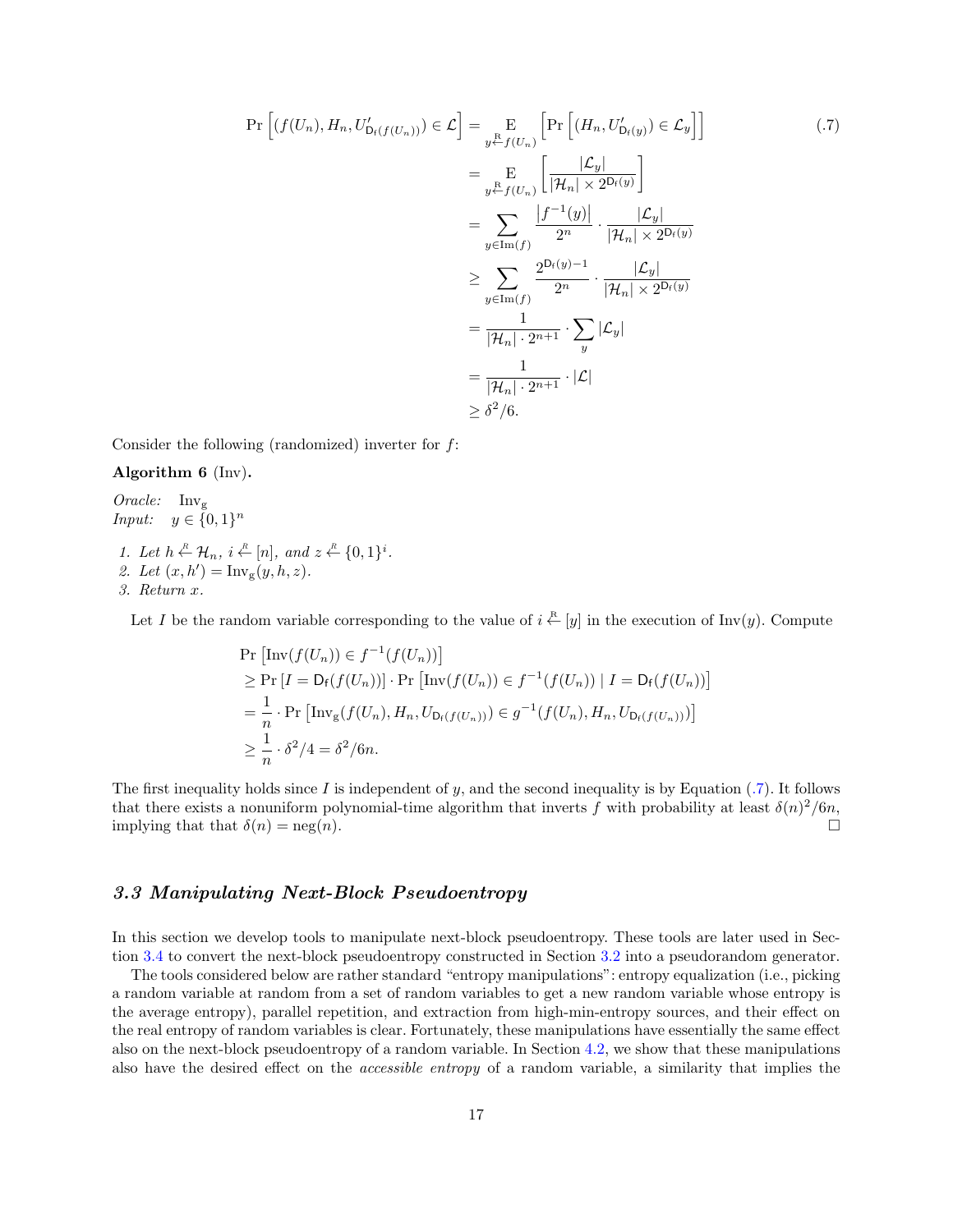similarity between the pseudorandom generator construction presented in this section, and the construction of statistically hiding commitment scheme, presented in Section [4.2.](#page-27-0)

#### 3.3.1 Entropy Equalization via Truncated Sequential Repetition

This manipulation takes independent copies of an m-block random variable with next-block pseudoentropy at least k and concatenates them. It then truncates, at random, some of the first and final output blocks of the concatenated variable. The effect of this manipulation is that each block of the resulting variable has next-block pseudoentropy at least  $k/m$ . This per-block knowledge of the next-block pseudoentropy becomes very handy for constructing pseudorandom generators.

The price of this manipulation is that we "give away" some next-block pseudoentropy, but when taking enough copies, this loss is not significant.

<span id="page-20-2"></span>**Definition 12.** For  $\mathbf{z} = (z_1, \ldots, z_t)$  and  $1 \leq j \leq m \leq t$ , let Equalizer<sup>m</sup> $(j, \mathbf{z}) := z_j, \ldots, z_{t+j-m-1}$ .

That is, Equalizer<sup>m</sup> $(j, z)$  removes the first  $(j - 1)$  and last  $(m - j + 1)$  elements from z.

**Lemma 10.** Let  $m = m(n)$  be a power of  $2<sup>11</sup>$  $2<sup>11</sup>$  $2<sup>11</sup>$  assume  $X = X(n) = (X_1, \ldots, X_m)$  has next-block pseudoentropy (at least)  $k = k(n)$ , and let  $w = w(n) \ge 2$  be a polynomially bounded integer function. Let  $X^{[w]} = X^{[w]}(n)$  be the  $(m \cdot (w-1))$ -block random variable defined by  $X^{[w]}(n) =$  Equalizer<sup>m</sup> $(J, X^{(w)})$ , where  $J = J(n)$  is uniformly distributed over  $[m(n)]$ , and  $X^{(w)} = X^{(w)}(n) = (X^1, \ldots, X^w)$ , for  $X^1, \ldots, X^w$  being independent copies of  $X(n)$ . Then every block of  $X^{[w]}$  has next-block pseudoentropy (at least) k/m.

Namely, the next-block pseudoentropy of each block of  $X^{[w]}$  is the *average* next-block pseudoentropy of the blocks of X.

*Proof.* Let  $Y = Y(n) = (Y_1, \ldots, Y_m)$  be a random variable that realizes the next-block pseudoentropy of X, and let  $Y^{(w)} = Y^{(w)}(n) = (Y^1, \ldots, Y^w)$  be jointly distributed with  $X^{(w)} = (X^1, \ldots, X^w)$  in the natural way—Y<sup>j</sup> is jointly distributed with  $X^j$  according to the joint distribution  $(X, Y)$ . We prove that  $Y^{[w]} = Y^{[w]}(n) = \text{Equalizer}^m(J, Y^{(w)})$  realizes the claimed per-block next-block pseudoentropy of  $X^{[w]}$ . In the following we let  $\tilde{m} = \tilde{m}(n) = (w - 1) \cdot m$ .

We start by proving that each block of  $Y^{[w]}$  has high entropy given the previous blocks of  $Y^{[w]}$ . Fix  $n \in \mathbb{N}$ and omit that from the notation, and fix  $i \in [\tilde{m}]$ . By chain rule for Shannon entropy, it holds that

<span id="page-20-1"></span>
$$
H(Y_i^{[w]} \mid X_{\leq i}^{[w]}) \geq H(Y_{i+J-1}^{(w)} \mid X_{\leq i+J-1}^{(w)}, J)
$$
  
= 
$$
H(Y_{i+J-1 \mod m} \mid X_{\leq i+J-1 \mod m}),
$$
 (.8)

letting m mod m be m (rather than 0). The equality follows from the fact that, for any  $t \in$  $[mw], (Y_t^{(w)}, X_{t-1}^{(w)}, \ldots, X_{t'=|t/m| \cdot m+1}^{(w)})$  is independent of  $X_{\leq t'}^{(w)}$ , and is identically distributed to  $(Y_{t \mod m}, X_{\leq t \mod m}).$ 

Since  $(i + J - 1 \mod m)$  is uniformly distributed in [m], it follows that

$$
H(Y_{i+J-1 \mod m} \mid X_{< i+J-1 \mod m}, J) = E_{i' \stackrel{R}{\leftarrow}[m]} [H(Y_{i'} \mid X_{< i'})]
$$
\n
$$
= \frac{1}{m} \cdot \sum_{i' \stackrel{R}{\leftarrow}[m]} H(Y_{i'} \mid X_{< i'})
$$
\n
$$
\geq k/m,
$$
\n
$$
(.9)
$$

and we conclude that  $H(Y_i^{[w]} | X_{&i}^{[w]}) \geq k/m$  for every  $i \in [\tilde{m}]$ . For the second part, let D be a ppt<sup>NU</sup>, let  $i = i(n) \in [\tilde{m}(n)]$ , and let

<span id="page-20-0"></span><sup>&</sup>lt;sup>11</sup> Any other restriction that allows an efficient sampling from  $[m(n)]$  will do.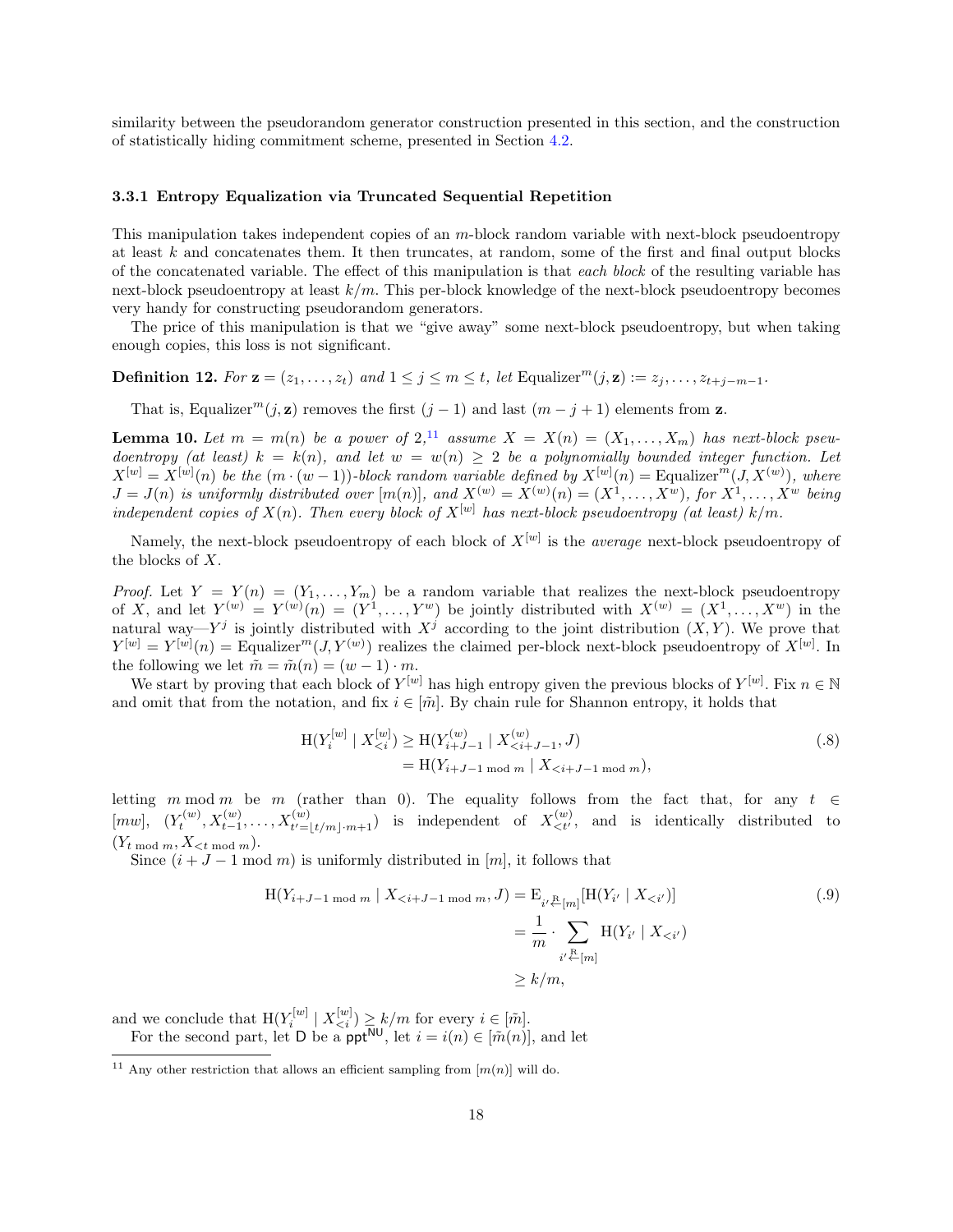$$
\varepsilon_{\mathsf{D}}(n) := \Pr\left[\mathsf{D}(1^n, X^{[w]}(n)_{\leq i}) = 1\right] - \Pr\left[\mathsf{D}(1^n, X^{[w]}(n)_{< i}, Y^{[w]}(n)_i) = 1\right] \tag{.10}
$$

In the following we omit  $n$  whenever clear from the context. A similar argument to that used in the first part yields that

$$
\varepsilon_{\mathsf{D}}(n) = \Pr\left[\mathsf{D}(X_{\leq i}^{[w]}) = 1\right] - \Pr\left[\mathsf{D}(X_{(.11)  
\n
$$
= \Pr\left[\mathsf{D}(X_{J,\ldots,i+J-1}^{w}) = 1\right] - \Pr\left[\mathsf{D}(X_{J,\ldots,i+J-2}^{w}, Y_{\ldots,i+J-1}^{w}) = 1\right]
$$
  
\n
$$
= \Pr\left[\mathsf{D}(X_{J,\ldots,(w-1)m}^{w-1}, X_{\leq i+J-1 \mod m}) = 1\right] - \Pr\left[\mathsf{D}(X_{J,\ldots,(w-1)m}^{w-1}, X_{  
\n
$$
\leq \Pr\left[\mathsf{D}(x, X_{\leq i+j-1 \mod m}) = 1\right] - \Pr\left[\mathsf{D}(x, X_{ (.11)
$$
$$
$$

for some fixing of  $j \in [m]$  and  $x \in \text{Supp}(X^{w-1}_{j,\ldots,(w-1)m})$ . Hence, there exists a ppt<sup>NU</sup> D' such that

$$
\varepsilon_{\mathsf{D}'}(n) := \Pr\left[\mathsf{D}'(X_{\leq i'}) = 1\right] - \Pr\left[\mathsf{D}'(X_{\leq i'}, Y_{i'}) = 1\right] \geq \varepsilon_{\mathsf{D}}(n) \tag{.12}
$$

for some  $i' = i'(n) \in [m(n)]$ . Since Y is block-wise indistinguishable from X, it follows that  $\varepsilon_{\mathsf{D}'}(n) = \text{neg}(n)$ and therefore  $\varepsilon_{\mathsf{D}}(n) = \text{neg}(n)$ . Hence,  $Y^{[w]}$  is block-wise indistinguishable from  $X^{[w]}$ .

#### 3.3.2 Parallel Repetition

This manipulation, which simply takes parallel repetition (i.e., direct product) of a random variable, has a twofold effect. The first is that the overall next-block pseudoentropy a t-fold parallel repetition of a random variable  $X$  is  $t$  times the next-block pseudoentropy of  $X$ . Hence, if  $X$ 's next-block pseudoentropy is larger than the number of bits it takes to sample it, this gap gets multiplied by t in the resulting random variable. The second effect of taking such a product is turn next-block pseudoentropy into next-block pseudo-minentropy.

<span id="page-21-0"></span>**Lemma 11.** Let  $m = m(n)$  and  $\ell = \ell(n)$  be integer functions, assume every block of  $X = X(n)$  $(X_1, \ldots, X_m)$  is of length  $\ell(n)$  and has next-block pseudoentropy (at least)  $\alpha = \alpha(n)$ , and let  $t = t(n)$ be polynomially bounded integer function. Let  $X^{(t)} = X^{(t)}(n)$  be the m-block random variable defined by  $X^{\langle t \rangle} = X^{\langle t \rangle}(n) = ((X_1^1, \ldots, X_1^t), \ldots, (X_m^1, \ldots, X_m^t)),$  for  $X^1, \ldots, X^t$  being independent copies of X. Then every block of  $X^{\langle t \rangle}$  has next-block pseudo-min-entropy (at least)  $\alpha'(n) = t \cdot \alpha - O(\log n \cdot (\ell + \log n) \cdot \sqrt{t})$ .

Notice that the  $t \cdot \alpha$  term in the above statements is the largest we could hope for the pseudoentropy getting  $\alpha$  bits of pseudoentropy per copy. However, since we wish to move from a pseudo-form of Shannon entropy (measuring randomness on average) to a pseudo-form of min-entropy (measuring randomness with entropy (measuring randomness on average) to a pseudo-form of min-entropy (measuring randomness with high probability), we may have a deviation that grows like  $\sqrt{t}$ . By taking t large enough, this deviation becomes insignificant. For instance, consider the case that X has next-block pseudoentropy at least  $\alpha$  and  $\ell = 1$  (i.e., X is a sequence of bits), and that we would like to deduce that  $X^{(t)}$  has next-block pseudomin-entropy  $\alpha' = t \cdot (\alpha - \delta)$  for some  $\delta > 0$ . Lemma [11](#page-21-0) guarantees that this happens for  $t = \text{polylog}(n)/\delta^2$ .

*Proof.* Let  $Y = Y(n) = (Y_1, \ldots, Y_m)$  be a random variable that realizes the per-block next-block pseudoentropy of X, and let  $Y^{(t)} = Y^{(t)}(n) = ((Y_1^1, \ldots, Y_1^t), \ldots, (Y_m^1, \ldots, Y_m^t))$  be jointly distributed with  $X^{(t)}$  in the natural way—Y<sup>j</sup> is jointly distributed with  $X^j$  according to the joint distribution  $(X, Y)$ . Since Y is block-wise indistinguishable from X, and since  $t(n) \leq poly(n)$ , a straightforward hybrid argument yields that  $Y^{\langle t \rangle}$  is block-wise indistinguishable from  $X^{\langle t \rangle}$ .

Since  $H(Y_i | X_{\leq i}) \geq \alpha$  for every  $i \in [m]$ , applying Lemmas [3](#page-10-0) and [5](#page-11-1) with  $\varepsilon = 2^{-\log^2 n}$  yields that there exists a random variable  $W = W(n) = (W_1, \ldots, W_m)$  jointly distributed with  $X^{(t)}$ , such that the following hold for every  $i = i(n) \in [m(n)]$ :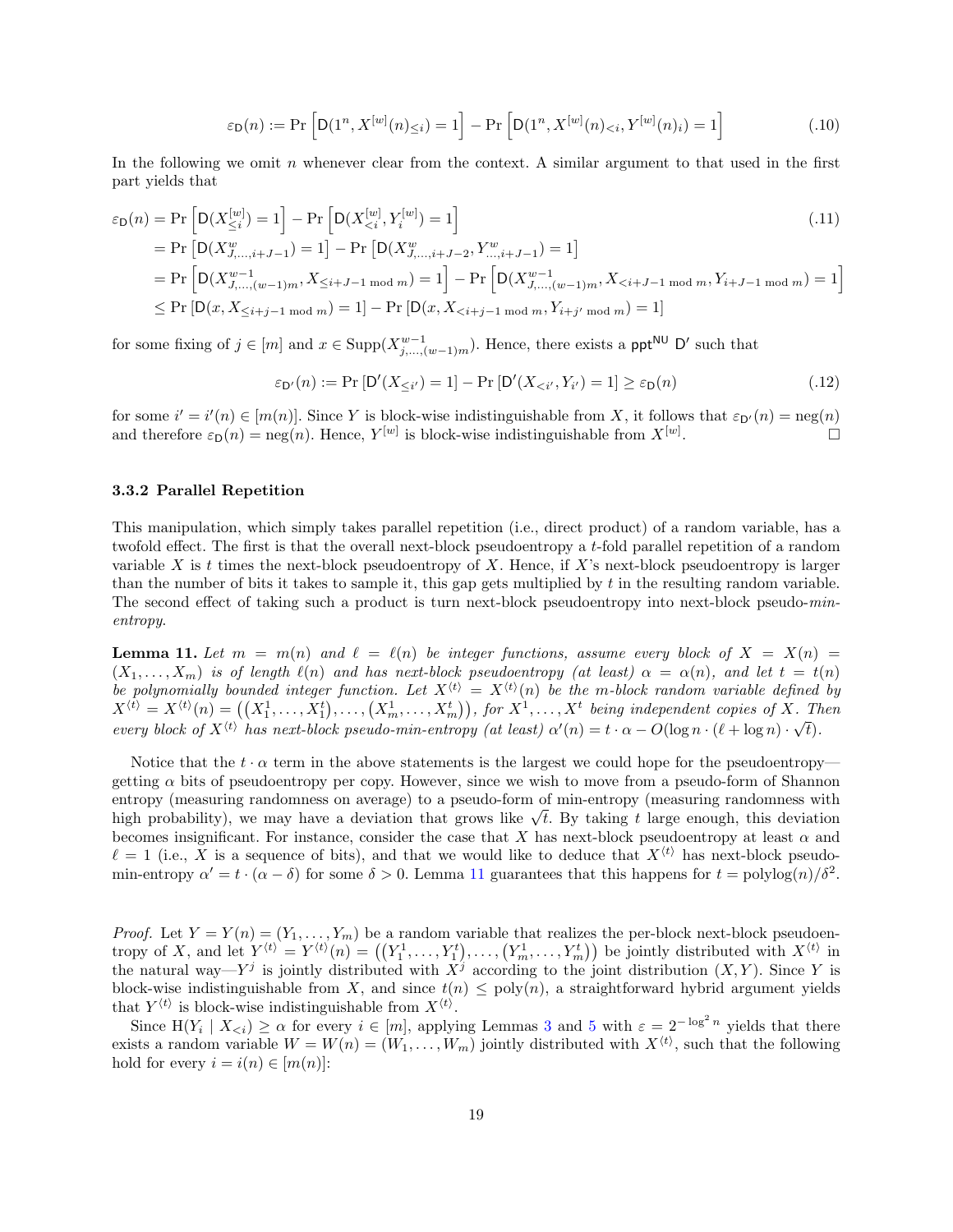1.  $\Delta((X_{\leq i}^{\langle t \rangle}, Y_i^{\langle t \rangle}), (X_{\leq i}^{\langle t \rangle}, W_i)) = \text{neg}(n)$ , and 2.  $H_{\infty}(W_i|_{X_{\leq i}^{(t)}=x_{\leq i}}) \geq \alpha - O((\log n + \ell) \cdot \log n \cdot$ √  $\overline{t}$ ), for every  $x \in \text{Supp}(X_{\leq i}^{\langle t \rangle}).$ 

Item 1 and the previous observation yield that W is block-wise indistinguishable from  $X^{(t)}$ , and by item 2 we conclude that W realizes the claimed next-block pseudo-min-entropy of  $X^{\langle t \rangle}$ . .

#### 3.3.3 Block-wise Extraction

The tool applies a randomness extractor separately to each of the random variable blocks, to convert perblock next-block pseudo-min-entropy into pseudorandomness. The result is a sufficiently long pseudorandom sequence. This is a computational analogue of block-source extraction in literature on randomness extractors [\[5,](#page-46-16) [33\]](#page-47-9). The price of this manipulation is that the length, and thus the amount of pseudorandomness, of the resulting variable is shorter than the overall pseudoentropy of the original variable, due to inherent entropy loss in randomness extraction.

<span id="page-22-2"></span>**Lemma 12.** Let  $m = m(n)$  and  $\ell = \ell(n)$  be integer functions, and assume that every block of  $X = X(n)$  $(X_1,\ldots,X_m)$  over  $(\{0,1\}^{\ell})^m$  has next-block pseudoentropy (at least)  $\alpha = \alpha(n) \geq \lceil \log^2 n \rceil$ . Then there exists a polynomial-time computable  $\text{Ext}: \{0,1\}^{\ell} \times (\{0,1\}^{\ell})^m \mapsto (\{0,1\}^{[\alpha]-[\log^2 n]})^m$  such that  $(R, \text{Ext}(R, X)),$ for  $R = R(n) \stackrel{R}{\leftarrow} \{0,1\}^{\ell}$ , is pseudorandom.

Proof. Let  $\beta = \beta(n) = \lfloor \alpha \rfloor - \lceil \log^2 n \rceil$ . For  $r, x \in \{0, 1\}^{\ell}$ , let  $h_r(x) := r \cdot x$  over  $GF(2^{\ell})$ , truncated to the first  $\beta$ bits. Note that  $\{h_r: r \in \{0,1\}^{\ell}\}\$ is a two-universal hash family over  $\{0,1\}^{\ell}$ . For  $x=(x_1,\ldots,x_k) \in (\{0,1\}^{\ell})^k$ , let  $\text{Ext}(r, x) = (h_r(x_1), \dots, h_r(x_k))$ . Let  $\mathsf{D}^{\text{PRG}}$  be  $\mathsf{ppt}^{\text{NU}}$ , and assume that

$$
\varepsilon(n) := \Pr\left[\mathsf{D}_{\mathrm{PRG}}(1^n, R, \mathrm{Ext}(X, R)) = 1\right] - \Pr\left[\mathsf{D}_{\mathrm{PRG}}(1^n, R, U_{m\cdot\beta}) = 1\right] \neq \mathrm{neg}(n). \tag{13}
$$

In the following we omit  $n$  whenever clear from the context. A hybrid argument yields that there exists  $i \in [m]$  and ppt<sup>NU</sup> D such that

$$
\Pr[D(R, \text{Ext}(R, X_{\leq i})) = 1] - \Pr[D(R, \text{Ext}(R, X_{\leq i}), U_{\beta}) = 1] \geq \varepsilon/m.
$$

Let  $Y = Y(n)$  be a random variable that realizes the per-block next-block **pseudo-min-entropy** of X. Since  $H_{\infty}(Y_i|_{X_{\leq i}} = x_{\leq i}) \geq \alpha$  for every  $x \in \text{Supp}(X)$ , and since  $\{h_r : r \in \{0,1\}^{\ell}\}\$  is a two-universal hash family, the leftover hash lemma (Lemma [8\)](#page-12-2) yields that

$$
SD((R, h_R(Y_i | X_{< i} = x_{< i})), (R, U_\beta)) \leq 2^{-\log^2 n}
$$

for every  $x \in \text{Supp}(X)$ . It follows that

$$
SD(R, Ext(R, X_{\leq i}, Y_i), (R, Ext(R, X_{\leq i}), U_\beta)) \leq 2^{-\log^2 n}
$$

and therefore

$$
\Pr\left[\mathsf{D}(R, \mathrm{Ext}(R, X_{\leq i})) = 1\right] - \Pr\left[\mathsf{D}(R, \mathrm{Ext}(R, X_{< i}, Y_i)) = 1\right]
$$
\n
$$
\geq \varepsilon/\ell - 2^{-\log^2 n} \neq \text{neg}
$$
\n(.14)

For  $n \in \mathbb{N}$ , let  $r_n \in \text{Supp}(R)$  be the string that maximizes the above gap, and consider the distinguisher D' that on input  $(1^n, z)$ , returns  $D(1^n, r_n, Ext(r_n, z))$ . Equation [\(.14\)](#page-22-1) yields that

<span id="page-22-1"></span>
$$
Pr[D'(X_{\leq i}) = 1] - Pr[D'(X_{\leq i}, Y_i) = 1] \neq neg
$$

<span id="page-22-0"></span>Hence, the ppt<sup>NU</sup> D' contradicts the assumed block-wise indistinguishability of Y from X.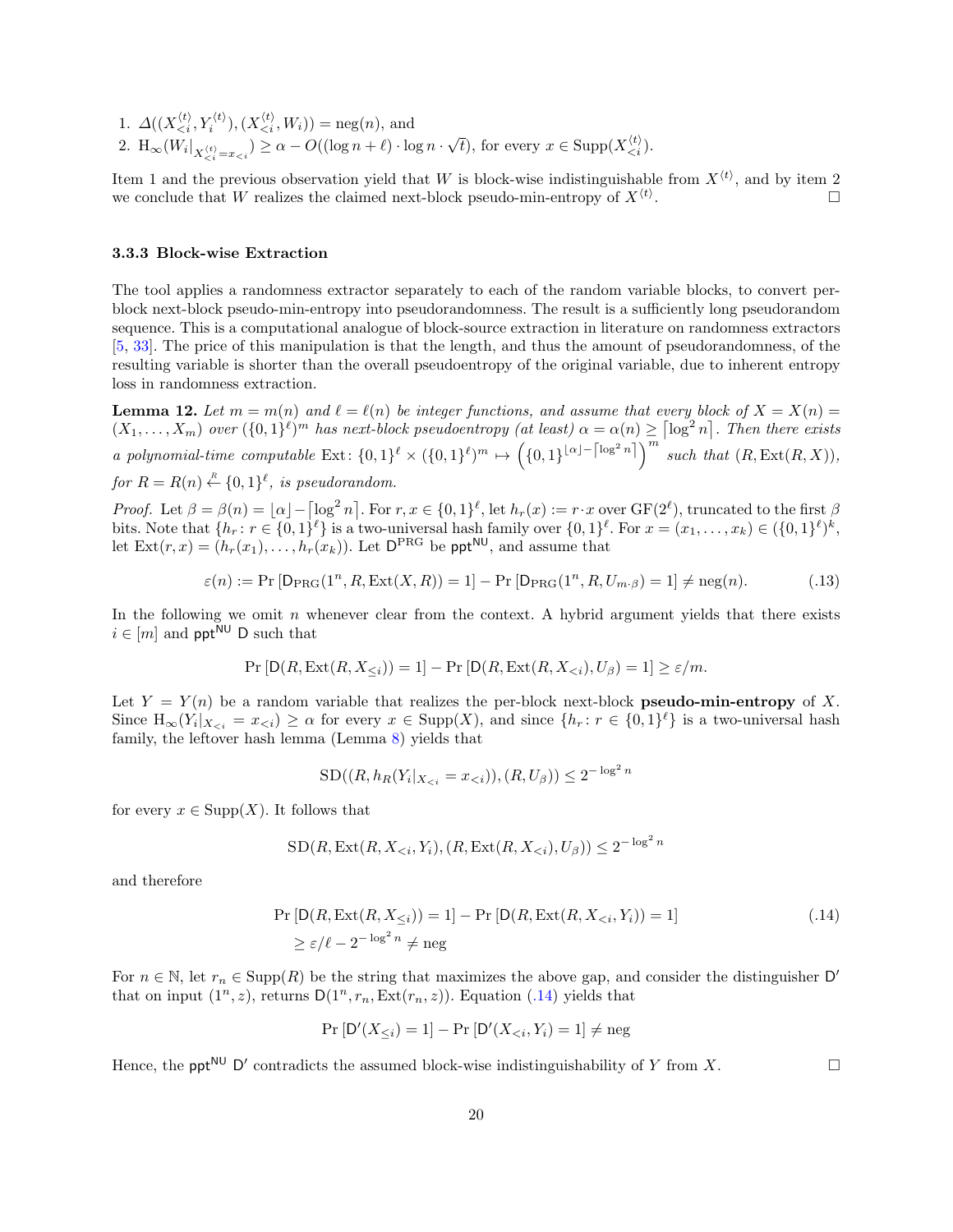## 3.4 Putting It Together: One-Way Functions to Pseudorandom Generators

In this section we use the results of previous sections to construct pseudorandom generators from next-block pseudoentropy generators.

It is clear that a pseudorandom generator from n bits to  $m(n) > n$  has next-block pseudoentropy  $m(n)$ , hence, it is a next-block entropy generator with entropy gap  $(m(n) - n)$ —its next-block pseudoentropy is larger than its real entropy by  $(m(n) - n)$ . The following theorem provides the converse direction.

<span id="page-23-0"></span>Theorem 7 (Next-block pseudoentropy to pseudorandom generator). For any polynomial-time computable and polynomially bounded integer function  $s = s(n)$  and polynomial-time computable function  $\Delta = \Delta(n) \leq 2$ , there exists a polynomial-time computable integer function  $s' = s'(n) = \Theta(s \cdot \Delta^{-3} \cdot \text{polylog}(n))$ such that the following holds: Assuming there exists a polynomial-time generator  $G_{\rm nb}$ :  $\{0,1\}^s \mapsto \{0,1\}^{2s}$  with next-block pseudoentropy  $s(1+\Delta)$ , then there exists a pseudorandom generator  $G: \{0,1\}^{s'} \mapsto \{0,1\}^{s' \cdot (1+\Theta(\Delta))}$ . Furthermore, G uses  $G_{\rm nb}$  as an oracle (i.e., black box) and on inputs of length s', all calls of G to  $G_{\rm nb}$  are on inputs of length s.

*Proof.* The proof is done by manipulating the next-block pseudoentropy of  $G<sub>nb</sub>$  using the tools described in Section [3.3.](#page-19-0)

Let  $X = X(n) = G_{\text{nb}}(U_s)$ . We assume without loss of generality that, for every n, the number  $m(n)$  $2s(n)$  of output blocks (=bits) of  $G_{\rm nb}$  is a power of 2 (by padding with zeros if necessary). By assumption, X has next-block pseudoentropy  $s(1 + \Delta)$ .

**Truncated sequential repetition: pseudoentropy equalization.** The first step is to use  $X$  to define a random variable  $X^{[w]}$  that *each of whose blocks* has the same amount of next-block pseudoentropy— the average of the next-block pseudoentropy of the blocks of X. The entropy gap of  $X^{[w]}$ , in relative terms, is essentially the same as that of X.

For  $w = w(n) = \lfloor 8/\Delta \rfloor$ , let  $X^{[w]} = X^{[w]}(n)$  be the truncated sequential repetition of X according to Lemma [10.](#page-20-1) Namely,  $X^{[w]}$  consists of w independent copies of X, omitting the first  $(J-1)$  blocks of the first copy and the last  $(m-J+1)$  blocks of the last copy, for  $J \stackrel{\text{R}}{\leftarrow} [m]$ . Note that  $X^{[w]}$  can be generated efficiently using  $s' = s'(n) = \log(m) + w \cdot s$  random bits, and has  $m' = m'(n) = m(w - 1)$  blocks.

By Lemma [10,](#page-20-1) each block of  $X^{[w]}$  has next-block pseudoentropy  $\alpha = \alpha(n) = s(1 + \Delta)/m = \frac{1}{2} + \Delta/2$ .

Parallel repetition: converting Shannon pseudoentropy to pseudo-min-entropy and gap ampli**fication.** In this step  $X^{[w]}$  is used to construct a random variable  $(X^{[w]})^{(t)}$  that each of whose blocks has the same amount of *pseudo-min-entropy*—about t time the per-block pseudoentropy of  $X^{[w]}$ .

For  $t = t(n) = \lceil \log^5 n \cdot \Delta^{-2} \rceil$ , let  $(X^{[w]})^{\langle t \rangle} = (X^{[w]})^{\langle t \rangle}(n)$  be the t-fold parallel repetition of  $X^{[w]}$  (see Lemma [11\)](#page-21-0). That is, the *i*-th block of  $(X^{[w]})^{(t)}$ , contains the *i*-th blocks of the *t* independent copies of  $X^{[w]}$ . Note that  $(X^{[w]})^{(t)}$  can be generated efficiently using  $s'' = s''(n) = t \cdot s'$  bits, and has m' blocks. √

By Lemma [11,](#page-21-0) each block of  $(X^{[w]})^{(t)}$  has next-block pseudo-min-entropy  $\alpha' = \alpha'(n) = t \cdot \alpha - O(\log^2 n \cdot$  $(t),$ which is larger than  $t \cdot (\frac{1}{2} + \Delta/4)$  for large enough n.

Randomness extraction: converting pseudo-min-entropy to pseudorandomness. In the final step, pseudorandom bits are extracted from  $(X^{[w]})^{\langle t \rangle}$ , by applying a randomness extractor on each of its blocks.

Lemma [12](#page-22-2) yields that there exists an efficient Ext:  $\{0,1\}^{t(n)} \times (\{0,1\}^{t})^{m'} \mapsto (\{0,1\}^{\alpha'-\lceil \log^2 n \rceil})^{m'}$  such that  $X<sup>PRG</sup> = X<sup>PRG</sup>(n) = (R, Ext(R, (X<sup>[w]</sup>)<sup>(t)</sup>),$  for  $R = R(n) \stackrel{R}{\leftarrow} \{0,1\}^t$ , is pseudorandom. We remind the reader that  $Ext(r, x = (x_1, \ldots, x_m))$  merely applies (the same) two-universal function  $h_r$  on each of x's blocks. Note that it takes  $s^{\prime\prime\prime}$  bits to efficiently sample  $X<sup>PRG</sup>$ , for

$$
s''' = s'''(n) = t + s'' = t(\ell s + \Theta(\log n)) = \Theta(s\Delta^{-3}\cdot \mathrm{polylog}(n)).
$$

It follows that, for large enough n, the length of  $X<sup>PRG</sup>(n)$  is at least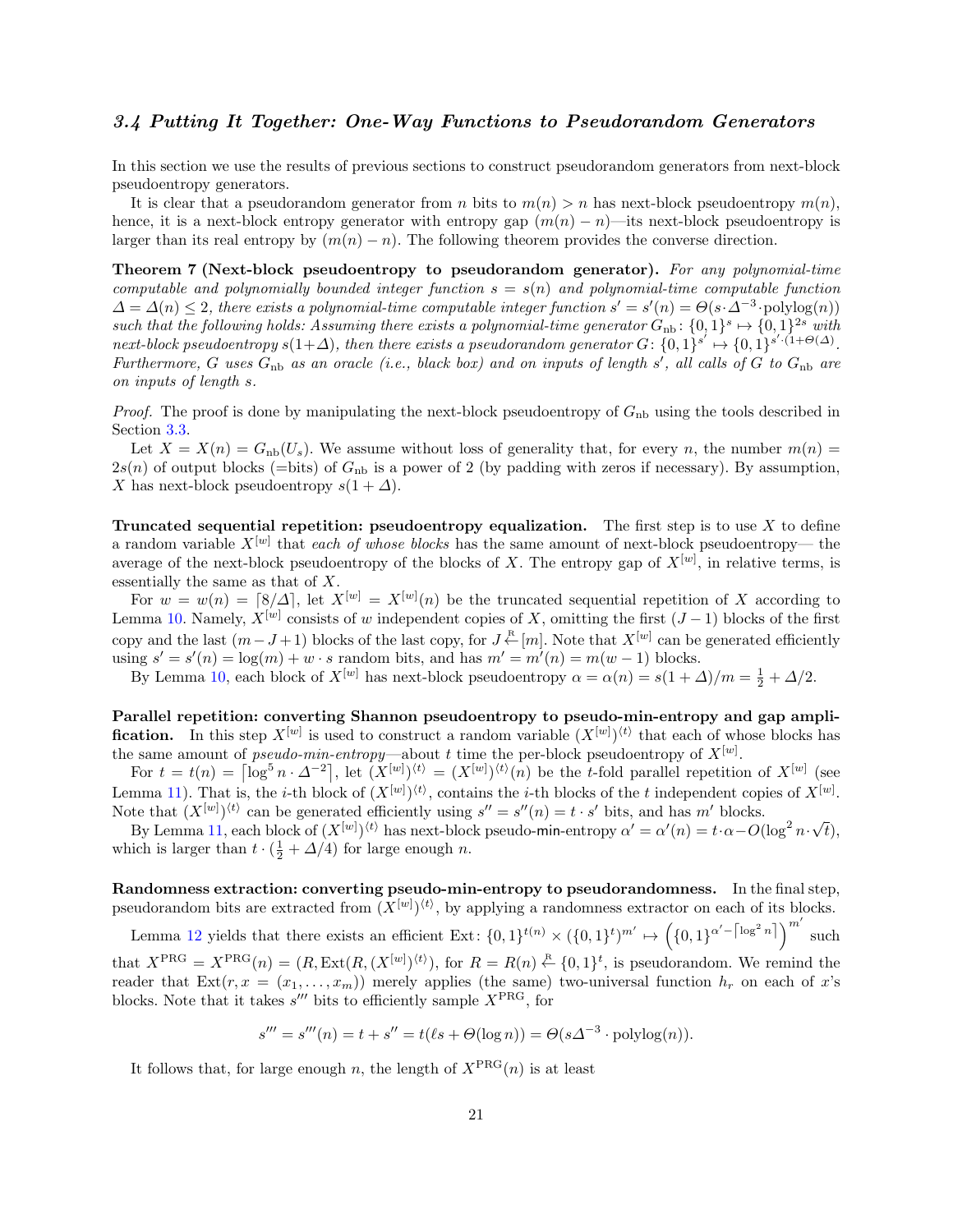$$
m'(\alpha' - \left\lceil \log^2 n \right\rceil) \ge m'(t\alpha - O(\log^3 n \cdot \sqrt{t}))
$$
  
\n
$$
> m'(t(\frac{1}{2} + \Delta/2) - O(\log^3 n \cdot \sqrt{t}))
$$
  
\n
$$
> m't(\frac{1}{2} + \Delta/4)
$$
  
\n
$$
= s(\ell - 1)t(1 + \Delta/2)
$$
  
\n
$$
\ge stt(1 + \Delta/4)
$$
  
\n
$$
\ge s'''(1 + \Delta/8).
$$

Hence,  $|X^{PRG}| = s'''(1 + \Omega(\Delta))$ , and since all the above manipulations were efficient, the proof of the theorem follows.  $\Box$ 

Remark 3 (Tighter reduction). Vadhan and Zheng [\[29\]](#page-47-4) noticed that, by modifying the construction used in the proof of Theorem [7,](#page-23-0) one can construct an efficient generator G and a random variable  $Z = Z(n)$  such that the following hold:

- 1. It takes  $s'(n) = \Theta(s(n) \cdot \Delta(n)^{-2} \cdot \text{polylog}(n))$  bits to efficiently sample Z, i.e., a factor of  $\Delta^{-1}$  shorter than the input length of the pseudorandom generator in Theorem [7.](#page-23-0)
- 2.  $G(Z)$  is computationally indistinguishable from  $(Z, U)$ , where U is a random string of length  $\Omega(s(n)\Delta/n)$ .

Then, by iterating G on its output (in a similar manner to the Blum-Micali pseudorandom generator length extending approach), without investing new randomness, they get a pseudorandom generator of seed length  $s(n).$ 

Combining the above Theorem [7](#page-23-0) with Theorem [3](#page-15-1) from the previous subsection yields the following result:

Theorem 8 (One-way function to pseudorandom generator). There exists a polynomial-time computable function  $s = s(n) = \Theta(n^7 \cdot \text{polylog } n)$  such that the following holds: Let  $f: \{0,1\}^n \mapsto \{0,1\}^n$  be nonuniformly one-way function, then there exists a pseudorandom generator  $G: \{0,1\}^s \mapsto \{0,1\}^{s \cdot (1+\Omega(1/n^2))}$ . Furthermore, G uses f as an oracle (i.e., black box) and on inputs of length  $s(n)$ , all calls of G to f are on inputs of length n.

Proof. Pad the output of the next-block pseudoentropy generator guaranteed by Theorem [3](#page-15-1) to make it length doubling (it is easy to see that this does not change its next-block pseudoentropy) and apply Theorem [7.](#page-23-0)  $\Box$ 

Remark 4 (Tighter reduction, take 2). Plugging into Theorem [7](#page-23-0) the next-block generators of Haitner et al. [\[14\]](#page-46-2) or of Vadhan and Zheng [\[29\]](#page-47-4), both with  $s = \Theta(n)$  and  $\Delta = \Theta(\log(n)/n)$ , yields a pseudorandom generator of seed length  $\Theta(n^4 \cdot \text{polylog } n)$ . If the latter generators are used with the tighter reduction of Vadhan and Zheng [\[29\]](#page-47-4) mentioned above, the resulting generator has seed length  $\Theta(n^3 \cdot \text{polylog } n)$ , which is the best we know how to achieve today.

#### <span id="page-24-0"></span>4 Inaccessible Entropy and Statistically Hiding Commitment

In this section, we formally define the notion of inaccessible entropy and use it as intermediate tool to construct statistically hiding commitment from one-way functions.

<span id="page-24-1"></span>We start, Section [4.1,](#page-24-1) by presenting the formal definition of inaccessible entropy. In Section [4.2,](#page-27-0) we show that any one-way function can be used to construct inaccessible entropy generator. In Section [4.3,](#page-31-0) we develop means to manipulate inaccessible entropy. Finally, in Section [4.4](#page-35-0) we give a simplified version of the (still rather complicated) construction of statistically hiding commitments from inaccessible entropy generators.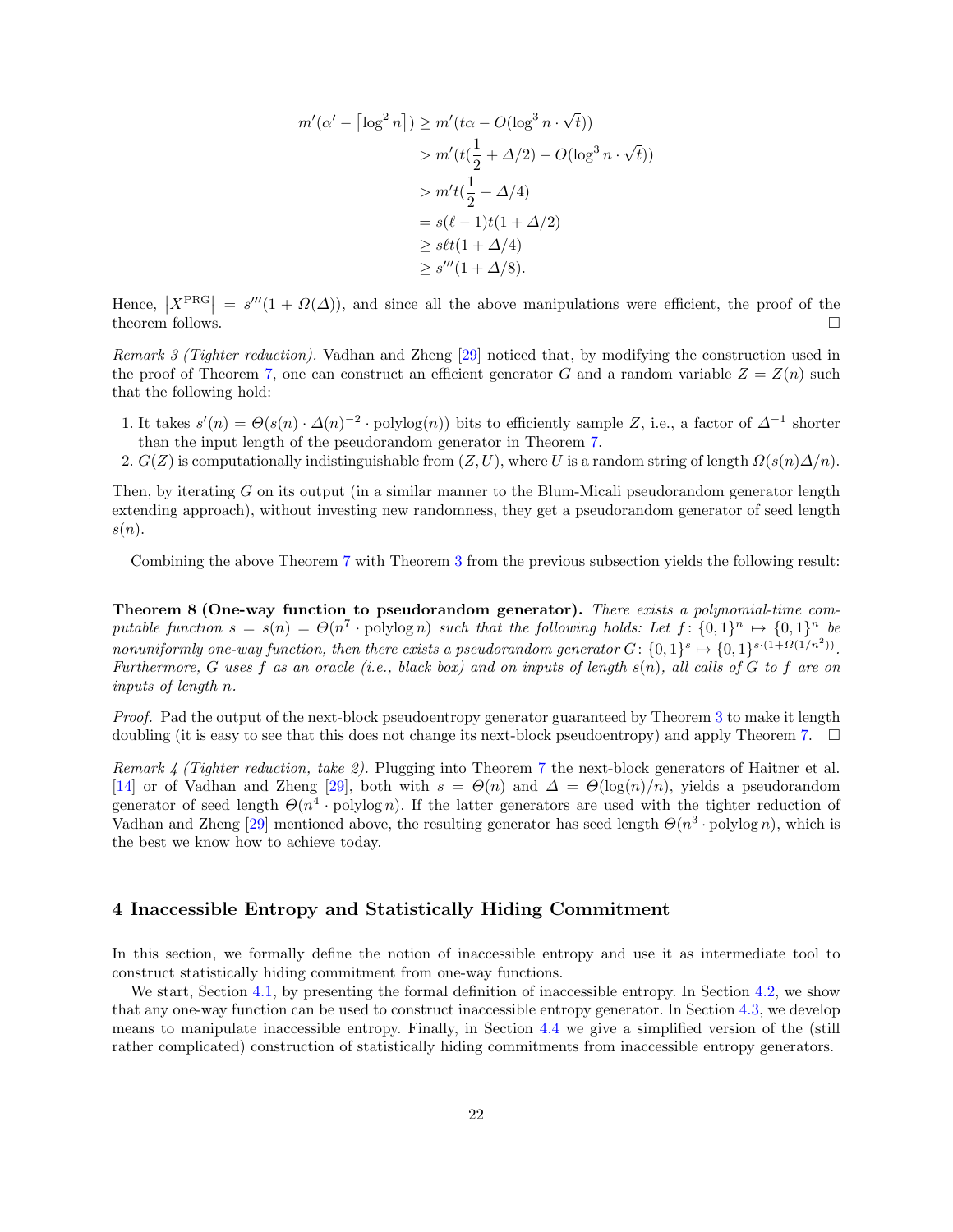## 4.1 Inaccessible Entropy Generators

We begin by informally recalling the definition from the introduction. Let  $G: \{0,1\}^n \mapsto (\{0,1\}^*)^m$  be an m-block generator over  $\{0,1\}^n$  and let  $\mathsf{G}(1^n) = (Y_1,\ldots,Y_m)$  denote the output of G over a uniformly random input. The real entropy of  $G$  is the (Shannon) entropy in  $G$ 's output blocks, where for each block  $Y_i$ , we take its entropy conditioned on the previous blocks  $Y_{\leq i} = (Y_1, \ldots, Y_{i-i})$ . The *accessible entropy* of an arbitrary, adversarial m-block generator  $\tilde{G}$ , with the same block structure as of G, is the entropy of the block of  $\tilde{G}$ conditioned not only on the previous blocks but also on the *coins used by G to generate the previous blocks*. The generator  $G$  is allowed to flip fresh random coins to generate its next block, and this is indeed the source of entropy in the block (everything else is fixed). We insist that the messages of  $\tilde{G}$  will be consistent with G: the support of  $\tilde{G}$ 's messages is contained in that of G.

Moving to the formal definitions, we first define an  $m$ -block generator and then define the real and accessible entropy of such a generator.

<span id="page-25-0"></span>**Definition 13 (Block generators).** Let n be a security parameter, and let  $m = m(n)$  and  $s = s(n)$ . An m-block generator is a function  $G: \{0,1\}^s \mapsto (\{0,1\}^*)^m$ . The generator G is efficient if its running time on input of length  $s(n)$  is polynomial in n.

We call parameter n the security parameter, s the seed length, m the number of blocks, and  $\ell(n) =$  $\max_{x \in \{0,1\}^{s(n)}, i \in [m(n)]} |\mathsf{G}(x)_i|$  the maximal block length of  $\mathsf{G}.$ 

#### 4.1.1 Real Entropy

Recall that we are interested in lower bounds on the real entropy of a block generator. We define two variants of real entropy: real Shannon entropy and real min-entropy. We connect these two notions through the notion of real sample-entropy. In other words, for a fixed m-tuple output of the generator, we ask how surprising were the blocks output by G in this tuple. We then get real Shannon entropy by taking the expectation of this quantity over a random execution and the min-entropy by taking the minimum (up to negligible statistical distance). An alternative approach would be to define the notions through the sum of conditional entropies (as we do in the intuitive description in the introduction). This approach would yield closely related definitions, and in fact exactly the same definition in the case of Shannon entropy (see Lemma [13\)](#page-26-0).

Definition 14 (Real sample-entropy). Let n be a security parameter, and let G be an m-block generator over  $\{0,1\}^s$ , for  $m = m(n)$  and  $s = s(n)$ . For  $i \in [m]$ , define the real sample-entropy of  $y \in \text{Supp}((Y_1, ..., Y_i) = G(U_s)_{1,...,i})$  as

$$
\text{RealH}_{\sf G}(\textbf{y}) = \sum_{j \in [i]} \text{RealH}^{j}_{\sf G}(\textbf{y})
$$

for

$$
\text{RealH}_{\mathsf{G}}^j(\mathbf{y}) := \text{H}_{Y_j|Y_{
$$

**Definition 15 (Real entropy).** Let n be a security parameter, and let  $G$  be an m-block generator over  $\{0,1\}^s$ , for  $m = m(n)$  and  $s = s(n)$ . We say that an m-block generator G has real entropy at least  $k = k(n)$ , if

$$
\underset{\mathbf{y} \leftarrow \mathsf{G}(U_s)}{\mathrm{E}}\left[\mathrm{RealH}_{\mathsf{G}}(\mathbf{y})\right] \geq k
$$

for every  $n \in \mathbb{N}$ .

The generator G has real min-entropy at least k in its i-th block, where  $i = i(n) \in [m(n)]$ , if

$$
\mathrm{Pr}_{\mathbf{y} \leftarrow \mathbf{G}(U_s)} \left[ \mathrm{RealH}_{\mathbf{G}}^i(\mathbf{y}) < k \right] = \mathrm{neg}(n).
$$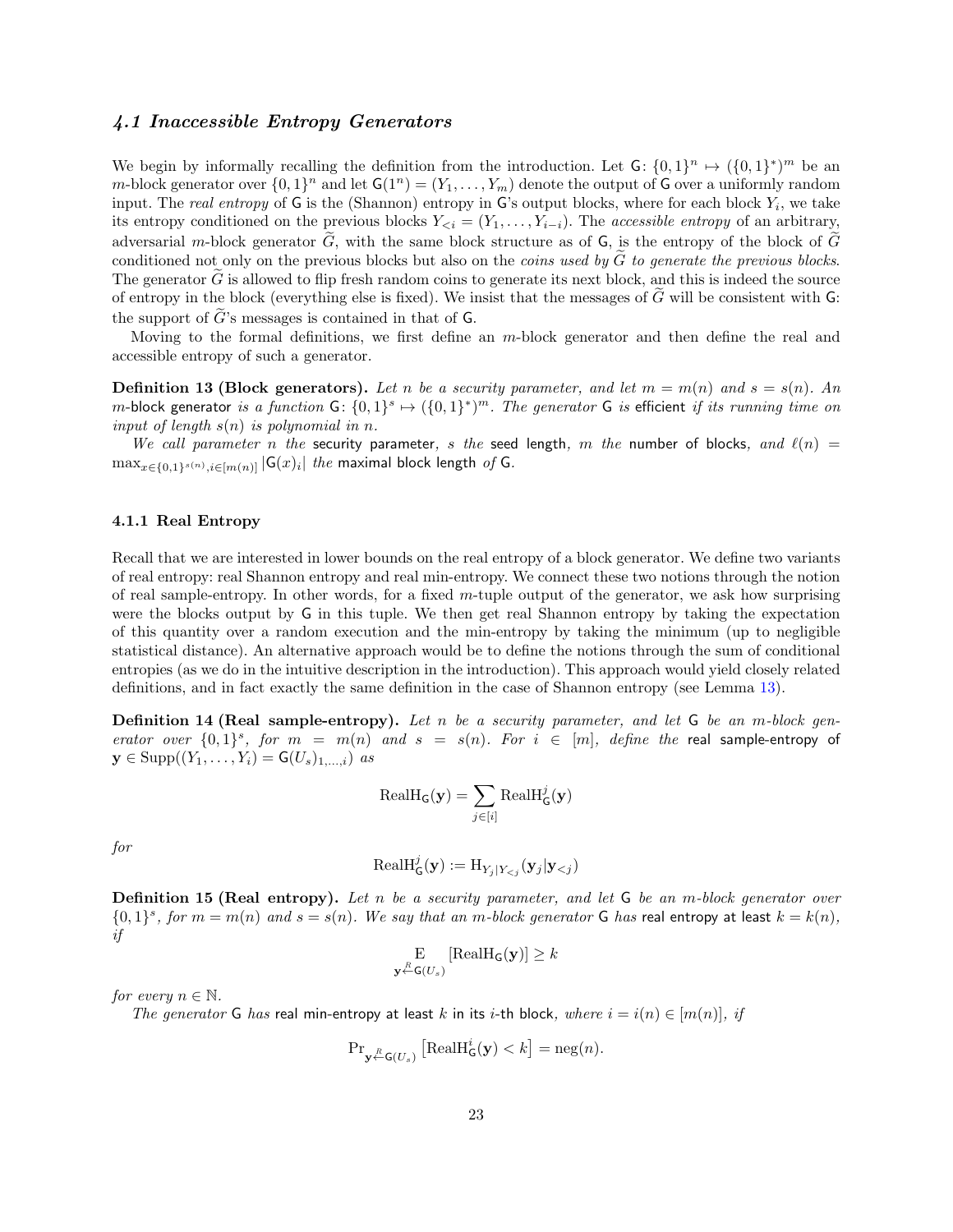We observe that the real Shannon entropy simply amounts to measuring the standard conditional Shannon entropy of G's output blocks.

<span id="page-26-0"></span>**Lemma 13.** For an m-block generator  $\mathsf{G}$  over  $\{0,1\}^s$ , it holds that

$$
\underset{\mathbf{y} \stackrel{R}{\leftarrow} \mathsf{G}(U_s)}{\mathbf{E}} \left[ \text{RealH}_{\mathsf{G}}(\mathbf{y}) \right] = \mathbf{H}(\mathsf{G}(U_s)).
$$

*Proof.* Let  $(Y_1, \ldots, Y_m) = \mathsf{G}(U_s)$ , and compute

$$
\begin{aligned} \mathbf{E} &= [\text{RealH}_{\mathsf{G}}(\mathbf{y})] := \mathbf{E} \\ & \mathbf{y}^{\mathsf{R}} \mathsf{G}(U_s) \end{aligned} \left[ \sum_{i \in [m]} \mathbf{H}_{Y_i|Y_{< i}}(\mathbf{y}_i \mid \mathbf{y}_{< i}) \right] \\ &= \sum_{i \in [m]} \mathbf{E} \left[ \mathbf{H}_{Y_i|Y_{< i}}(\mathbf{y}_i \mid \mathbf{y}_{< i}) \right] \\ &= \sum_{i \in [m]} \mathbf{H}(Y_i|Y_{< i}) \\ &= \mathbf{H}(G(U_s)).
$$

#### 4.1.2 Accessible Entropy

Recall that we are interested in upper bounds on the accessible entropy of a block generator. We will define two variants of accessible entropy: accessible Shannon entropy and accessible max-entropy. While the Shannon variant is in a sense more intuitive, working with the max-entropy variant, as done in Sections [4.2](#page-27-0) and [4.4,](#page-35-0) yields simpler and more efficient applications. As in the case of real entropy, we connect these two notions through the notion of accessible sample-entropy. For a fixed execution of the adversary  $G$ , we ask how surprising were the messages sent by  $G$ . We then get accessible Shannon entropy by taking the expectation of this quantity over a random execution and the max-entropy by taking the maximum (up to negligible statistical distance). Here too, the definitions obtained are closely related to the definitions one would obtain by considering a sum of conditional entropies (as we did in the intuitive description earlier). For the Shannon entropy, the definitions would again be identical. (See Lemma [14.](#page-27-1))

The definition below differs from the definition of [\[16\]](#page-46-14), in that we require the bound on the accessible entropy to hold (also) against *nonuniform adversarial generators*. This change simplifies the definitions and proofs, but at the price that we can only construct such inaccessible entropy pseudoentropy generators from functions that are nonuniformly one-way.

**Definition 16 (Online block generator).** Let n be a security parameter, and let  $m = m(n)$ . An m-block online generator is a function  $\tilde{G}$ :  $(\{0,1\}^v)^m \mapsto (\{0,1\}^*)^m$  for some  $v = v(n)$ , such that the *i*-th output block of G is a function of (only) its first i input blocks. We denote the transcript of G over random input by  $T_{\widetilde{G}}(1^n) = (R_1, Y_1, \ldots, R_m, Y_m)$ , for  $(R_1, \ldots, R_m) \stackrel{R}{\leftarrow} (\{0, 1\}^v)^m$  and  $(Y_1, \ldots, Y_m) = \widetilde{G}(R_1, \ldots, R_i)$ .

That is, an online block generator is a special type of block generator that tosses fresh random coins before outputting each new block. In the following we let  $\tilde{G}(r_1,\ldots,r_i)$  stand for  $\tilde{G}(r_1,\ldots,r_i,x^*)$  for arbitrary  $x^* \in (\{0,1\}^v)^{m-i}$  (note that the choice of  $x^*$  has no effect on the value of  $\tilde{G}(r_1,\ldots,r_i,x^*)_i$ ).

Definition 17 (Accessible sample-entropy). Let n be a security parameter, let  $m = m(n)$ , let  $i = i(n) \in$  $[m]$ , and let G be an online m-block online generator. The accessible sample-entropy of  $\mathbf{t} = (r_1, y_1, \dots, r_i, y_i) \in$  $\text{Supp}(R_1, Y_1 \ldots, R_i, Y_i) = T_{\widetilde{G}}(1^n)_{1,\ldots,2i}$  is defined as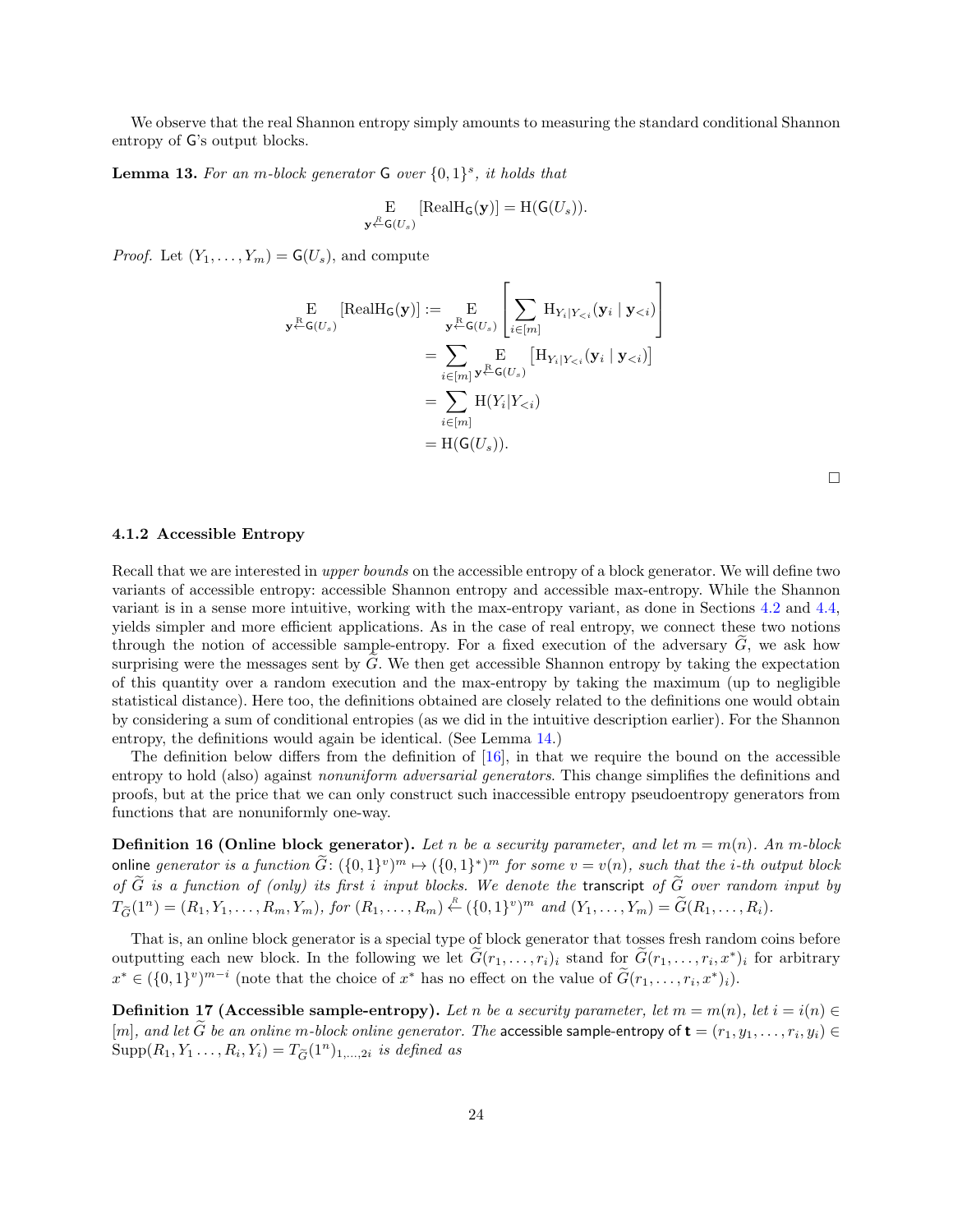$$
\mathrm{AccH}_{\widetilde{G}}({\boldsymbol t}) := \sum_{j \in [i]} \mathrm{AccH}^j_{\widetilde{G}}({\boldsymbol t})
$$

for

$$
\mathrm{AccH}_{\widetilde{G}}^j(\boldsymbol{t}) := \mathrm{H}_{Y_j|R_{< j}}(y_j|r_{< j}).
$$

The expected accessible entropy of a random transcript can be expressed in terms of the standard conditional Shannon entropy.

**Lemma 14.** Let  $\tilde{G}$  be an online  $m = m(n)$ -block generator and let  $(R_1, Y_1, \ldots, R_m, Y_m) = T_{\tilde{G}}(1^n)$  be its transcript. Then,

<span id="page-27-1"></span>
$$
\underset{\boldsymbol{t}\in T_{\widetilde{G}}(1^n)}{\mathbb{E}}\left[\sum_{i\in[m]} \mathrm{AccH}_{\widetilde{G}}^i(\boldsymbol{t})\right] = \sum_{i\in[m]} \mathrm{H}(Y_i|R_{< i}).
$$

The proof of Lemma [14](#page-27-1) is similar to that of Lemma [13.](#page-26-0)

The above definition is only interesting when putting restrictions on the generator's actions with respect to the underlying generator  $\mathsf{G}$ . (Otherwise, the accessible entropy of G can be arbitrarily large by outputting arbitrarily long strings.) In this work, we focus on efficient generators that are consistent with respect to G. That is, the support of their output is contained in that of  $\mathsf{G}^{12}$  $\mathsf{G}^{12}$  $\mathsf{G}^{12}$ 

**Definition 18 (Consistent generators).** Let G be a block generator over  $\{0,1\}^{s(n)}$ . A block (possible online) generator G' over  $\{0,1\}^{s'(n)}$  is G consistent if, for every  $n \in \mathbb{N}$ , it holds that  $\text{Supp}(G'(U_{s'(n)})) \subseteq$  $\text{Supp}(\mathsf{G}(U_{s(n)})).$ 

**Definition 19 (Accessible entropy).** A block generator G has accessible entropy at most  $k = k(n)$  if, for every efficient, nonuniform, G-consistent, online generator  $\tilde{G}$  and all large enough n,

$$
\mathop{\mathrm{E}}_{t \leftarrow T_{\widetilde{G}}(1^n)} \left[ \mathrm{AccH}_{\widetilde{G}}(\boldsymbol{t}) \right] \leq k.
$$

The generator G has accessible max-entropy at most  $k$  if

<span id="page-27-4"></span>
$$
\mathrm{Pr}_{t \stackrel{R}{\leftarrow} T_{\widetilde{G}}(1^n)}[\mathrm{AccH}_{\widetilde{G}}(t) > k] = \mathrm{neg}(n),
$$

for every such  $\tilde{G}$ .

In Section [4.2,](#page-27-0) we prove the existence of one-way functions implies that of an inaccessible max-entropy entropy generator: an efficient block generator whose accessible entropy is noticeably larger than its accessible entropy. The converse direction is also true.

**Lemma 15.** Let G be an efficient block generator with real entropy  $k(n)$ , and assume that G has accessible entropy, or accessible max-entropy, at most  $k(n) - 1/p(n)$ , for some  $p \in \text{poly}$ . Then one-way functions  $exist.$ <sup>[13](#page-27-3)</sup>

#### Proof. Omitted. □

<span id="page-27-2"></span><span id="page-27-0"></span> $12$  In the more complicated notion of accessible entropy considered in [\[11\]](#page-46-3), the "generator" needs to *prove* that its output blocks are in the support of G, by providing an input of G that would have generated the same blocks. It is also allowed there for a generator to fail to prove the latter with some probability, which requires a measure of accessible entropy that discounts entropy that may come from failing.

<span id="page-27-3"></span><sup>&</sup>lt;sup>13</sup> Specifically, one can show that a variant of  $f(x, i) = G(x)_{1,...,i}$  is a "distributional" one-way function.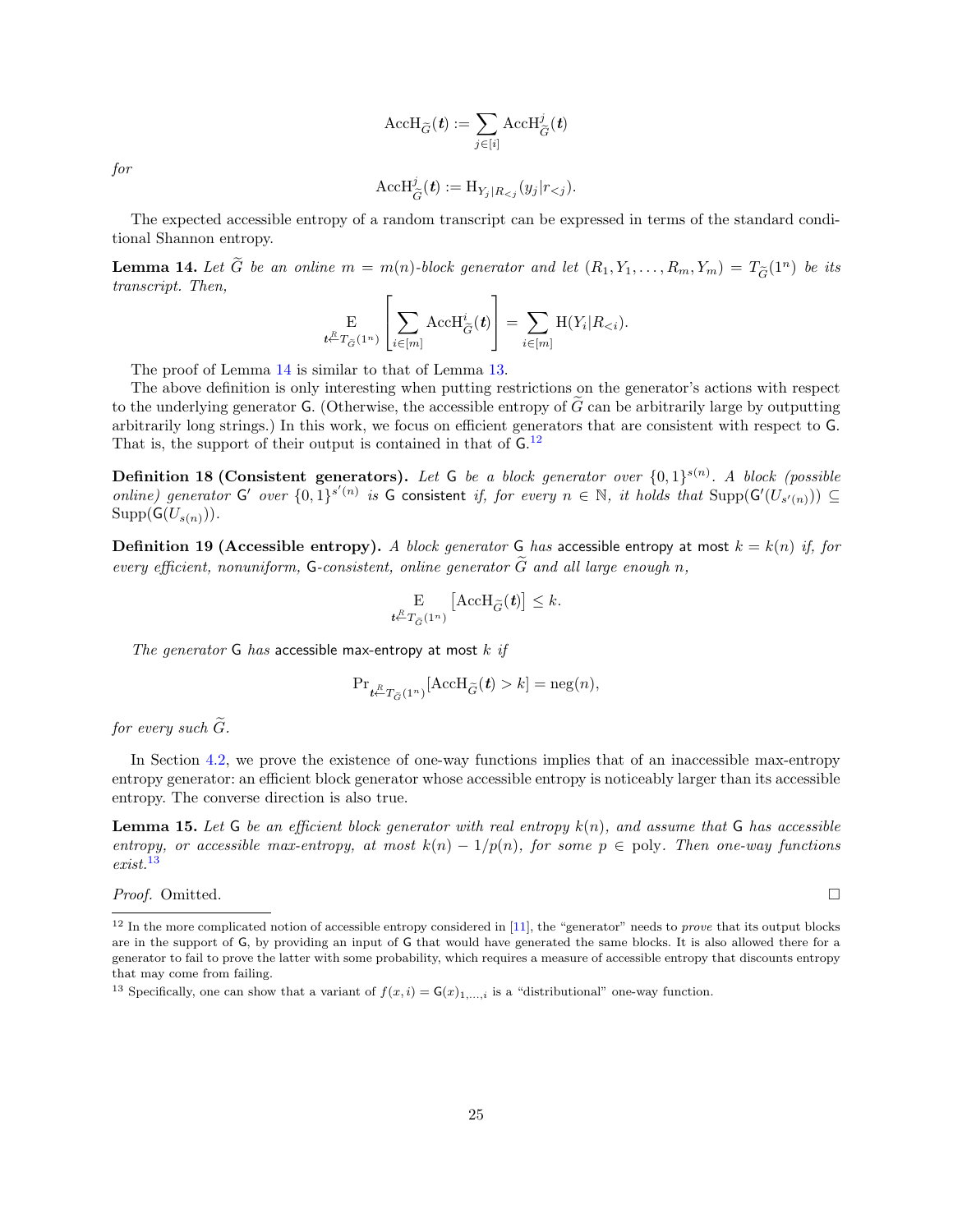## 4.2 Inaccessible Entropy Generator from One-way Functions

In this section, we show how to build an inaccessible entropy generator from any one-way function. In particular, we prove the following theorem:

<span id="page-28-0"></span>**Construction 9.** For  $f: \{0,1\}^n \mapsto \{0,1\}^n$ , define the  $(n+1)$  block generator  $\mathsf{G}^f$  over  $\{0,1\}^n$  by

$$
\mathsf{G}^f(x) = (f(x)_1, \ldots, f(x)_n, x)
$$

Namely, the first *n* blocks of  $G^f(x)$  are the bits of  $f(x)$ , and its final block is x.

<span id="page-28-1"></span>Theorem 10 (Inaccessible entropy generators from one-way functions). If  $f: \{0,1\}^n \mapsto \{0,1\}^n$  is nonuniformly one-way, then the efficient block generator  $G = G^f$  defined in Construction [9](#page-28-0) has accessible max-entropy at most  $n - \omega(\log n)$ .

<span id="page-28-2"></span>Remark 5 (Tighter reduction). [\[16\]](#page-46-14) prove an analog theorem for the  $O(n/\log n)$ -block generator that groups each consecutive  $\log n$  bits of  $f(n)$  into a single block.

Proof. Suppose on the contrary that there exists an efficient, nonuniform, G-consistent online block generator  $\tilde{G}$  such that

$$
\Pr_{\mathbf{t}_{\mathcal{L}} \to T_{\widetilde{G}}(1^n)} \left[ \text{AccH}_{\widetilde{G}}(\mathbf{t}) > n - c \cdot \log n \right] > \varepsilon(n) \tag{.15}
$$

for some constant  $c > 0$ ,  $\varepsilon(n) = 1/\text{poly}(n)$ , and infinitely many n's. In the following we fix  $n \in \mathbb{N}$  for which the above equation holds, and omit it from the notation when its value is clear from the context. Let  $m = n + 1$  and let v be abound on the number of bits used by  $\tilde{G}$  in each round. The inverter Inv for f is defined as follows:

**Algorithm 11** (Inverter Inv for f from the accessible entropy generator  $\tilde{G}$ ).

*Input:*  $z \in \{0,1\}^n$ Operation:

- 1. For  $i=1$  to n.
	- a. Sample  $r_i \stackrel{R}{\leftarrow} \{0,1\}^v$  and let  $y_i = \widetilde{G}(r_1, \ldots, r_i)_i$ .
	- b. If  $y_i = z_i$ , move to next value of i.
	- c. Abort after  $n^2/\varepsilon$  failed attempts for sampling good  $r_i$ .
- 2. Sample  $r_m \stackrel{R}{\leftarrow} \{0,1\}^v$  and output  $\widetilde{G}(r_1,\ldots,r_m)_m$ .

Namely, Inv(y) does the only natural thing one can do with  $\tilde{G}$ ; it tries to make, via rewinding,  $\tilde{G}'$ 's first n output blocks equal to y, knowing that, if this happens then since  $\tilde{G}$  is G-consistent,  $\tilde{G}$ 's m-th output block is a preimage of y.

It is clear that Inv runs in polynomial time, so we will finish the proof by showing that

$$
\mathrm{Pr}_{y \leftarrow f(U_n)} \left[ \mathrm{Inv}(y) \in f^{-1}(y) \right] \ge \varepsilon^2 / 16n.
$$

We prove the above by relating the transcript distribution induced by the standalone execution of  $\tilde{G}(1^n)$ to that induced by the embedded execution of  $\tilde{G}$  in Inv( $f(U_n)$ ). In more detail, we show that high-accessibleentropy transcripts with respect to the standalone execution of G, i.e., AccH<sub> $\tilde{c}$ </sub>(t) > n – c · log n, happen with not much smaller probability also in the emulated execution. Since whenever Inv does not abort it is guaranteed to invert  $y$ , it follows that the success probability of Inv is lower bounded by the probability that  $G(1^n)$  outputs a high-accessible-entropy transcript, and thus is nonnegligible.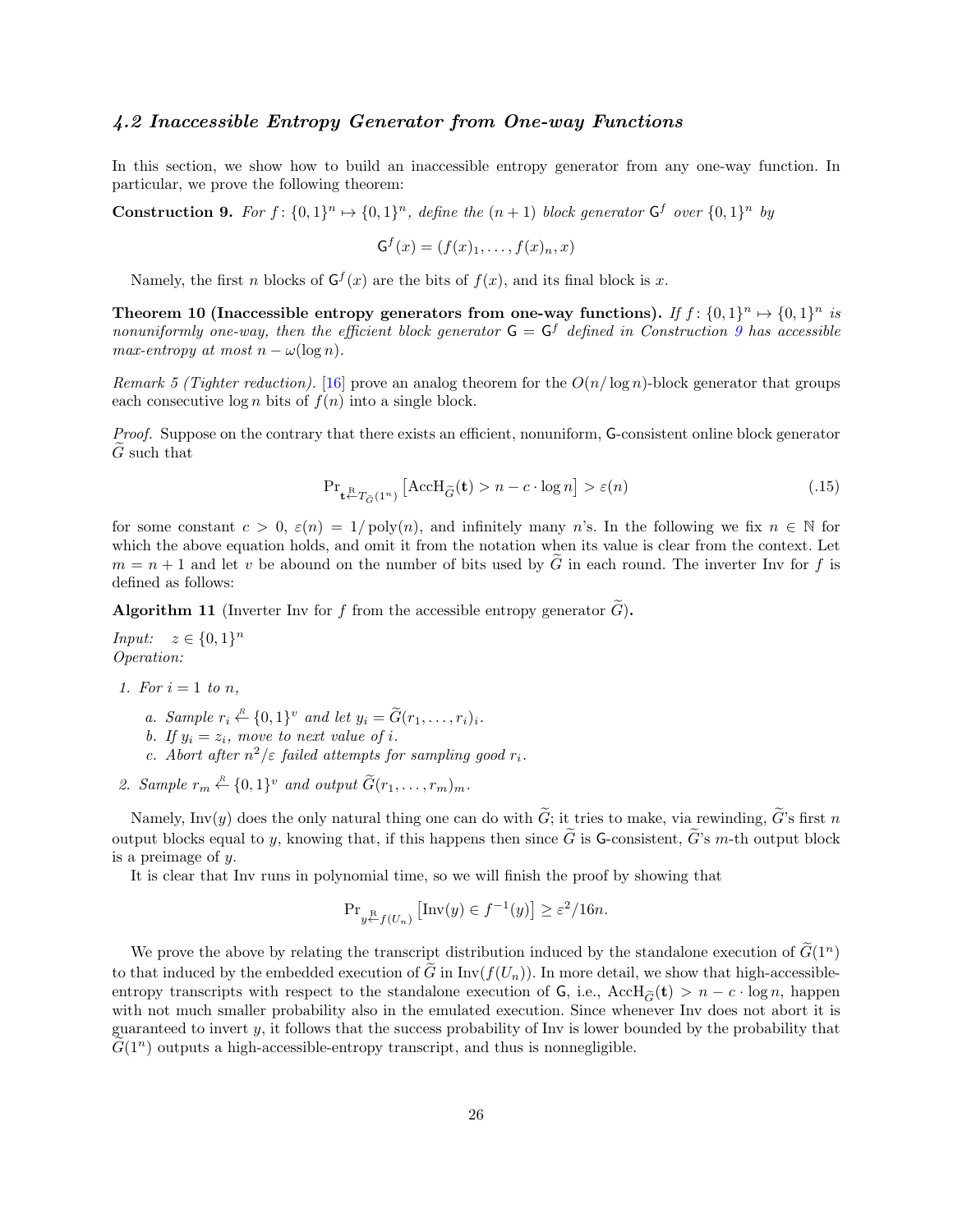For intuition about why the above statement about high-accessible-entropy transcripts is true, consider the case of a one-way *permutation*  $f$ . By definition, high-accessible-entropy transcripts in the stand alone execution of  $\tilde{G}$  happen with probability at most  $\text{poly}(n)/2^n$ . On the other hand, the probability that a "typical" transcript is produced by the emulated execution of  $\tilde{G}$  is about 2<sup>-n</sup>—the probability that random output of  $f$  equals the transcript's first  $n$  output blocks.

Proving the above formally for arbitrary one-way functions is the subject of the following proof:

**Standalone execution**  $\widetilde{G}(1^n)$ . Let  $\widetilde{T} = T_{\widetilde{G}}$ , and recall that  $\widetilde{T} = (\widetilde{R}_1, \widetilde{Y}_1, \ldots, \widetilde{R}_m, \widetilde{Y}_m)$  is associated with a random execution of  $\widetilde{G}$  on security parameter  $n$  by

- $R_i$  the random coins of G in the *i*-th round, and
- $Y_i$   $G$ 's *i*-th output block.

Recall that, for  $\mathbf{t} = (r_1, y_1, \dots, r_m, y_m) \in \text{Supp}(\widetilde{T})$ , we have defined

<span id="page-29-0"></span>
$$
\mathrm{AccH}_{\widetilde{G}}(\mathbf{t}) := \sum_{i \in [m]} \mathrm{H}_{Y_j|R_{
$$

Compute

$$
\Pr_{\widetilde{T}}\left[\mathbf{t}\right] = \prod_{i=1}^{m} \Pr_{\widetilde{Y}_{i}|\widetilde{R}_{\n
$$
= 2^{-\sum_{i=1}^{m} \mathcal{H}_{\widetilde{Y}_{i}|\widetilde{R}_{\n
$$
= 2^{-\text{AccH}_{\widetilde{G}}(\mathbf{t})} \cdot R(\mathbf{t}) \tag{16}
$$
$$
$$

for

$$
R(\mathbf{t}) := \prod_{i=1}^{m} \Pr_{\widetilde{R}_i | \widetilde{R}_{< i}, \widetilde{Y}_i} [r_i | r_{< i}, y_i]. \tag{.17}
$$

**Execution embedded in**  $\text{Inv}_{g}(f(U_n))$ . Let  $\hat{T} = (\hat{R}_1, \hat{Y}_1, \dots, \hat{R}_m, \hat{Y}_m)$  denote the value of  $\tilde{G}$ 's coins and output blocks, of the execution done in step 2 of a random execution of the unbounded version of Inv (i.e., step 1.(c) is removed) on input  $Z = (Z_1, \ldots, Z_{m-1}) = f(U_n)$ . (This unboundedness change is only an intermediate step in the proof that does not significantly change the inversion probability of Inv, as shown below.)

Since G is G-consistent, it holds that  $(y_1, \ldots, y_{m-1}) \in \text{Supp}(f(U_n))$  for every  $(r_1, y_1, \ldots, r_m, y_m) \in$ Supp $(\tilde{T})$ . It follows that every  $\mathbf{t} \in \text{Supp}(\tilde{T})$  can be "produced" by the unbounded version of Inv, and therefore  $\text{Supp}(\widetilde{T}) \subseteq \text{Supp}(\widehat{T})$ . For  $\mathbf{t} \in \text{Supp}(\widetilde{T})$ , we compute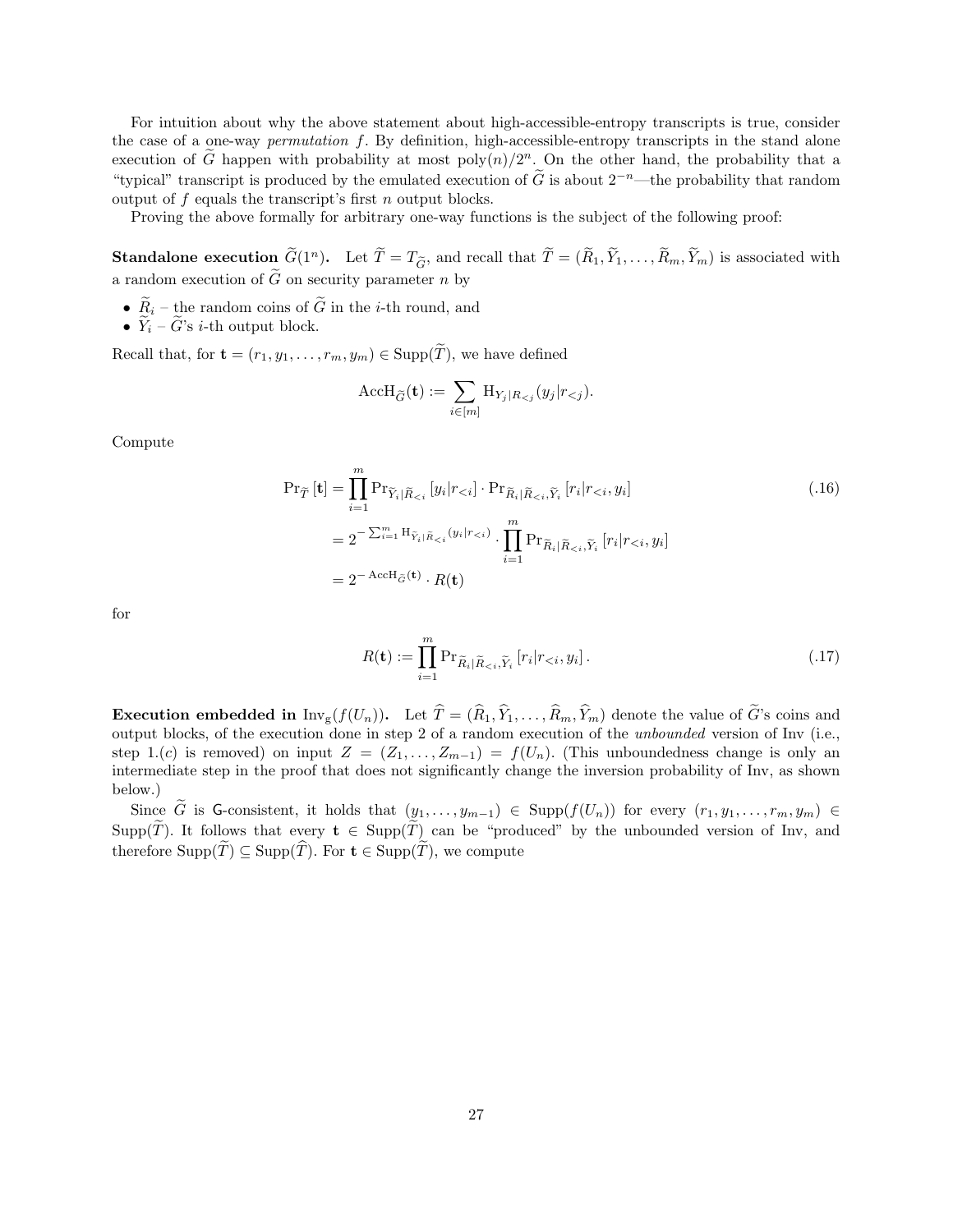$$
\Pr_{\widehat{T}}\left[\mathbf{t}\right] = \prod_{i=1}^{m} \Pr_{\widehat{Y}_{i}|\widehat{R}_{< i}}\left[y_{i}|r_{< i}\right] \cdot \Pr_{\widehat{R}_{i}|\widehat{R}_{< i},\widehat{Y}_{i}}\left[r_{i}|r_{< i}, y_{i}\right]
$$
\n
$$
= \left(\prod_{i=1}^{m-1} \Pr_{Z_{i}|\widehat{Y}_{< i}}\left[y_{i}|y_{< i}\right] \cdot \Pr_{\widehat{Y}_{i}|\widehat{R}_{< i}, Z_{i}}\left[y_{i}|r_{< i}, y_{i}\right]\right) \cdot \Pr_{\widehat{Y}_{m}|\widehat{R}_{< m}}\left[y_{m}|r_{< m}\right] \cdot \prod_{i=1}^{m} \Pr_{\widehat{R}_{i}|\widehat{R}_{< i},\widehat{Y}_{i}}\left[r_{i}|r_{< i}, y_{i}\right]
$$
\n
$$
= \left(\prod_{i=1}^{m-1} \Pr_{Z_{i}|\widehat{Y}_{< i}}\left[y_{i}|y_{< i}\right] \cdot 1\right) \cdot \Pr_{\widehat{Y}_{m}|\widehat{R}_{< m}}\left[y_{m}|r_{< m}\right] \cdot \prod_{i=1}^{m} \Pr_{\widehat{R}_{i}|\widehat{R}_{< i},\widehat{Y}_{i}}\left[r_{i}|r_{< i}, y_{i}\right]
$$
\n
$$
= \Pr_{f(U_{n})}\left[y_{< m}\right] \cdot \Pr_{\widehat{Y}_{m}|\widehat{R}_{< m}}\left[y_{m}|r_{< m}\right] \cdot R(\mathbf{t})
$$
\n
$$
= \Pr_{f(U_{n})}\left[y_{< m}\right] \cdot \Pr_{\widetilde{Y}_{m}|\widehat{R}_{< m}}\left[y_{m}|r_{< m}\right] \cdot R(\mathbf{t}).
$$
\n(18)

Note that in the last line we moved from conditioning on  $\hat{R}_{\leq m}$  to conditioning on  $\tilde{R}_{\leq m}$ . The third equality holds since  $\mathbf{t} \in \text{Supp}(T)$  and Inv is unbounded.

Relating the two distributions. Combining Equations [\(.16\)](#page-29-0) and [\(.18\)](#page-30-0) yields that, for  $t =$  $(r_1, y_1, \ldots, r_m, y_m) \in \text{Supp}(\tilde{T})$ , it holds that

<span id="page-30-0"></span>
$$
\Pr_{\widehat{T}}\left[\mathbf{t}\right] = \Pr_{\widetilde{T}}\left[\mathbf{t}\right] \cdot \left(\Pr_{f(U_n)}\left[y_{< m}\right] \cdot \Pr_{\widetilde{Y}_m|\widetilde{R}_{< m}}\left[y_m|r_{< m}\right] \cdot 2^{\text{AccH}_{\widetilde{G}}(\mathbf{t})}\right). \tag{.19}
$$

In particular, if  $\text{AccH}_{\tilde{G}}(\mathbf{t}) \geq n - c \log n$ , then

<span id="page-30-2"></span>
$$
\Pr_{\widehat{T}}\left[\mathbf{t}\right] \geq \Pr_{\widetilde{T}}\left[\mathbf{t}\right] \cdot \frac{2^n \cdot \Pr_{f(U_n)}\left[y_{\leq m}\right]}{n^c} \cdot \Pr_{\widetilde{Y}_m|\widetilde{R}_{\leq m}}\left[y_m|r_{\leq m}\right] \tag{20}
$$
\n
$$
= \Pr_{\widetilde{T}}\left[\mathbf{t}\right] \cdot \frac{\left|f^{-1}(y_{\leq m})\right|}{n^c} \cdot \Pr_{\widetilde{Y}_m|\widetilde{R}_{\leq m}}\left[y_m|r_{\leq m}\right].
$$

If it is also the case that  $H_{\widetilde{Y}_m|\widetilde{R}_{\leq m}}(y_m|r_{\leq m}) \leq \log |f^{-1}(y_{\leq m})| + k$  for some  $k > 0$ , then

<span id="page-30-1"></span>
$$
\Pr_{\widehat{T}}\left[\mathbf{t}\right] \geq \Pr_{\widetilde{T}}\left[\mathbf{t}\right] \cdot \frac{\left|f^{-1}(y_{< m})\right|}{n^c} \cdot \frac{2^{-k}}{\left|f^{-1}(y_{< m})\right|} = \frac{\Pr_{\widetilde{T}}\left[\mathbf{t}\right]}{2^k n^c} \tag{21}
$$

Lower bounding the inversion probability of Inv. We conclude the proof by showing that Equation [\(.21\)](#page-30-1) implies the existence of a large set of transcripts that (the bounded version of) Inv performs well upon.

Let S denote the set of transcripts  $\mathbf{t} = (r_1, y_1, \ldots, r_m, y_m) \in \text{Supp}(\tilde{T})$  with

- 1. AccH<sub> $\tilde{G}$ </sub>(t)  $\geq n c \log n$ ,
- 2.  $\text{H}_{\widetilde{Y}_m | \widetilde{R}_{\leq m}}(y_m | r_{\leq m}) \leq \log |f^{-1}(y_{\leq m})| + \log(4/\varepsilon)$ , and
- 3.  $H_{\widetilde{Y}_i|\widetilde{Y}_{< i}}(y_i|y_{< i}) \leq \log(4n/\varepsilon)$  for all  $i \in [m-1]$ .

The first two properties will allow us to use Equations  $(.20)$  and  $(.21)$  to argue that, if S happens with significant probability with respect to  $\tilde{T}$ , then this holds also with respect to  $\hat{T}$ . The last property will allow us to show that this happens also with respect to the bounded version of Inv. We start by showing that  $S$ happens with significant probability with respect to  $\tilde{T}$ , then show that this holds also with respect to  $\tilde{T}$ , and finally use it to lowerbound the success probability of Inv.

By Lemma [1,](#page-9-2)

<span id="page-30-3"></span>
$$
\Pr_{(r_1, y_1, \dots, r_m, y_m) \stackrel{R}{\leftarrow} \tilde{T}} \left[ H_{\tilde{Y}_m | \tilde{R}_{ \log |f^{-1}(y_{
$$

for any  $k > 0$ , where since  $|\text{Supp}(\widetilde{Y}_i)| = 1$  for all  $i \in [m-1]$ , it holds that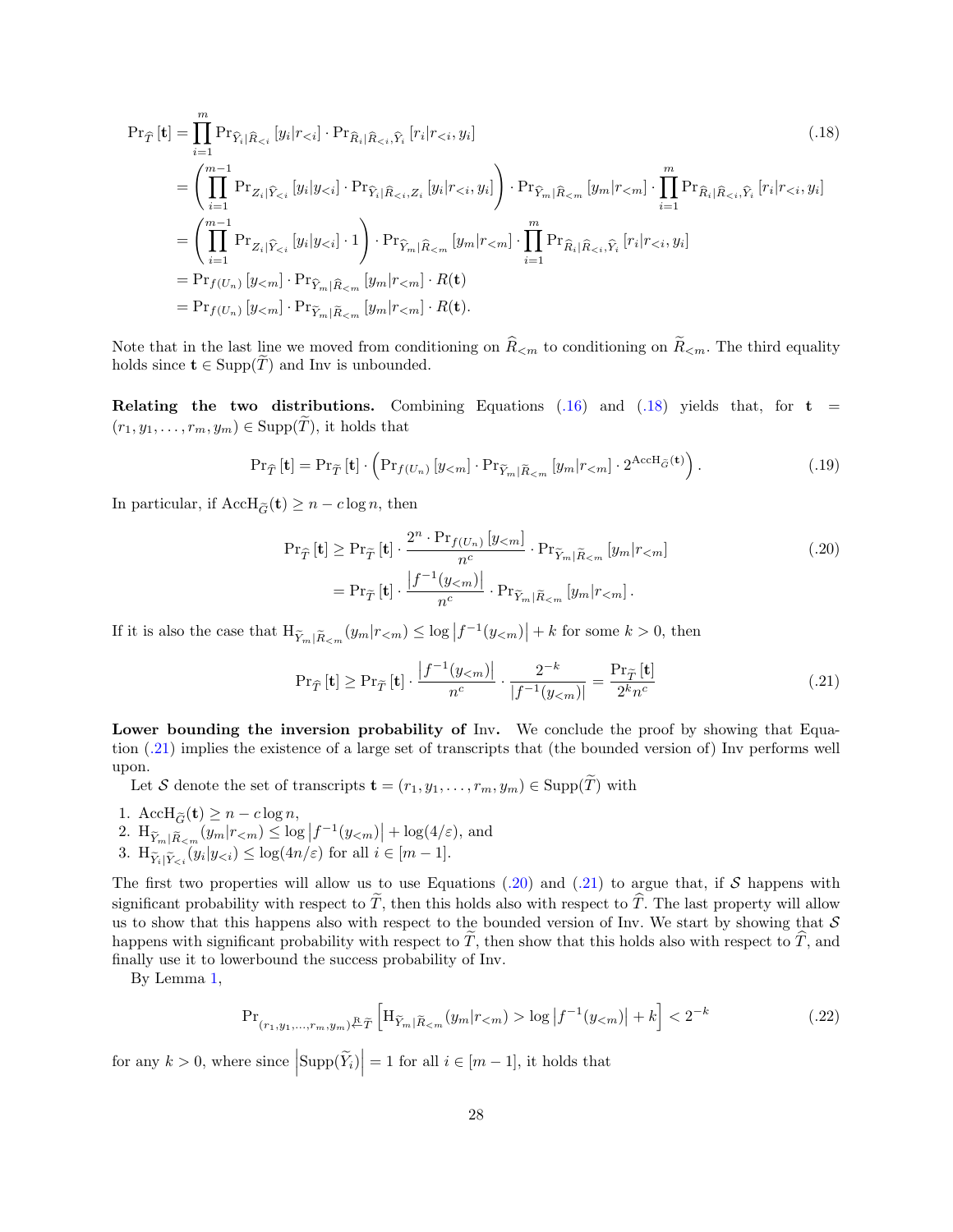$$
\Pr_{(y_1, \dots, y_m) \stackrel{R}{\leftarrow} (\tilde{Y}_1, \dots, \tilde{Y}_m)} \left[ \exists i \in [m-1] \colon \mathcal{H}_{\tilde{Y}_i | \tilde{Y}_{< i}}(y_i | y_{< i}) > v \right] < (m-1) \cdot 2^{-v} \tag{23}
$$

for any  $v > 0$ .

Applying Equations [\(.22\)](#page-30-3) and [\(.23\)](#page-31-1) with  $k = \log(4/\varepsilon)$  and  $v = \log(4n/\varepsilon)$ , respectively, and recalling that, by assumption,  $Pr_{\mathbf{t}, \mathbb{R}\tilde{T}}\left[\text{AccH}_{\tilde{G}}(\mathbf{t}) \geq n - c\log n\right] \geq \varepsilon$ , yields that

<span id="page-31-1"></span>
$$
\Pr_{\widetilde{T}}[\mathcal{S}] \ge \varepsilon - \frac{\varepsilon}{4} - \frac{\varepsilon}{4} = \varepsilon/2 \tag{.24}
$$

By Equation  $(.21)$  and the first two properties of S, we have that

$$
\Pr_{\widehat{T}}[\mathcal{S}] \ge \frac{\varepsilon}{4n^c} \cdot \Pr_{\widetilde{T}}[\mathcal{S}] \ge \frac{\varepsilon^2}{8n^c}.\tag{.25}
$$

Finally, let  $\hat{T}'$  denote the final value of  $\tilde{G}'s$  coins and output blocks, induced by the *bounded* version of Inv (set to  $\perp$  if Inv aborts). The third property of S yields that

$$
\Pr_{\hat{T}'}\left[\mathbf{t}\right] \ge \Pr_{\hat{T}}\left[\mathbf{t}\right] \cdot \left(1 - (m-1) \cdot \left(1 - \frac{\varepsilon}{4n}\right)^{n^2/\varepsilon}\right) \ge \Pr_{\hat{T}}\left[\mathbf{t}\right] \cdot \left(1 - O(m \cdot 2^{-n})\right) \ge \Pr_{\hat{T}}\left[\mathbf{t}\right] / 2 \tag{26}
$$

for every  $\mathbf{t} \in \mathcal{S}$ . We conclude that

$$
\begin{aligned} \Pr_{z \in f(U_n)} \left[ \text{Inv}(z) \in f^{-1}(z) \right] &= \Pr_{z \in f(U_n)} \left[ \text{Inv}(z) \text{ does not abort} \right] \\ &\ge \Pr_{\widehat{T}'} \left[ \mathcal{S} \right] \\ &\ge \frac{1}{2} \cdot \Pr_{\widehat{T}}[\mathcal{S}] \\ &\ge \frac{\varepsilon^2}{16n^c} .\end{aligned}
$$

## <span id="page-31-0"></span>4.3 Manipulating Real and Accessible Entropy

Following are two tools to manipulate the real and accessible entropy of a block generator. Since we are dealing with the more complex accessible entropy notion, the statements and proofs of the following lemmas are more complicated than those of Section [3.3](#page-19-0) (given for the next-block entropy notion). Yet, the bottom line of the lemmas is essentially the same.

#### 4.3.1 Entropy Equalization via Truncated Sequential Repetition

Similarly to what happens in Section [3,](#page-13-0) this tool concatenates several independent executions of an m-block generator, and then truncates, at random, some of the first and final output blocks of the concatenated string. Assuming that the (overall) real entropy of the original generator is at least  $k_{\text{REAL}}$ , then the real entropy of each block of the resulting generator is at least  $k_{\text{ReAL}}/m$ . This per-block knowledge of the real entropy, is very handy when considering applications of inaccessible entropy generators, and in particular for constructions of statistically hiding commitment.

<span id="page-31-2"></span>The price of this manipulation is that we "give away" some real entropy (as we do not output all blocks), while we cannot claim that the same happens to the accessible entropy. Hence, the additive gap between the real and accessible entropy of the resulting generator gets smaller. Yet, if we do enough repetition, this loss is insignificant.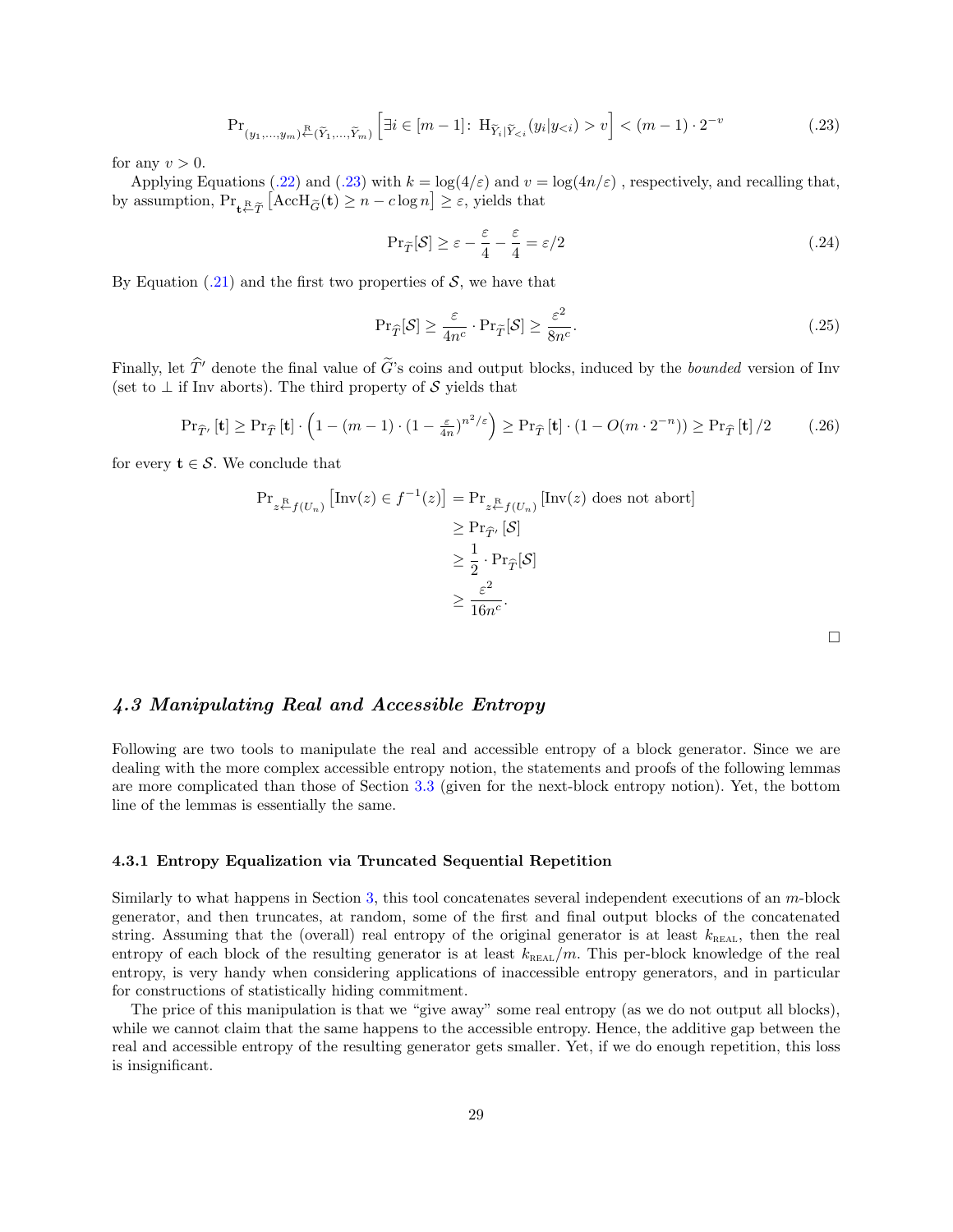**Definition 20.** For security parameter n, let  $m = m(n)$ , let  $s = s(n)$ ,  $w = w(n)$ , and let  $s' = s'(n) =$  $log(m(n)) + w(n) \cdot s(n)$ . Given an m-block generator G over  $\{0,1\}^s$ , define the  $((w-1) \cdot m)$ -block generator  $\mathsf{G}^{[w]}$  over  $[m]\times(\{0,1\}^s)^w$  as follows: on input  $(j,(x_1,\ldots,x_w))\in [m]\times(\{0,1\}^s)^w$ , it sets  $\mathbf{y}=(y_1,\ldots,y_{wm})=$  $(G(x_1),...,G(x_w)),$  and outputs  $((j,y_j),y_{j_1},...,y_{(w-1)m+j-1}).$ 

That is,  $\mathsf{G}^{[w]}$  truncates the first j – 1 and last  $m+1-j$  blocks of y, and outputs the remaining  $(w-1)\cdot m$ blocks one by one, while appending j to each block it outputs. (Using the terminology of Section [3,](#page-13-0)  $\mathsf{G}^{[w]}$ outputs Equalizer<sup>m</sup> $(j, y_1, \ldots, y_{wm})$ , where Equalizer is according to Definition [12,](#page-20-2) while appending j to the first block.)

<span id="page-32-1"></span>**Lemma 16.** For security parameter n, let  $m = m(n)$  be a power of 2, let  $s = s(n)$  and let G be an efficient m-block generator over  $\{0,1\}^s$ , and let  $w=w(n)$  be a polynomially computable and bounded integer function. Then,  $G^{[w]}$  defined according to Definition [20](#page-31-2) is an efficient,<sup>[14](#page-32-0)</sup> ((w - 1) · m)-block generator that satisfies the following properties:

Real entropy: If G has real entropy at least  $k_{\text{REAL}} = k_{\text{REAL}}(n)$ , then each block of  $\mathsf{G}^{[w]}$  has real entropy at least  $k_{\text{real}}/m$ .

Accessible max-entropy: The following holds for any  $d = d(n) \in \omega(\log n)$ . If G has accessible max-entropy at most  $k_{\text{ACC}} = k_{\text{ACC}}(n)$ , then  $\mathsf{G}^{[w]}$  has accessible max-entropy at most

$$
k'_{\text{ACC}} := (w - 2) \cdot k_{\text{ACC}} + 2 \cdot H_0(\mathsf{G}(U_s)) + \log(m) + d.
$$

Roughly, each of the  $(w-2)$  non truncated executions of G embedded in  $\mathsf{G}^{[w]}$  contributes its accessible entropy to the overall accessible entropy of  $\mathsf{G}^{[w]}$ . In addition, we pay the max-entropy of the two truncated executions of  $G$  embedded in  $G^{[w]}$ .

*Proof.* To avoid notational clutter let  $\mathbb{G} = \mathsf{G}^{[w]}$ .

Real entropy. The proof of this part is very similar to the proof of the first part of Lemma [10.](#page-20-1) Fix  $n \in \mathbb{N}$  and omit it from the notation when clear from the context. Let  $\tilde{m} = (w-1)m$ , let  $\tilde{Y} = \mathbb{G}(U_{s'} =$  $(J, X_1, \ldots, X_w)$ , let  $Y^{(w)} = (G(X_1), \ldots, G(X_w))$ , and finally for  $i \in [wm]$ , let  $Y^{(w)}'_{i} = (J, Y_i^{(w)})$  if  $J = i$ , and  $Y_i^{(w)}$  otherwise. For  $i \in [\tilde{m}]$ , compute

$$
\begin{aligned} \mathcal{H}(\widetilde{Y}_i \mid \widetilde{Y}_{
$$

The proof continues as the first part of the proof of Lemma [10.](#page-20-1)

**Accessible entropy.** To establish the statement on the accessible entropy, let  $\tilde{\mathbb{G}}$  be an efficient G-consistent generator, and let

$$
\varepsilon = \varepsilon(n) := \Pr_{\mathbf{t}, \mathcal{L} \tilde{\mathcal{T}}} \left[ \text{AccH}_{\tilde{\mathbb{G}}}(\mathbf{t}) > k_{\text{ACC}}' \right] \tag{.27}
$$

for  $\mathbb{T} = T_{\widetilde{\mathbb{G}}}(\mathbb{1}^n)$ . Our goal is to show that  $\varepsilon$  is negligible in n. We do that by finding a subtranscript of  $\widetilde{\mathbb{T}}$  that, with high probability, contributes more than  $k_{\text{ACC}}$  bits of accessible entropy, if the overall accessible entropy of  $\tilde{T}$  is more than  $k'_{\text{ACC}}$ . We then use this observation to construct a cheating generator for G that achieves accessible entropy greater than  $k_{\text{ACC}}$  with probability that is negligibly close to  $\varepsilon$ .

Let  $(R_1, Y_1, \ldots, R_{\tilde{m}}, Y_{\tilde{m}}) = \tilde{T}$  and let J be the first part of  $Y_1$  (recall that  $Y_1$  is of the form  $(j, \cdot)$ ). Fix  $j \in [m]$ , and let  $(R_1^j, Y_1^j, \ldots, R_{\tilde{m}}^j, Y_{\tilde{m}}^j) = \tilde{T}^j = \tilde{T}|_{J=j}$ . Let  $\mathcal{I} = \mathcal{I}(j)$  be the indices of the blocks coming

<span id="page-32-0"></span><sup>&</sup>lt;sup>14</sup> Since m is a power of 2, changing the input domain of  $G^{[w]}$  to  $\{0,1\}^{s'}$  for some polynomial-bounded and polynomial-time computable s', to make it an efficient block generator according to Definition [13,](#page-25-0) can be done by standard techniques.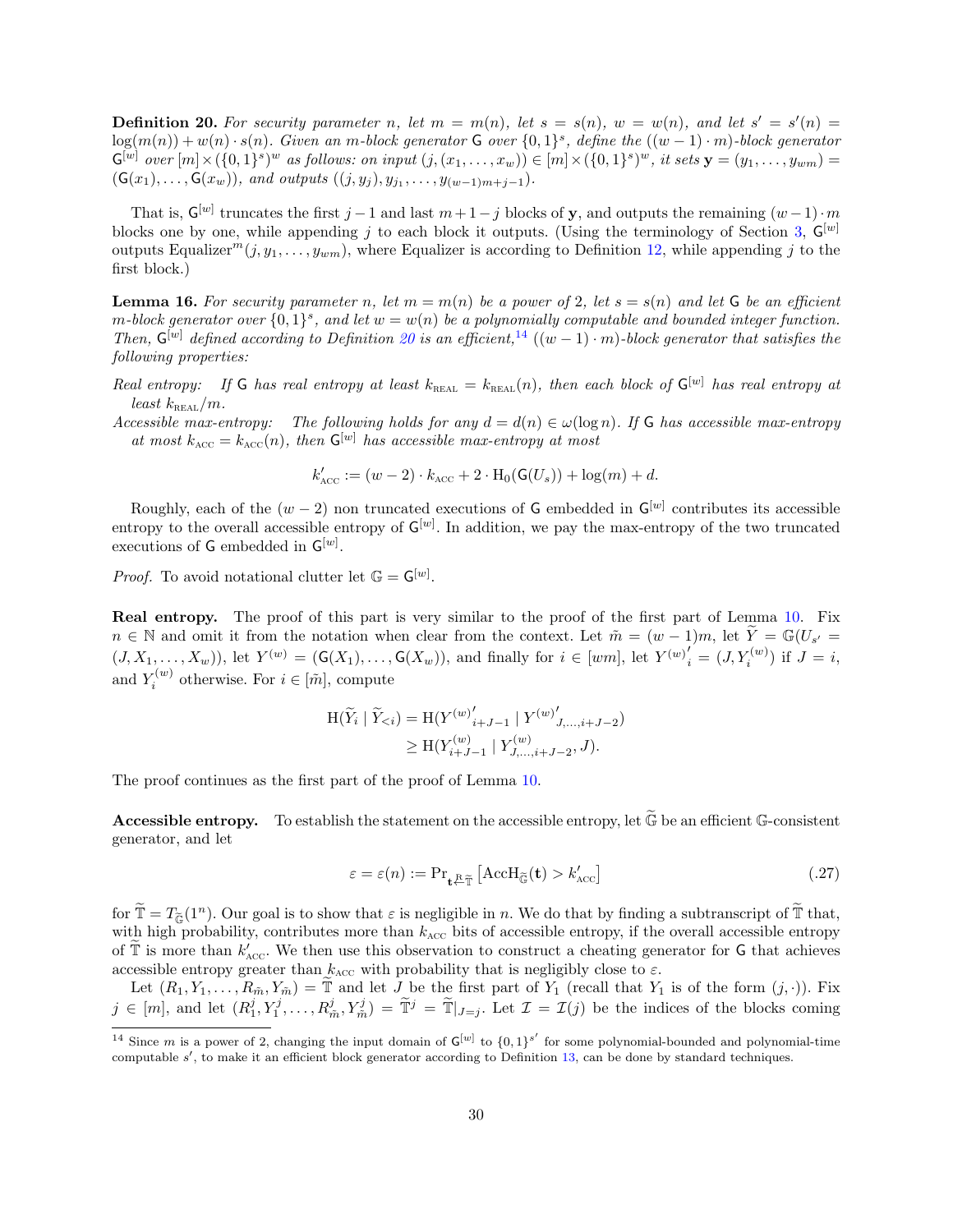from the truncated executions of G in G (i.e.,  $\{1,\ldots,m+1-j\} \cup \{\tilde{m}+2-j,\ldots,\tilde{m}\}\)$ . Our first step is to show that these blocks do not contribute much more entropy than the max-entropy of  $\mathsf{G}(U_n)$ . Specifically, by Lemma [7,](#page-11-2) letting  $\mathbf{X} = (Y_1^j, R_1^j, \dots, Y_{\tilde{m}}^j, R_{\tilde{m}}^j)$  and  $\mathcal{J} = \mathcal{I}$ , it holds that

$$
\Pr_{\mathbf{t}=(r_1,y_1,\ldots,r_{\bar{m}},y_{\bar{m}})\in\widetilde{\mathbb{T}}^j} \left[ \sum_{i\in\mathcal{I}} \mathcal{H}_{Y_i^j|R_{ 2 \cdot \mathcal{H}_0(\mathsf{G}(U_s)) + d/2 \right] \le 2 \cdot 2^{-d/2} = \text{neg}(n). \tag{28}
$$

Namely, with save but negligible probability, the blocks that relate to the truncated executions of G in G, do not contribute much more than their support size to the overall accessible entropy.

Our next step is to remove the conditioning on  $J = j$  (that we have introduced to have the indices of interest fixed, which enabled us to use Lemma [7\)](#page-11-2). By Lemma [1,](#page-9-2) it holds that

$$
\Pr_{j \leftarrow J} \left[ H_J(j) > \log(m) + d/2 \right] \le 2^{-d/2} = \operatorname{neg}(n). \tag{.29}
$$

Since for every  $i > 1$  and  $(r_1, y_1 = (j, \cdot), \ldots, r_{\tilde{m}}, y_{\tilde{m}}) \in \text{Supp}(\tilde{\mathbb{T}})$ , it holds that  $H_{Y_i|R_{i_i}}(y_i|r_{i_i}) =$  $H_{Y_i^j|R_{\leq i}^j}(y_i|r_{\leq i})$ , and for  $i=1$ , it holds that  $H_{Y_1}(y_1) = H_J(j) + H_{Y_1^j}(y_1)$ , the above yields that

$$
\Pr_{\mathbf{t}=(r_1,y_1,\ldots,r_{\tilde{m}},y_{\tilde{m}})} \underset{\mathbf{t} \in [\tilde{m}]\backslash \mathcal{I}(J)}{\sum} \mathbf{H}_{Y_i|R_{< i}}(y_i|r_{< i}) > (w-2) \cdot k_{\text{ACC}} \right] \geq \varepsilon - \text{neg}(n). \tag{30}
$$

Let  $\mathcal{F}(j) = \{km + 2 - j : k \in [w - 2]\},\$ i.e., the indices of the first blocks of the non-truncated executions of G in  $\mathbb{G}$ , when the first block of  $\mathbb{G}$  is  $(j, \cdot)$ . It follows that,

$$
\Pr_{\mathbf{t}=(r_1,y_1,\ldots,r_{\tilde{m}},y_{\tilde{m}})} \underset{\mathbf{t} \in \mathcal{F}}{\mathbb{E}} \left[ \exists f \in \mathcal{F}(J) : \sum_{i=f}^{f+m-1} \mathcal{H}_{Y_i|R_{< i}}(y_i|r_{< i}) > k_{\text{ACC}} \right] \geq \varepsilon - \text{neg} \tag{31}
$$

In particular, there exist  $j^* \in [m]$ ,  $f^* \in \mathcal{F}(j^*)$ , and  $\mathbf{r}^* \in \text{Supp}(R_{\leq j^*}|_{J=j^*})$  such that

$$
\Pr_{\mathbf{t}=(r_1,y_1,\ldots,r_{\tilde{m}},y_{\tilde{m}})} \mathbb{E}_{\tilde{\mathbb{T}}}\left[\sum_{i=f^*}^{f^*+m-1} \mathcal{H}_{Y_i|R_{< i}}(y_i|r_{< i}) > k_{\text{ACC}} \mid r_{< f^*} = \mathbf{r}^*\right] \ge (\varepsilon - \text{neg})/m. \tag{32}
$$

Consider the efficient, nonuniform, G-consistent generator  $\tilde{G}$  that acts as follows: it starts a random execution of  $\widetilde{\mathbb{G}}$  with its first  $(f^*-1)$  randomness blocks fixed to  $\mathbf{r}^*$ , and outputs the blocks indexed by  ${f^*, \ldots, f^* + m - 1}$ . Let  $(R'_1, Y'_1, \ldots, R'_m, Y'_m) = T_{\widetilde{G}}$  be the transcript of  $\widetilde{G}$ . It is easy to verify that, for every  $(r_1, y_1, \ldots, r_m, y_m) \in \text{Supp}(T_{\widetilde{G}})$  and  $1 < i \leq m$ , it holds that

<span id="page-33-0"></span>
$$
H_{Y_i'|R'_{< i}}(y_i|r_{< i}) = H_{Y_{f+i}|R_{< f+i}}(y_i|(\mathbf{r}^*, r_{< i})).\tag{.33}
$$

Thus, Equation [\(.32\)](#page-33-0) yields that

$$
\mathrm{Pr}_{\mathbf{t}_{\mathcal{L}^{\mathcal{R}}T_{\widetilde{G}}}}\left[\mathrm{AccH}_{\widetilde{G}}(\mathbf{t}) > k_{\mathrm{Acc}}\right] > (\varepsilon - \mathrm{neg}(n))/m.
$$

Hence, the assumption about the inaccessible entropy of G yields that  $\varepsilon$  is a negligible function of n, and the proof of the lemma follows.  $\Box$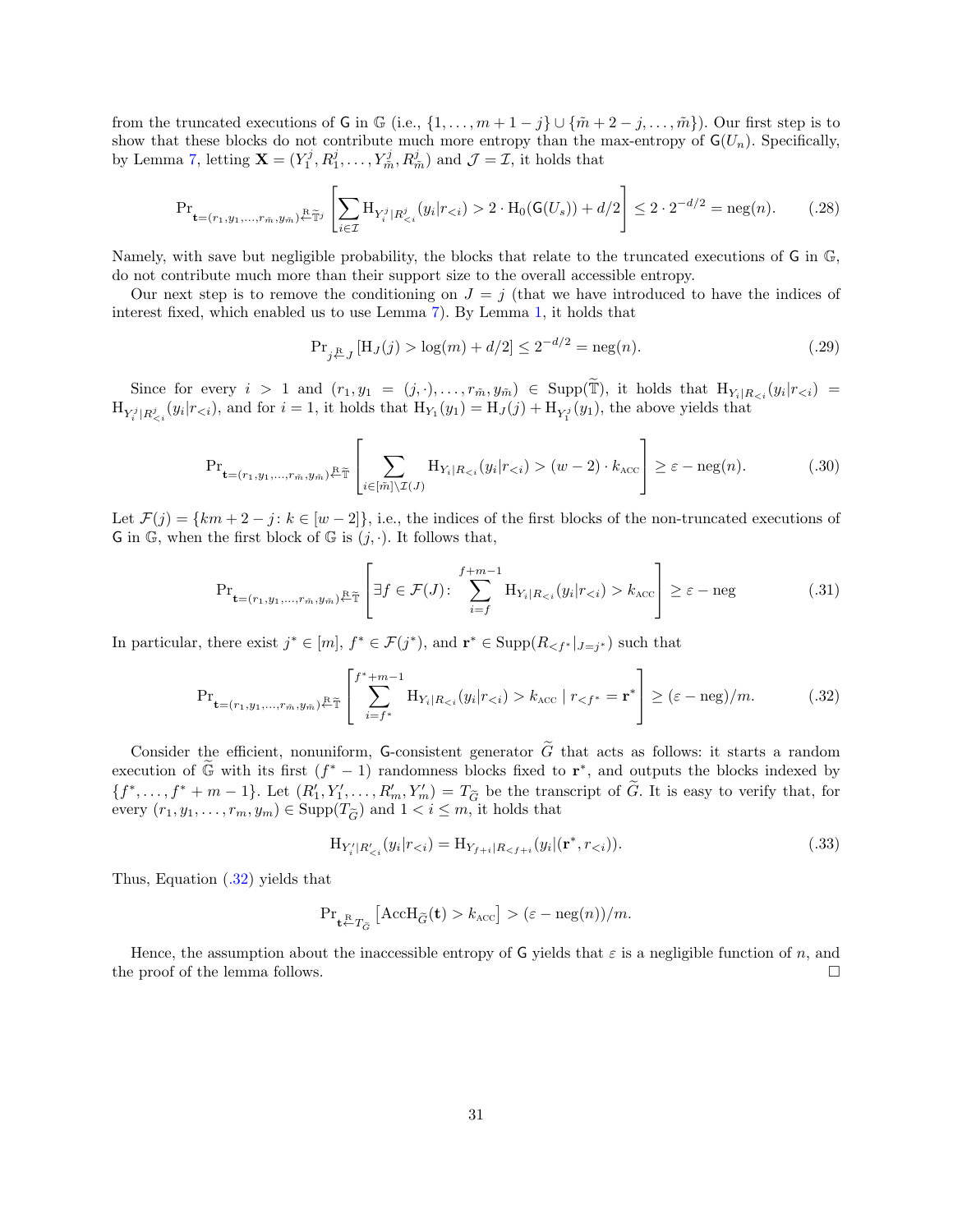#### 4.3.2 Parallel Repetition

This manipulation simply takes parallel repetition of a generator. The effect of this manipulation is twofold. The first effect is that the overall real entropy of a v-fold parallel repetition of a generator  $G$  is v times the real entropy of G. Hence, if G real entropy is larger than its accessible entropy, this gap get multiplied by  $v$ in the resulting variable. The second effect of such repetition is turning per-block real entropy into per-block min-entropy. The price of this manipulation is a slight decrease in the per block min-entropy of the resulting generator, compared to the sum of the per block real entropies of the independent copies of the generators used to generate it. (This loss is due to the move from Shannon entropy to min-entropy, rather than from the parallel repetition itself.) But when taking enough copies, this loss can be ignored.

<span id="page-34-1"></span>**Definition 21.** Let  $m = m(n)$ ,  $s = s(n)$ , and  $v = v(n)$ . Given an m-block generator G over  $\{0,1\}^s$ , define the m-block generator  $G^{(v)}$  over  $(\{0,1\}^s)^v$  as follows: on input  $(x_1,\ldots,x_v) \in (\{0,1\}^s)^v$ , the *i*-th block of  $G^{\langle v \rangle}$  is  $(\mathsf{G}(x_1)_i, \ldots, \mathsf{G}(x_v)_i).$ 

<span id="page-34-2"></span>**Lemma 17.** For security parameter n, let  $m = m(n)$ , let  $v = v(n)$  be polynomial-time polynomially computable and bounded integer functions, and let G be an efficient,  $^{15}$  $^{15}$  $^{15}$  m-block generator. Then  $G^{(v)}$ , defined according to Definition [21,](#page-34-1) is an efficient m-block generator that satisfies the following properties:

- Real entropy: If each block of G has real min-entropy at least  $k_{\text{REAL}} = k_{\text{REAL}}(n)$ , then each block of  $G^{\langle v \rangle}$  has real min-entropy at least  $k'_{\text{real}}(n) = v \cdot k_{\text{real}} - O((\log n + \ell) \cdot \log n \cdot \sqrt{v})$ , for  $\ell = \ell(n)$  being the maximal block length of G.
- Accessible max-entropy: The following holds for every  $d = d(n) \in \omega(\log n)$ . If G has accessible max-entropy at most  $k_{\text{ACC}} = k_{\text{ACC}}(n)$ , then  $G^{\langle v \rangle}$  has accessible max-entropy at most  $k'_{\text{ACC}}(n) = v \cdot k_{\text{ACC}} + d \cdot m$ .

*Proof.* The bound on real entropy follows readily from Lemma [5](#page-11-1) by taking  $\varepsilon = 2^{-\log^2 n}$ , and noting that the support size of each block of G is at most  $\ell \cdot 2^{\ell}$ . Therefore, we focus on establishing the bound on accessible max-entropy. Let  $\mathbb{G} = G^{\langle v \rangle}$ , let  $\widetilde{\mathbb{G}}$  be an efficient, nonuniform, G-consistent generator, and let

$$
\varepsilon = \varepsilon(n) := \Pr_{\mathbf{t}, \mathcal{L} \tilde{\mathcal{T}}} \left[ \text{AccH}_{\tilde{\mathbb{G}}}(\mathbf{t}) > k_{\text{ACC}}' \right] \tag{34}
$$

for  $\widetilde{\mathbb{T}} = T_{\widetilde{\mathcal{C}}}(1^n)$ . Our goal is to show that  $\varepsilon$  is negligible in *n*.

Let  $(R_1, Y_1, \ldots, R_m, Y_m) = \tilde{\mathbb{T}}$ . By definition, for  $\mathbf{t} = (r_1, y_1, \ldots, r_m, y_m) \in \text{Supp}(\tilde{\mathbb{T}})$ ,

$$
\text{AccH}_{\widetilde{\mathbb{G}}}(\mathbf{t}) = \sum_{i \in [m]} \mathbf{H}_{Y_i | R_{< i}}(y_i | r_{< i}).\tag{.35}
$$

Since  $\widetilde{\mathbb{G}}$  is G-consistent, each  $Y_i$  is of the form  $(Y_{i,1},\ldots,Y_{i,v})$ . Lemma [6,](#page-11-3) taking  $\mathbf{X}=Y_i|_{R_{, yields that$ 

$$
\Pr_{\mathbf{t}=(r_1,y_1,\ldots,r_m,y_m)\in\widetilde{\mathbb{T}}} \left[ H_{Y_i|R_{< i}}(y_i|r_{< i}) > d + \sum_{j=1}^v H_{Y_{i,j}|R_{< i}}(y_{i,j}|r_{< i}) \right] \le 2^{-d} = \text{neg}(n) \tag{36}
$$

for every  $i \in [m]$ . Summing over all  $i \in [m]$ , we get that

$$
\Pr_{\mathbf{t}=(r_1,y_1,\ldots,r_m,y_m)\stackrel{R}{\leftarrow}\tilde{\mathbb{T}}} \left[ \sum_{i\in[m]} \mathcal{H}_{Y_i|R_{< i}}(y_i|r_{< i}) > md + \sum_{i\in[m]} \sum_{j\in[v]} \mathcal{H}_{Y_{i,j}|R_{< i}}(y_{i,j}|r_{< i}) \right] = \text{neg}(n) \tag{37}
$$

and therefore

<span id="page-34-0"></span><sup>&</sup>lt;sup>15</sup> Changing the input domain of G to  $\{0,1\}^{s'(n)}$  for some polynomial-bounded and polynomial-time computable s', to make it an efficient block generator according to Definition [13,](#page-25-0) can be done by standard techniques.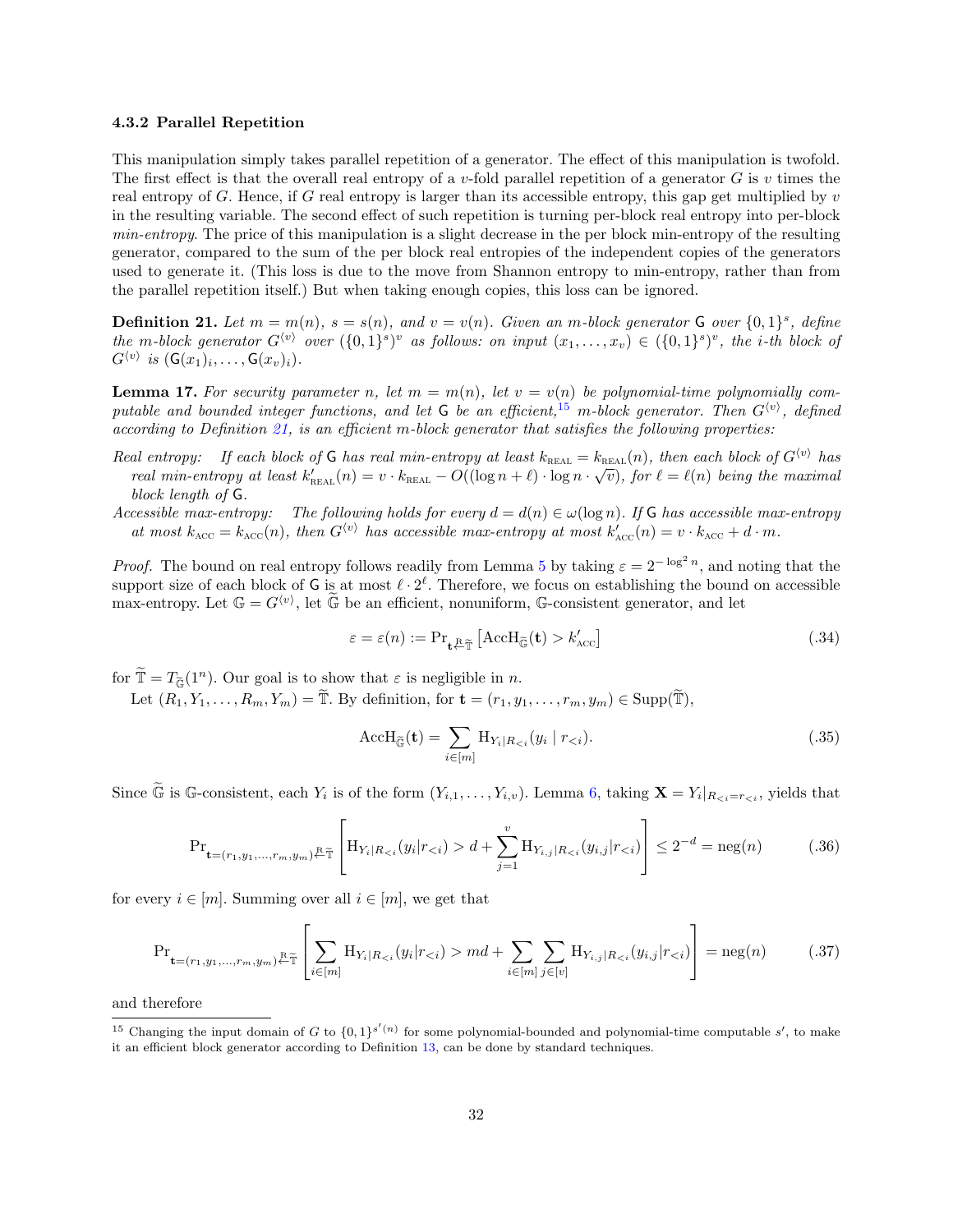$$
\Pr_{\mathbf{t}=(r_1,y_1,\ldots,r_m,y_m)}\mathbb{E}_{\widetilde{\mathbb{T}}}\left[\sum_{i\in[m]}\sum_{j\in[v]}H_{Y_{i,j}|R_{
$$

In particular, there exist  $j^* \in [v]$  such that

$$
\Pr_{\mathbf{t} = (r_1, y_1, \dots, r_m, y_m) \stackrel{R}{\leftarrow} \mathbb{T}} \left[ \sum_{i \in [m]} \mathbf{H}_{Y_{i,j^*} | R_{< i}}(y_{i,j^*} | r_{< i}) > k_{\text{ACC}} = (k_{\text{ACC}}' - m \cdot d) / v \right] \ge \varepsilon - \text{neg}(n) \tag{39}
$$

Consider the following efficient, nonuniform, G-consistent generator  $\tilde{G}$ . This generator starts a random execution of  $\widetilde{\mathbb{G}}$ , and outputs  $y_{i,j^*}$  as its *i*-th block, for  $y_i = (y_{i,1}, \ldots, y_{i,\nu})$  being the *i*-th block (locally) output by  $\widetilde{\mathfrak{G}}$ . Let  $(R'_1, Y'_1, \ldots, R'_m, Y'_m) = T_{\widetilde{G}}$ . It is easy to verify that, for every  $(r_1, y_1, \ldots, r_m, y_m) \in \text{Supp}(T_{\widetilde{G}})$  and  $1 < i \leq m$ , it holds that

<span id="page-35-1"></span>
$$
H_{Y_i'|R_{\leq i}'}(y_i|j, r_{\leq i}) = H_{Y_{i,j^*}|R_{\leq i}}(y_i|r_{\leq i}).
$$
\n(.40)

Thus, Equation [\(.39\)](#page-35-1) yields that

$$
\mathrm{Pr}_{\mathbf{t} \stackrel{\text{R}}{\leftarrow} T_{\widetilde{G}}} \left[ \mathrm{AccH}_{\widetilde{G}}(\mathbf{t}) > k_{\mathrm{ACC}} \right] \geq \varepsilon - \mathrm{neg}(n).
$$

<span id="page-35-0"></span>The assumption about the inaccessible entropy of G yields that  $\varepsilon$  is negligible in n, and the proof of the lemma follows.

## 4.4 Inaccessible Entropy Generator to Statistically Hiding Commitment

In this section we prove a simplified version of the construction of statistically hiding commitments from inaccessible entropy generators. Specifically, we only prove a weaker version of Lemma [18,](#page-37-0) stated below, which is the main lemma in this reduction. But first, we recall the definition of such commitment schemes.

Statistically hiding commitment schemes. A commitment scheme is the cryptographic analogue of a safe. It is a two-party protocol between a *sender* S and a *receiver* R that consists of two stages. The *commit* stage corresponds to putting an object in a safe and locking it; the sender "commits" to a private message m. The reveal stage corresponds to unlocking and opening the safe; the sender "reveals" the message m and "proves" that it was the value committed to in the commit stage (without loss of generality by revealing coin tosses consistent with  $m$  and the transcript of the commit stage).

**Definition 22.** A (bit) commitment scheme<sup>[16](#page-35-2)</sup> is an efficient two-party protocol Com = (S, R) consisting of two stages. Throughout, both parties receive the security parameter  $1^n$  as input.

COMMIT. The sender S has a private input  $b \in \{0,1\}$ , which she wishes to commit to the receiver R, and a sequence of coin tosses  $\sigma$ . At the end of this stage, both parties receive as common output a commitment z.

REVEAL. Both parties receive as input a commitment z. S also receives the private input b and coin tosses  $\sigma$  used in the commit stage. After the interaction of  $(S(b, r), R)(z)$ , R either outputs a bit, or the reject symbol  $\bot$ .

The commitment is public-coin if the messages the receiver sends are merely the coins it flips at each round.

<span id="page-35-2"></span> $16$  We present the definition for bit commitment. To commit to multiple bits, we may simply run a bit commitment scheme in parallel.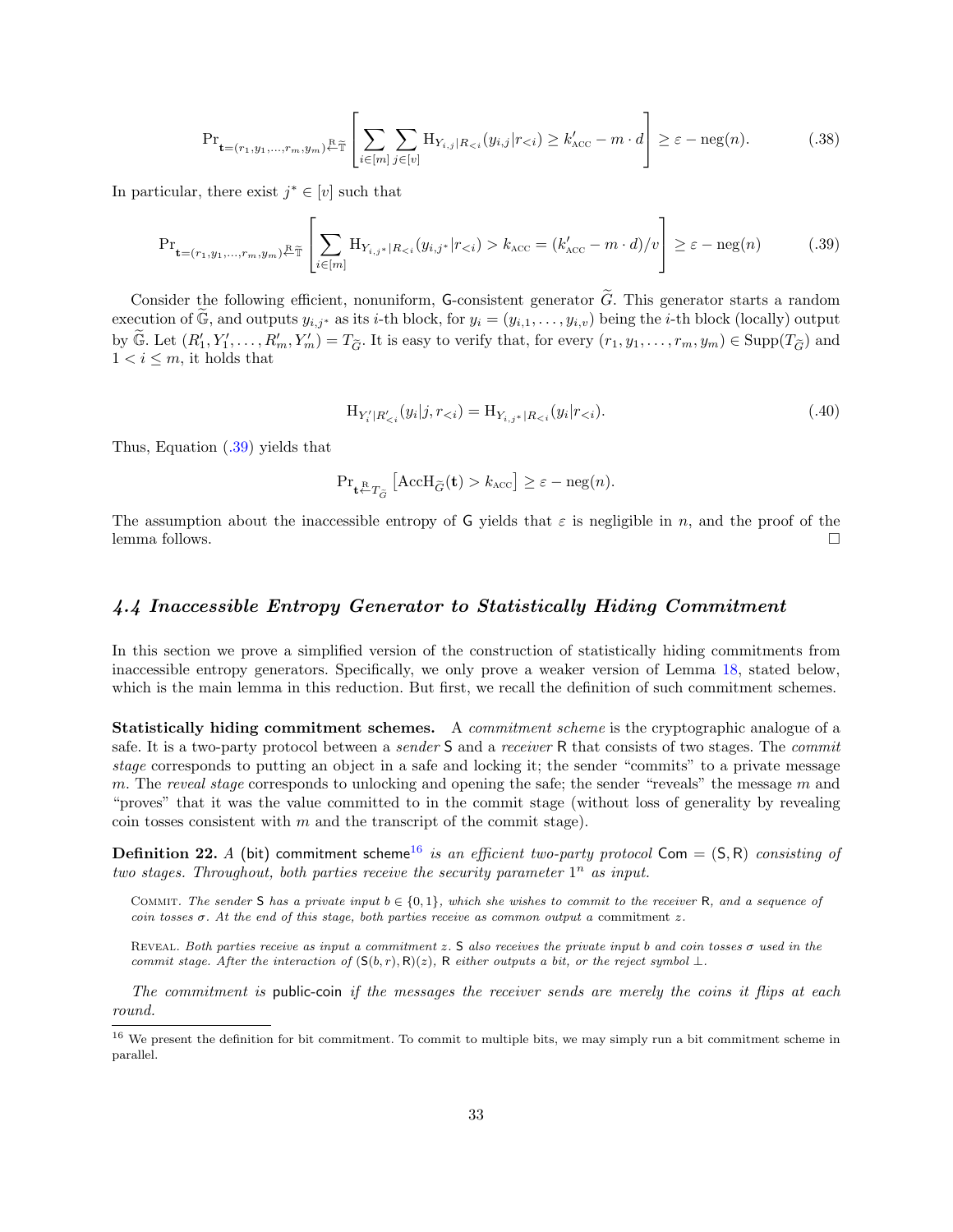For the sake of this tutorial, we focus on commitment schemes with a generic reveal scheme: the commitment z is simply the transcript of the commit stage, and in the noninteractive reveal stage,  $S$  sends  $(b, \sigma)$  to R, and R outputs b if S, on input b and randomness  $\sigma$ , would have acted as the sender did in z; otherwise, it outputs ⊥.

Commitment schemes have two security properties. The hiding property informally says that, at the end of the commit stage, an adversarial receiver has learned nothing about the message m, except with negligible probability. The binding property says that, after the commit stage, an adversarial sender cannot produce valid openings for two distinct messages (i.e., to both 0 and 1), except with negligible probability. Both of these security properties come in two flavors—statistical, where we require security even against a computationally unbounded adversary, and computational, where we only require security against feasible (e.g., polynomial-time) adversaries.

Statistical security is preferable to computational security, but it is impossible to have commitment schemes that are both statistically hiding and statistically binding. In this tutorial, we focus on statistically hiding (and computationally binding) schemes, which are closely connected with the notion of inaccessible entropy generators.

#### **Definition 23.** A commitment scheme Com =  $(S, R)$  is statistically hiding if

COMPLETENESS. If both parties are honest, then for any bit  $b \in \{0,1\}$  that S gets as private input, R accepts and outputs b at the end of the reveal stage.

STATISTICAL HIDING. For every unbounded strategy  $\widetilde{R}$ , the distributions view<sub> $\widetilde{R}((S(0), \widetilde{R})(1^n))$  and view $_{\widetilde{R}}((S(1), \widetilde{R})(1^n))$ </sub> are statistically indistinguishable, where view<sub> $\bar{\mathbf{e}}(e)$ </sub> denotes the collection of all messages exchanged and the coin tosses of  $\widetilde{R}$  in e.

COMPUTATIONAL BINDING. A ppt  $\tilde{S}$  succeeds in the following game (breaks the commitment) only with negligible probability in n:

- $\bullet$   $\widetilde{S} = \widetilde{S}(1^n)$  interacts with an honest  $R = R(1^n)$  in the commit stage, on security parameter  $1^n$ , which yields a commitment z.
- $\tilde{S}$  outputs two messages  $\tau_0, \tau_1$  such that  $R(z, \tau_b)$  outputs b, for both  $b \in \{0, 1\}$ .

Com is δ-binding if no ppt  $\widetilde{S}$  wins the above game with probability larger than  $\delta(n) + \text{neg}(n)$ .

We now discuss the intriguing connection between statistically hiding commitment and inaccessible entropy generators. Consider a statistically hiding commitment scheme in which the sender commits to a message of length  $k$ , and suppose we run the protocol with the message  $m$  chosen uniformly at random in  $\{0,1\}^k$ . Then, by the statistical hiding property, the *real entropy* of the message m after the commit stage is  $k - \text{neg}(n)$ . On the other hand, the computational binding property says that the *accessible entropy* of m after the commit stage is at most  $neg(n)$ . This is only an intuitive connection, since we have not discussed real and accessible entropy for protocols, but only for generators. Such definitions can be found in [\[11\]](#page-46-3), and for them it can be proven that statistical hiding commitments imply protocols in which the real entropy is much larger than the accessible entropy. Here our goal is to establish the converse, namely that a generator with a gap between its real and accessible entropy implies a statistical hiding commitment scheme. The extension of this fact for protocols can be found in [\[11\]](#page-46-3).

<span id="page-36-1"></span>Theorem 12 (Inaccessible entropy to statistically hiding commitment). Let  $k = k(n)$ ,  $s = s(n)$ , and  $\delta = \delta(n)$  be polynomial-time computable functions. Let G be an efficient  $m = m(n)$ -block generator over  $\{0,1\}^s$ . Assume that G's real Shannon entropy is at least k, that its accessible max-entropy is at most  $(1 - \delta) \cdot k$ , and that  $k\delta \in \omega(\log n/n)$ . Then for any polynomial-time computable  $g = g(n) \in \omega(\log n)$  with  $g \geq H_0(G(U_s))$ , there exists an  $O(m \cdot g/\delta k)$ -round, public-coin, statistically hiding and computationally binding commitment scheme. Furthermore, the construction is black box, and on security parameter  $1^n$ , the commitment invokes  $G$  on inputs of length  $s$ .<sup>[17](#page-36-0)</sup>

<span id="page-36-0"></span><sup>&</sup>lt;sup>1[7](#page-38-0)</sup> Given a, per n, polynomial-size advice, the commitment round complexity can be reduced to  $O(m)$ . See Remark 7 for details.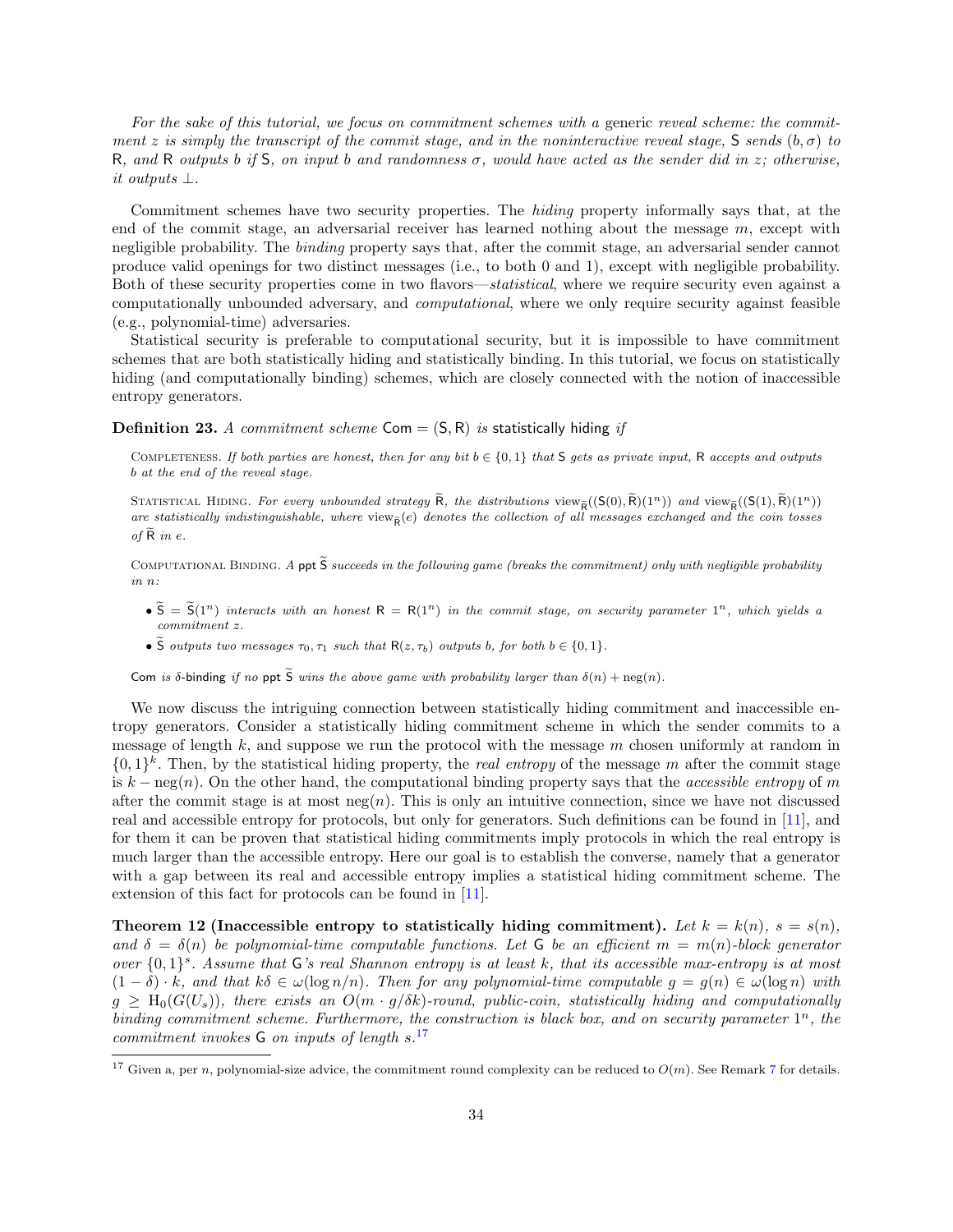Combining the above theorem with Theorem [10](#page-28-1) reproves the following fundamental result:

Theorem 13 (One-way functions to statistically hiding commitment). Assume there exists a nonuniformly one-way function  $f: \{0,1\}^n \mapsto \{0,1\}^n$ , then there exists an  $O(n^2/\log n)$ -round, public-coin statistically hiding and computationally binding commitment scheme. Furthermore, the construction is black box, and on security parameter  $1^n$ , the commitment invokes f on inputs of length n.<sup>[18](#page-37-1)</sup>

<span id="page-37-0"></span>The heart of the proof of Theorem [12](#page-36-1) lies in the following lemma.

**Lemma 18.** Let  $k = k(n) \geq 3n$  be a polynomial-time computable function, let  $m = m(n)$ ,  $s = s(n)$ , and let G be an efficient m-block generator over  $\{0,1\}^s$ . Then there exists a polynomial-time,  $O(m)$ -round, public-coin, commitment scheme Com with the following properties:

Hiding: If each block of  $G$  has real min-entropy at least  $k$ , then  $Com$  is statistically hiding. Binding: If the accessible max-entropy of G is at most  $m(k-3n)$ , then Com is computationally binding.

Furthermore, on security parameter  $1^n$ , the protocol invokes G on inputs of length s.

We prove a weak version of Lemma [18](#page-37-0) in Section [4.4.1,](#page-38-1) but we first use it for proving Theorem [12.](#page-36-1)

#### Proving Theorem [12.](#page-36-1)

Proof of Theorem [12.](#page-36-1) We prove Theorem [12](#page-36-1) by manipulating the real and accessible entropy of G using the tools described in Section [4.3,](#page-31-0) and then applying Lemma [18](#page-37-0) on the resulting generator.

Truncated sequential repetition: real entropy equalization. In this step we use G to define a generator  $\mathsf{G}^{[v]}$  whose each block has the same amount of real entropy— the average of the real entropy of the blocks of G. In relative terms, the entropy gap of  $G^{[v]}$  is essentially that of G. We assume without loss of generality that  $m(n)$  is a power of two.<sup>[19](#page-37-2)</sup> We apply truncated sequential repetition (see Definition [20\)](#page-31-2) on G with parameter  $w = w(n) = \max\{4, \lceil 16g/\delta k \rceil\} \leq \text{poly}(n)$ . Lemma [16,](#page-32-1) taking  $d = g$ , yields an efficient  $m' = m'(n) = (w - 1) \cdot m$ -block generator  $\mathsf{G}^{[w]}$  such that the following holds:

- Each block of  $\mathsf{G}^{[w]}$  has real entropy at least  $k = k'(n) = k/m$ .
- The accessible max-entropy of  $\mathsf{G}^{[w]}$  is at most

$$
a' = a'(n) = (w - 2) \cdot ((1 - \delta) \cdot k + \log m + 2g + g
$$
  
\n
$$
\leq (w - 2) \cdot (1 - \delta) \cdot k + 4g
$$
  
\n
$$
\leq (w - 2) \cdot (1 - \delta/2) \cdot k - (w - 2) \cdot k \cdot \delta/2 + 4g
$$
  
\n
$$
\leq (w - 2) \cdot (1 - \delta/2) \cdot k - w \cdot k \cdot \delta/4 + 4g
$$
  
\n
$$
\leq (w - 2) \cdot (1 - \delta/2) \cdot k
$$
  
\n
$$
< m' \cdot (1 - \delta/2) \cdot k'.
$$

Parallel repetition: converting real entropy to min-entropy and gap amplification. In this step we use  $\mathsf{G}^{[w]}$  to define a generator  $(\mathsf{G}^{[w]})^{\langle v \rangle}$  whose each block has the same amount of *min-entropy*—about v times the per-block entropy of  $\mathsf{G}^{[w]}$ . The accessible entropy of  $(\mathsf{G}^{[w]})^{\langle v \rangle}$  is also about v times that of  $\mathsf{G}^{[w]}$ . Let  $\ell = \ell(n) \in \Omega(\log n)$  be a polynomial-time computable function that bounds the maximal block length of G. We apply the gap amplification transformation (see Definition [21\)](#page-34-1) on  $\mathsf{G}^{[w]}$  with  $v = v(n)$  $\max\{24mn/k\delta,\left[c\cdot(\log n\cdot\ell)/k'\delta)^2\right]\},$  for  $c>0$  to be determined by the analysis. Lemma [17](#page-34-2) yields an efficient m'-block generator  $(\mathsf{G}^{[w]})^{\langle v \rangle}$  with the following properties:

<span id="page-37-1"></span><sup>&</sup>lt;sup>18</sup> Applying Theorem [12](#page-36-1) with the  $O(n/\log n)$ -block mentioned in Remark [5](#page-28-2) yields an  $O(n^2/\log^2 n)$ -round commitment. This is the best such commitment scheme we know how to build from one-way functions and it is still far from the  $(n/\log n)$  lower bound of [\[15\]](#page-46-17), which we only know how to achieve via nonuniform protocol (see Remark [7\)](#page-38-0).

<span id="page-37-2"></span><sup>&</sup>lt;sup>19</sup> Adding  $2^{\lceil \log m(n) \rceil} - m(n)$  final blocks of constant value transforms a block generator to one whose block complexity is a power of two, while maintaining the same amount of real and accessible entropy.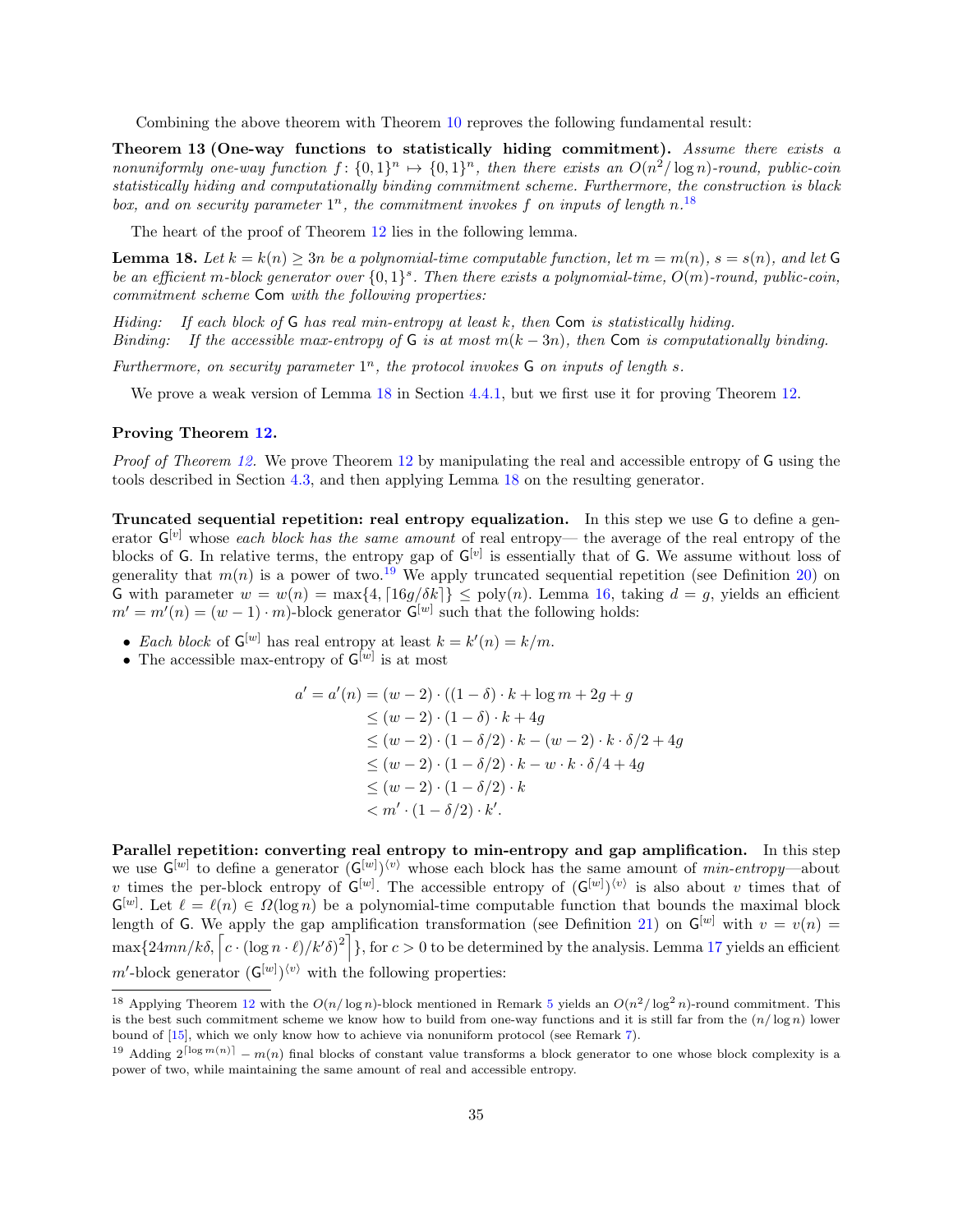- Each block of  $(\mathsf{G}^{[w]})^{\langle v \rangle}$  has real min-entropy at least  $k'' = k''(n) = v \cdot k' O(\log(n) \cdot \ell \cdot \sqrt{v}).$
- The accessible max-entropy of  $(G^{[w]})^{\langle v \rangle}$  is at most  $a'' = a''(n) = v \cdot a' + d \cdot m'$ , for  $d = d(n) = n/8k\delta$ .

Hence for large enough  $n$ , it holds that

<span id="page-38-2"></span>
$$
m' \cdot k'' - a'' \ge m' \cdot (v \cdot k' - O(\log(n) \cdot \ell \cdot \sqrt{v})) - (v \cdot a' + d \cdot m')
$$
  
\n
$$
> m' \cdot (v \cdot k' - O(\log(n) \cdot \ell \cdot \sqrt{v})) - (v \cdot (m' \cdot (1 - \delta/2) \cdot k') + d \cdot m')
$$
  
\n
$$
= v \cdot m' \cdot (k'\delta/2 - O(\log(n) \cdot \ell/\sqrt{v}) - d/v)
$$
  
\n
$$
\ge v \cdot m' \cdot (k'\delta/2 - O(k'\delta/\sqrt{c}) - d/mn)
$$
  
\n
$$
\ge v \cdot m' \cdot (k'\delta/4 - d/mn)
$$
  
\n
$$
= v \cdot (w - 1) \cdot (k\delta/4 - d/n)
$$
  
\n
$$
= v \cdot (w - 1) \cdot k\delta/8
$$
  
\n
$$
\ge 3m'n.
$$
 (41)

Inequality  $(.41)$  holds by taking a large enough value of c in the definition of v.

Namely, the overall real entropy of  $(\mathsf{G}^{[w]})^{\langle v \rangle}$  is larger than its accessible max-entropy by at least  $3m'n$ . Hence, by applying Lemma [18](#page-37-0) with  $(\mathsf{G}^{[w]})^{\langle v \rangle}$  and  $k = k''$ , we get the claimed  $(m' = m \cdot (w - 1) = O(m \cdot g/\delta k)$ -round, public-coin, statistically hiding and computationally binding commitment.  $\Box$ 

Remark 6 (Comparison with the construction of next-block pseudoentropy generators to pseudorandom generators). It is interesting to see the similarity between the manipulations we apply above on the inaccessible entropy generator G to construct statistically hiding commitment, and those applied in Section [3.4](#page-22-0) on the next-block pseudoentropy generator to construct a pseudorandom generator. The manipulations applied in both constructions are essentially the same and achieve similar goals: from real entropy to per-block min-entropy whose overall sum is significantly larger than the accessible entropy in the above, and from next-block pseudoentropy to per-block pseudo-min-entropy whose overall sum is significantly larger than the real entropy in Section [3.4.](#page-22-0) Combining this fact with the similarity in the initial steps of constructing the above generators from one-way functions (inaccessible entropy generator above and next-block pseudoentropy generator in Section [3.4\)](#page-22-0) yields that the structures of the constructions of statistically hiding commitment schemes and pseudorandom generators from one-way functions are surprisingly similar.

<span id="page-38-0"></span>Remark 7 (Constant-round and nonuniform commitments). If the generator's number of blocks is constant, one might skip the first "entropy equalizing" step in the proof of Theorem [12](#page-36-1) above, and rather apply parallel repetition directly on  $\mathsf{G}$ , to get a generator as  $\mathsf{G}^{[w]}$  above, but for which we do not know the value of the (possibly different) min-entropies of each block. Since  $G$  and thus  $G^{[w]}$  have constant number of blocks, applying a variant of Lemma [18](#page-37-0) on  $\mathsf{G}^{[w]}$  for polynomially many possible values for the min-entropies (up to some 1/ poly additive accuracy level) yields polynomially many commitments that are all binding and at least one of them is hiding. Such commitments can then be combined in a standard way to get a single scheme that is statistically hiding and computationally binding.  $20$ 

The equalization step can also be skipped if the amount of real entropy of each block of the m-block generator G is efficiently computable, yielding an  $\Theta(m)$ -round commitment scheme (rather than the  $O(m \cdot m)$  $\max\{\log n, g/\delta k\}$ -round we know how to achieve without this additional property). This argument also yields an  $\Theta(m)$ -round, nonuniform (the parties use a nonuniform polynomial-size advice per security parameter) commitment scheme, with no additional assumptions on the generator G. Combining with Theorem [10,](#page-28-1) the latter yields a  $\Theta(n/\log n)$ -round nonuniform commitment statistically hiding scheme from any one-way function, matching the lower bound of  $[15]$ .<sup>[21](#page-38-4)</sup>

<span id="page-38-3"></span><span id="page-38-1"></span> $^{20}$  [\[11\]](#page-46-3) used a similar approach to transform a constant-round zero-knowledge proof system for NP that remains secure under parallel composition into a constant-round statistically hiding and computationally binding commitment.

<span id="page-38-4"></span> $^{21}$  The bound of [\[15\]](#page-46-17) is stated for uniform commitment schemes, but the same bound for nonuniform commitment schemes readily follows from their proof.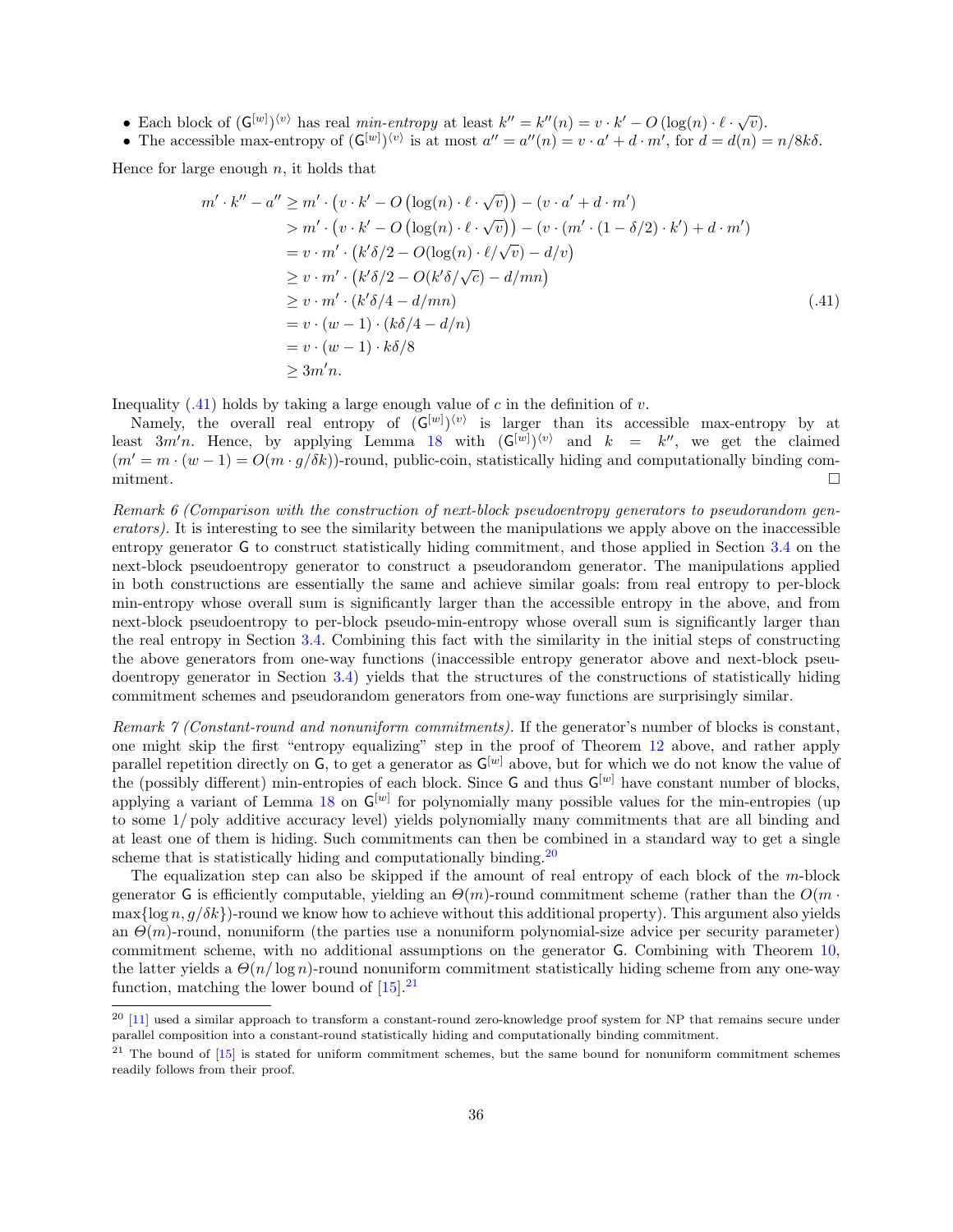#### 4.4.1 Proving a Weaker Variant of Lemma [18](#page-37-0)

<span id="page-39-0"></span>We prove the following weaker variant of Lemma [18.](#page-37-0)

Lemma 19 (Weaker variant of Lemma [18\)](#page-37-0). Let  $k = k(n) \ge 3n$  be a polynomial-time computable function, let  $m = m(n)$ ,  $s = s(n)$ , and let G be an efficient m-block generator over  $\{0,1\}^s$ . Then there exists a polynomial-time,  $O(m)$ -round, public-coin, commitment scheme Com with the following properties:

Hiding (unchanged): If each block of G has real min-entropy at least k, then Com is statistically hiding. Binding: If for every efficient, G-consistent generator  $\tilde{G}$  there exists  $i = i(n) \in [m]$  such that

$$
\mathrm{Pr}_{\mathbf{t} \stackrel{R}{\leftarrow} T_{\widetilde{G}}(1^n)}[\mathrm{AccH}_{\widetilde{G}}^i(\mathbf{t}) > k - 2n] = \mathrm{neg}(n),
$$

then Com is computationally binding.

Furthermore, on security parameter  $1^n$ , the protocol invokes G on inputs of length  $s(n)$ .

That is, rather than requiring the *overall* accessible entropy of  $G$  to be significantly smaller than its real entropy, we require that, for every efficient,  $G$ -consistent generator  $G$ , there exists a block in which its accessible entropy is significantly smaller than the real entropy of this block. We do know how to construct such a generator from one-way functions, and moreover, as we show below, such a generator implies an  $\Theta(1)$ -round statistically hiding commitment, which by [\[15\]](#page-46-17) cannot be constructed black-boxly from one-way functions. Yet, the proof of Lemma [19](#page-39-0) given below does capture some of the main ideas of the proof of Lemma [18.](#page-37-0) In Section [4.4.2,](#page-44-0) we give more ideas about the proof of Lemma [18.](#page-37-0)

To keep notation simple, we take the simplifying assumption that G's input length on security parameter n is n, and assume without loss of generality that all its output blocks are of the same length  $\ell = \ell(n)$ .<sup>[22](#page-39-1)</sup> We omit *n* from the notation whenever clear from the context.

On the very high level, to prove Lemma [19](#page-39-0) we use a random block of G to mask the committed bit. The guarantee about the real entropy of G yields that the resulting commitment is hiding, where the guarantee about G's accessible entropy, yields that the commitment is weakly (i.e.,  $\Theta(1/m)$ ) binding. This commitment is then amplified via parallel repetition, into a full-fledged computationally binding and statistically hiding commitment.

In more detail, the construction of the aforementioned weakly binding commitment scheme goes as follows: The receiver R sends uniformly chosen  $i^* \in [m]$  to S. The sender S starts (privately) computing a random execution of G, and sends the first  $i - 1$  output blocks to R. Then the parties interact in a (constant round) "interactive hashing" subprotocol in which  $S$ 's input is the *i*-th block  $y_i$  of G. This subprotocol has the following properties:

- After seeing  $y_1, \ldots, y_{i-1}$  and the hash value of  $y_i$  (i.e., the transcript of the hashing protocol), the (real) min-entropy of  $y_i$  is still high (e.g.,  $\Omega(n)$ ), and
- If the accessible max-entropy of G in the i-th block is lower than  $k 2n$  (i.e., given an adversarial generator view, the support size of  $y_i$  is smaller than  $2^{k-2n}$ ), then  $y_i$  is *determined* from the point of view of (even a cheating) S after sending the hash value.

Next, S "commits" to its secret bit b by masking it (via XORing) with a bit extracted (via an inner product with a random string) from  $y_i$ , and the commit stage halts.

The hiding of the above scheme follows from the guarantee about the min-entropy of  $\mathsf{G}'$ 's blocks. The  $1/m$ binding of the scheme follows since the bound on the accessible max-entropy of G yields that the accessible entropy of at least one of G's blocks is low, and thus the sender is bounded to a single bit if the receiver has chosen this block to use for the commitment.

The aforementioned hashing protocol is defined and analyzed in Section [4.4.1.1,](#page-39-2) the weakly binding commitment is defined in Section [4.4.1.2,](#page-40-0) and in Section [4.4.1.3](#page-44-1) we put it all together to prove the lemma.

<span id="page-39-2"></span><span id="page-39-1"></span> $^{22}$  Using padding technique one can transform a block generator to one whose all blocks are of the same length, without changing its real and its accessible entropy.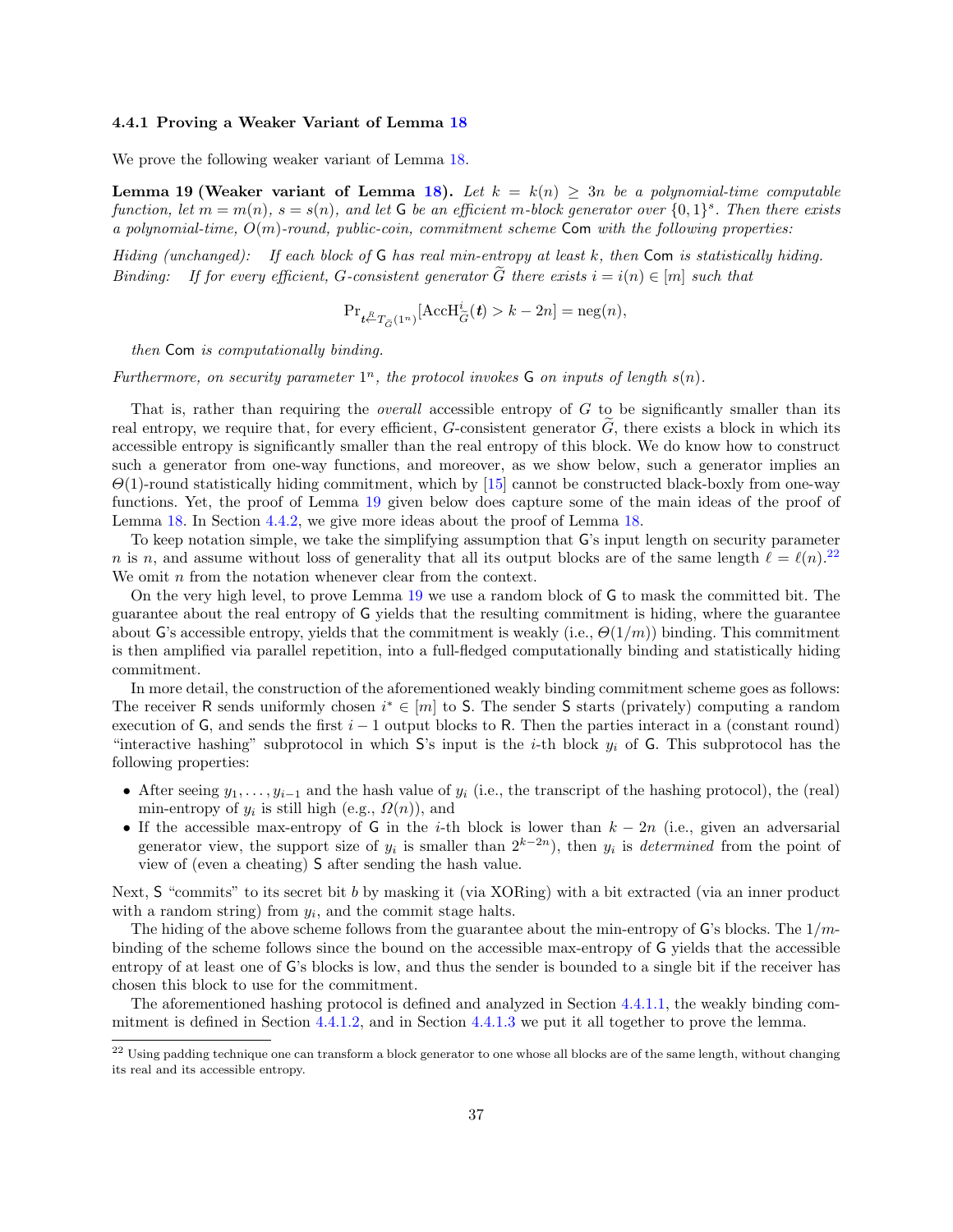#### 4.4.1.1 The Interactive Hashing Protocol

The hashing protocol is the interactive hashing protocol of Ding et al. [\[6\]](#page-46-18). (This very protocol is used as the first step of the computational interactive hashing protocol used in the commitment constructed in the proof of Lemma [18.](#page-37-0))

Let  $\mathcal{H}^1$ :  $\{0,1\}^{\ell} \mapsto \{0,1\}^k$  and  $\mathcal{H}^2$ :  $\{0,1\}^{\ell} \mapsto \{0,1\}^n$  be function families.

**Protocol 14** (Two-round interactive hashing protocol  $(S_{HH}, R_{HH})^{\mathcal{H}_1, \mathcal{H}_2}$ ).  $S_{\text{IH}}$ 's private input:  $x \in \{0,1\}^{\ell}$ 

- 1. R<sub>IH</sub> sends  $h^1 \stackrel{R}{\leftarrow} \mathcal{H}^1$  to  $S_H$ .
- 2.  $S_H$  sends  $y^1 = h^1(x)$  back to  $R_H$ .
- 3. R<sub>IH</sub> sends  $h^2 \overset{R}{\leftarrow} \mathcal{H}^2$  to  $S_H$ .
- 4.  $S_H$  sends  $y^2 = h^2(x)$  back to  $R_H$ .
- 

We will use two properties of the above protocol. The first, which we will use for "hiding", is that  $S_{\text{IH}}$ sends only  $k + n$  bits to R<sub>IH</sub>. Thus, if  $S_H$ 's input x comes from a distribution of min-entropy significantly larger than  $k + n$ , it will still have high min-entropy conditioned on  $R<sub>IH</sub>$ 's view of the protocol (with high probability). On the other hand, the following "binding" property says that, if  $x$  has max-entropy smaller than k (i.e., is restricted to come from a set of size at most  $2^k$ ) and  $\mathcal{H}_1$  and  $\mathcal{H}_2$  are "sufficiently" independent, then after the interaction ends, x will be uniquely determined, except with exponentially small probability.

The following proposition readily follows from the proof of  $[6,$  Theorem 5.6]:

Proposition 1 ([\[6\]](#page-46-18), "statistical binding" property of  $(S_H, R_H)$ ). Let  $\mathcal{H}^1$ :  $\{0,1\}^{\ell} \rightarrow \{0,1\}^k$  and  $\mathcal{H}^2$ :  $\{0,1\}^{\ell} \rightarrow \{0,1\}^n$  be  $\ell$ -wise and 2-wise independent hash function families, respectively, and let  $\mathcal{L} \subseteq \{0,1\}^{\ell}$  be a set of size at most  $2^k$ . Let  $S^*_{\text{IH}}$  be an (unbounded) adversary playing the role of  $S_{\text{IH}}$  in  $(S<sub>IH</sub>, R<sub>IH</sub>)$  that, following the protocol's interaction, outputs two strings  $x<sub>0</sub>$  and  $x<sub>1</sub>$ . Then, the following holds with respect to a random execution of  $(S_{H}, R_{H})^{\mathcal{H}^1, \mathcal{H}^2}$ .

<span id="page-40-1"></span>
$$
\Pr[x_0 \neq x_1 \in \mathcal{L} \ \land \ \forall j \in \{0, 1\}: \ h^1(x_j) = y^1 \land h^2(x_j) = y^2] < 2^{-\Omega(n)}.
$$

#### <span id="page-40-0"></span>4.4.1.2 Constructing Weakly Binding Commitment

Let  $\mathcal{H}^1 = \{h^1 : \{0,1\}^{\ell(n)} \mapsto \{0,1\}^{k(n)-2n}\}\}_{n\in\mathbb{N}}$  and  $\mathcal{H}^2 = \{h^2 : \{0,1\}^{\ell(n)} \mapsto \{0,1\}^n\}\}_{n\in\mathbb{N}}$  be function families. Let  $G: \{0,1\}^n \mapsto (\{0,1\}^{\ell(n)})^{m(n)}$  be an m-block generator. The weakly binding commitment is defined as follows:

<span id="page-40-3"></span>**Protocol 15** (Weakly binding commitment scheme  $Com = (S, R)$ ).

Common input: security parameter  $1^n$ S's private input:  $b \in \{0, 1\}$ Commit stage:

- 1. R sends  $i^* \stackrel{R}{\leftarrow} [m(n)]$  to S.
- 2. S starts an execution of  $G(r)$  for  $r \stackrel{R}{\leftarrow} \{0,1\}^n$ , and sends  $(y_1,\ldots,y_{i^*-1}) = G(r)_{1,\ldots,i^*-1}$  to R.
- 3. The two parties interact in  $(S_H(y_{i^*} = G(r)_{i^*}), R_H)$   $\mathcal{H}_n^1, \mathcal{H}_n^2$ , with S and R taking the roles of  $S_H$  and  $R_{IH}$ , respectively.
- 4. S samples  $u \stackrel{R}{\leftarrow} \{0,1\}^{\ell(n)}$  and sends  $(\langle u, y_{i^*} \rangle_2 \oplus b, u)$  to R, for  $\langle \cdot, \cdot \rangle_2$  being inner product modulo 2.

It is clear that, if  $\mathcal{H}_1$ ,  $\mathcal{H}_2$  and G are efficiently computable, then so is Com. We next prove the hiding and binding properties of Com.

<span id="page-40-2"></span>**Claim 16** (Hiding). If each block of  $G$  has real min-entropy at least k, then  $Com$  is statistically hiding.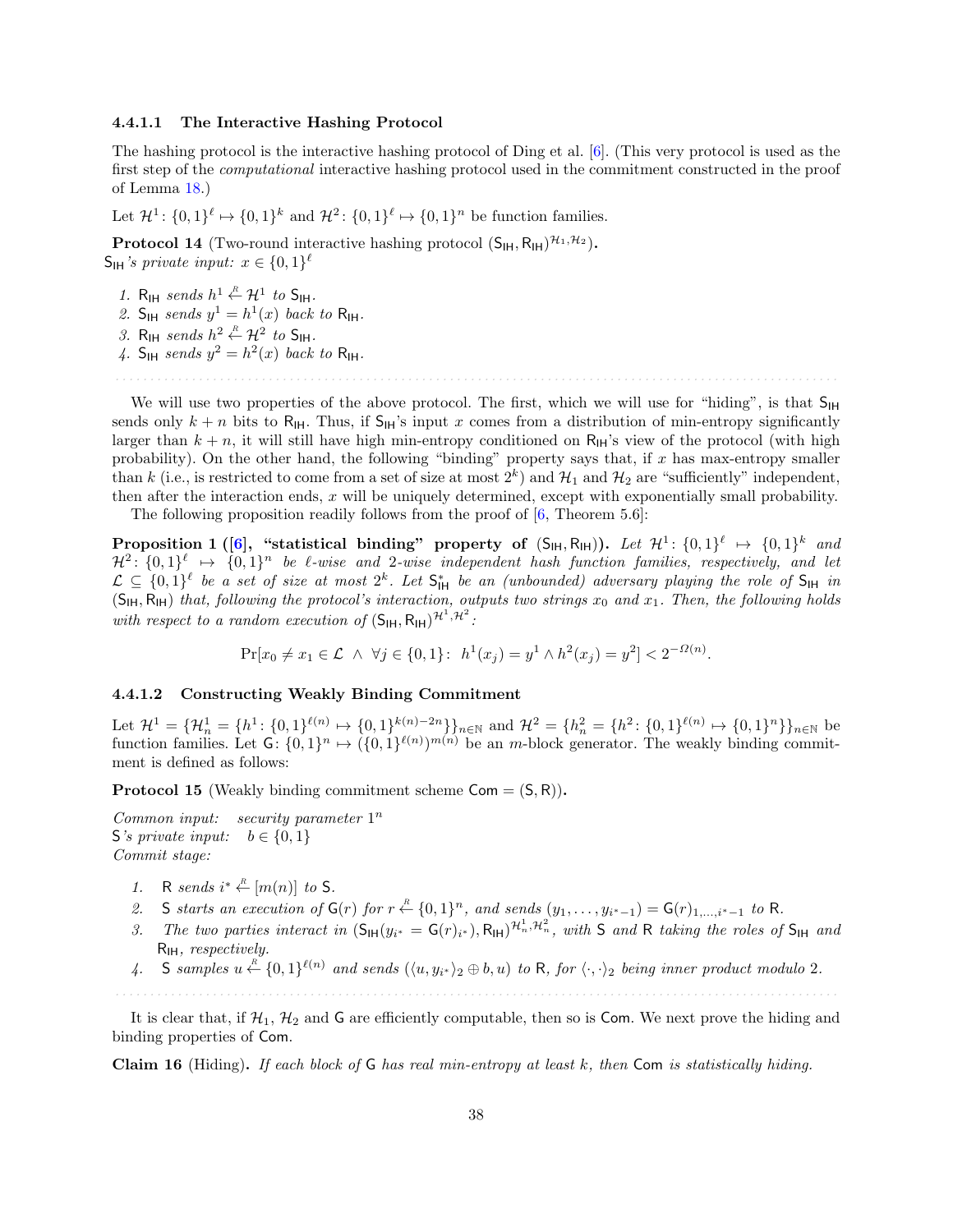*Proof.* We fix  $n \in \mathbb{N}$  and omit it from the notation. For  $i \in [m]$ , let  $Y_i$  denote the *i*-th block of  $\mathsf{G}(U_n)$ . By assumption,  $Pr_{\mathbf{y}_{i} \in Y_{1,...,i}} \left[ H_{Y_{i^*} | Y_{i} \leftarrow i}(\mathbf{y}_{i^*} | \mathbf{y}_{i} \right) < k \right] = \text{neg}(n)$ . It follows (by Lemma [3\)](#page-10-0) that there exists a distribution  $(Y_{\leq i}, Y'_i)$  that is statistically indistinguishable from  $(Y_{\leq i}, Y_i)$ , and  $Y_i|_{Y_{\leq i} = \mathbf{y}}$  has min-entropy at least k for every value  $y \in \text{Supp}(Y_{< i})$ .

Let  $\tilde{\mathsf{R}}$  be an arbitrary algorithm playing the role of R in Com, let  $i^* \in [m]$  be its first message and let  $V_{i^*_{\tilde{\mathsf{R}}}}^{\mathsf{R}}$ be R's view in a random execution of  $(S, \hat{R})$ , right after S sends the first  $(i^*-1)$  output blocks of G. Since  $V^R_{i^*}$ is a probabilistic function of the first  $(i^*-1)$  output blocks of G, the distribution of  $(V^{\mathsf{R}}_{i^*}, Y_{i^*})$  is statistically indistinguishable from  $(V_i^{\mathsf{R}}, V'_{i^*})$ , and  $Y'_{i^*}|_{V_i^{\widetilde{\mathsf{R}}} = v_{i^*}^{\widetilde{\mathsf{R}}}$  has min-entropy at least k for every  $v_i^{\mathsf{R}} \in \text{Supp}(V_i^{\mathsf{R}})$ .

Let V be the messages sent by S in embedded execution of the interactive hashing  $(S, \tilde{R})$ . Since  $|V| = k-n$ , it follows (by Lemmas [2](#page-10-1) and [3\)](#page-10-0) that  $(V^{\mathsf{R}}_{i^*}, V, Y_{i^*})$  is  $(\text{neg}(n) + 2^{-\Omega(n)})$ -close to a distribution  $(V^{\mathsf{R}}_{i^*}, V, Y''_{i^*})$ , for which  $Y''_{i^*}|_{(V^{\tilde{R}}_{i^*}, H_{i^*})=(v^{\tilde{R}}_{i^*}, a_{i^*})}$  has min-entropy at least  $n/2$  for every value  $(v^{\tilde{R}}_{i^*}, a_{i^*}) \in \text{Supp}(V^{\tilde{R}}_{i^*}, V)$ . Finally, by the leftover hash lemma (Lemma [8\)](#page-12-2) and the two-universality of the family  $\{h_u(y) = \langle u, y \rangle_2 : u \in \{0,1\}^n\}$ , it holds that view<sup>R</sup> $(S(0), \tilde{R})$  and view<sup>R</sup> $(S(1), \tilde{R})$  are of statistical distance at most neg(n) + 2<sup>- $\Omega(n)$ </sup>, for view<sup>R</sup>(S(b),  $\widetilde{R}$ ) stands for  $\widetilde{R}$ 's view at the end, the commit stage interaction (S(b),  $\widetilde{R}$ ).

<span id="page-41-1"></span>Claim 17 (Weak binding). Assume that  $H_1$ ,  $H_2$  anf G are efficiently computable,<sup>[23](#page-41-0)</sup> that  $H_1$  and  $H_2$  are  $\ell$ -wise and 2-wise independent, respectively, and that, for every efficient G-consistent generator  $\tilde{G}$ , exists  $i = i(n) \in [m(n)]$  such that  $Pr_{t \stackrel{R}{\hookrightarrow} T_{\tilde{G}}(1^n)} \left[ \text{AccH}_{\tilde{G}}^i(t) > k(n) - 2n \right] = \text{neg}(n)$ , then Com is  $(1 - 1/3m(n))$ binding.

The proof of Claim [17](#page-41-1) immediately follows from the next two claims.

Definition 24 (Non-failing senders). A sender  $\widetilde{S}$  is called non-failing with respect to a commitment scheme (S, R), if the following holds. Let Z be the transcript of the commit stage of  $(\mathcal{S}, \mathcal{R})(1^n)$ , and let  $\Sigma$  be the first decommitment string that  $\widetilde{S}$  outputs in the (generic) reveal stage, then Pr  $\lbrack R(Z, \Sigma) = \perp \rbrack = 0$ .

That is, a non-failing sender never fails to justify its actions in the commit stage.

<span id="page-41-2"></span>Claim 18 (Weak binding against non-failing senders). Let  $H_1$ ,  $H_2$  and G be as in Claim [17,](#page-41-1) then Com is  $(1 - 1/2m(n))$ -binding against non-failing senders.

<span id="page-41-3"></span>Claim 19. Assume a public-coin commitment scheme is α-binding against non-failing senders, then it is  $(\alpha + \text{neg})$ -binding.

#### Proving Claim [18.](#page-41-2)

*Proof.* Assume toward a contradiction that there exists a non-failing ppt sender  $\tilde{S}$  that breaks the (1 −  $1/2m(n)$ -binding of Com. We use  $\widetilde{S}$  to construct an efficient adversarial non-failing generator  $\widetilde{G}$ , such that, for infinitely many  $n$ 's,

$$
\Pr_{(r_1, y_1, w_1, \dots) \stackrel{R}{\leftarrow} T_{\tilde{G}}(1^n)} \left[ H_{Y_i | R_{< i}}(y_j | r_{< i}) > k(n) - 2n \right] = \Omega(1) \tag{.42}
$$

for every  $i \in [m(n)]$ .

In the following we fix  $n \in \mathbb{N}$  on which  $\widetilde{S}$  breaks the binding with probability at least  $1-\frac{1}{2m(n)}$ , and omit n from the notation when clear from the context. We assume for ease of notation that  $\widetilde{S}$  is deterministic. The following generator samples  $i \stackrel{R}{\leftarrow} [m]$ , and then uses the ability of  $\widetilde{S}$  for breaking the binding of the embedded hashing protocol at this round, to output a high-sample-entropy block.

<span id="page-41-0"></span> $23$  Sampling and evaluation time are polynomial in n.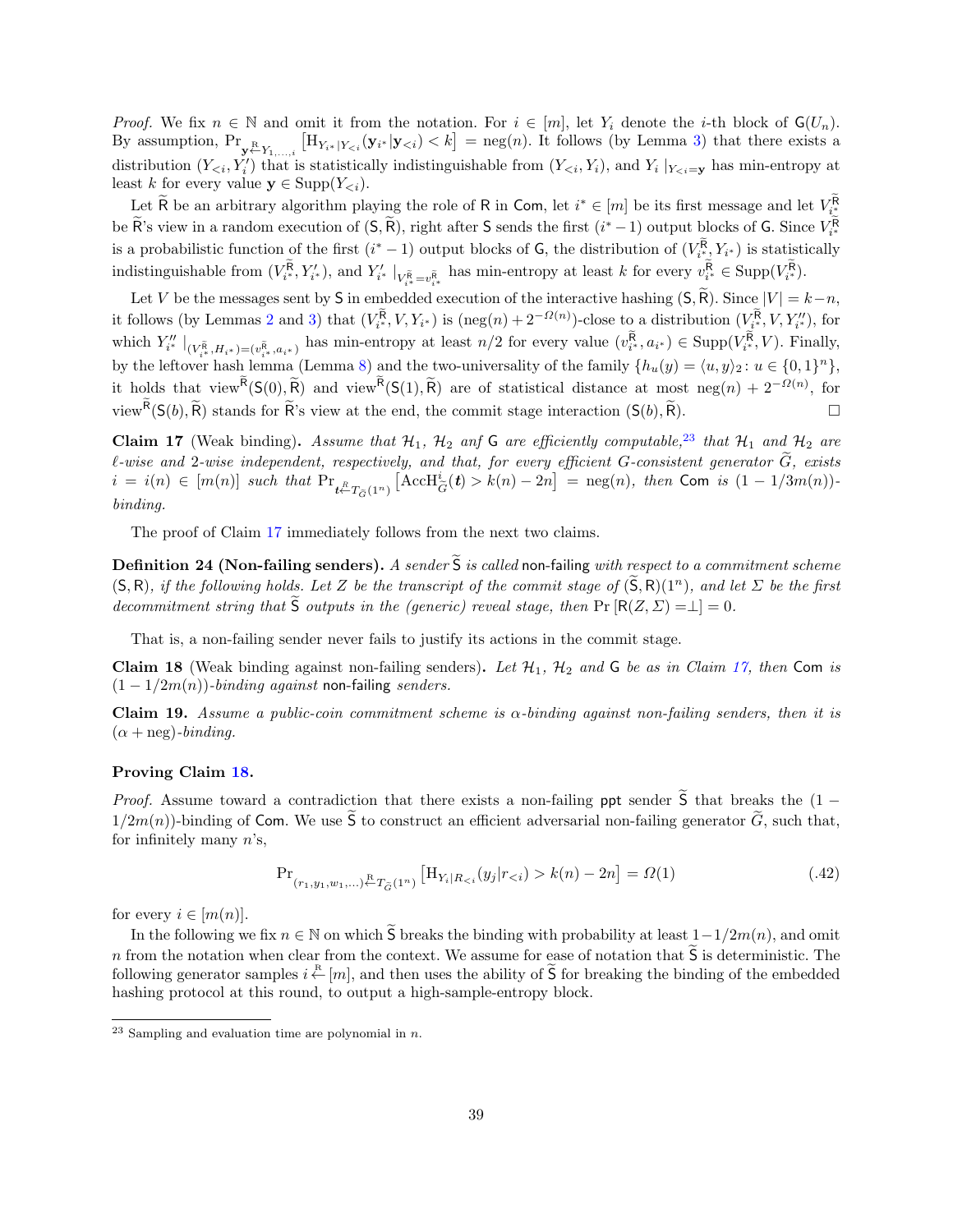Algorithm 20 ( $\widetilde{G}$ —Adversarial cheating generator from cheating sender).

Security paramter:  $1<sup>n</sup>$ Operation:

- 1. Let  $i \stackrel{R}{\leftarrow} [m]$ .
- 2. Emulate a random execution of  $(\tilde{S}, R)(1^n)$  for the first two steps, with  $i^* = i$ . Let  $(y_1, \ldots, y_{i-1})$  be  $\tilde{S}'$ 's message in this emulation.
- 3. Output  $y_1, \ldots, y_{i-1}$  as the first  $i-1$  output block.
- <span id="page-42-0"></span>4. Continue the emulation of  $(\widetilde{S}, R)$  till its end. Let z be the transcript of the commit stage, and let  $\sigma_0 =$  $(\cdot, r_0, \cdot)$  and  $\sigma_1 = (\cdot, r_1, \cdot)$  be the two strings output by  $\widetilde{S}$  at the end of this execution.
- 5. If  $R(\sigma_1, z) \neq \bot$ , let  $r \stackrel{R}{\leftarrow} \{r_0, r_1\}$ . Otherwise, set  $r = r_0$ .
- 6. Output  $\mathsf{G}(r)_i,\ldots,\mathsf{G}(r)_m$  as the last  $m+1-i$  output block.

The efficiency of  $\tilde{G}$  is clear, and since  $\tilde{S}$  is non-failing, it is also clear that  $\tilde{G}$  is G-consistent. In the rest of the proof we show that  $G$  violates the assumed bounds on the (maximal) accessible entropy of  $G$ . Specifically, that, for every  $i \in [m]$ , the sample-entropy of  $\tilde{G}$ 's i-th output blocks is larger than  $k - 2n$  with probability  $\Omega(1/m)$ . For ease of notation we prove it for  $i = 1$ .

Let  $\widetilde{T}=(R_1,Y_1,\ldots,R_m,Y_m)=T_{\widetilde{G}}(1^n)$ , i.e., a random transcript of  $\widetilde{G}$  on security parameter n. Let  $\mathcal Y$  be the set of all low-entropy first blocks of  $\tilde{G}$ . That is,

$$
\mathcal{Y} := \{ y \colon \, \text{H}_{Y_1}(y) \leq k - 2n \}.
$$

Let Z,  $\Sigma_0 = (\cdot, R_0, \cdot)$ , and  $\Sigma_1 = (\cdot, R_1, \cdot)$ , be the value of the strings z,  $\sigma_0$  and  $\sigma_1$ , respectively, set in Step [4](#page-42-0) of  $\tilde{G}$  in the execution described by  $\tilde{T}|_{i=1}$ . For  $j \in \{0,1\}$ , let  $Y^j = \mathsf{G}(R_j)_1$  if  $\mathsf{R}(Z, \Sigma_j) \neq \bot$ , and  $\bot$ otherwise. Since  $\tilde{S}$  (also in the emulated execution done in  $\tilde{G}$ ) interacts in a random execution of  $(S_{H}, R_{H})$ , Proposition [1](#page-40-1) yields that

$$
\Pr\left[\{Y^0, Y^1\} \subseteq \mathcal{Y} \land Y^0 \neq Y^1\right] < 2^{-\Omega(n)}.\tag{43}
$$

In addition, since  $\tilde{S}$  breaks the binding with probability  $1 - 1/2m$ , it does so with probability at least  $1/2$ when conditioning on  $i^* = 1$ . This yields that

$$
\Pr\left[\bot \notin \{Y^0, Y^1\} \land Y^0 \neq Y^1\right] \ge 1/2. \tag{.44}
$$

We conclude that

$$
\Pr[Y_1 \notin \mathcal{Y}] \ge \Pr[i = 1] \cdot 1/2 \cdot \Pr[\bot \notin \{Y^0, Y^1\} \wedge \{Y^0, Y^1\} \nsubseteq \mathcal{Y}]
$$
  
\n
$$
\ge 1/2m \cdot \Pr[\bot \notin \{Y^0, Y^1\} \wedge \{Y^0, Y^1\} \nsubseteq \mathcal{Y} \wedge Y^0 \ne Y^1]
$$
  
\n
$$
\ge 1/2m \cdot (\frac{1}{2} - 2^{-\Omega(n)}) \ge \Omega(1/m).
$$

Namely, with probability  $\Omega(1/m)$ , the accessible entropy of  $\tilde{G}$ 's first block is larger than  $k - 2n$ . Since this holds for any of the blocks, it contradicts the assumption about the accessible entropy of  $\mathsf{G}$ . holds for any of the blocks, it contradicts the assumption about the accessible entropy of G.

#### Proving Claim [19.](#page-41-3)

*Proof.* The proof follows a standard argument. Let  $Com = (S, R)$  be a public-coin commitment scheme, and assume there exists an efficient cheating sender  $\tilde{S}$  that breaks the binding of Com with probability at least  $\alpha(n) + 1/p(n)$ , for some  $p \in \text{poly}$  and infinitely many n's. We construct an efficient non-failing sender S that breaks the binding of Com with probability  $\alpha(n) + 1/2p(n)$ , for infinitely many n's. It follows that if Com is  $\alpha(n)$ -binding for non-failing senders, then it is  $(\alpha(n) + \text{neg}(n))$ -binding.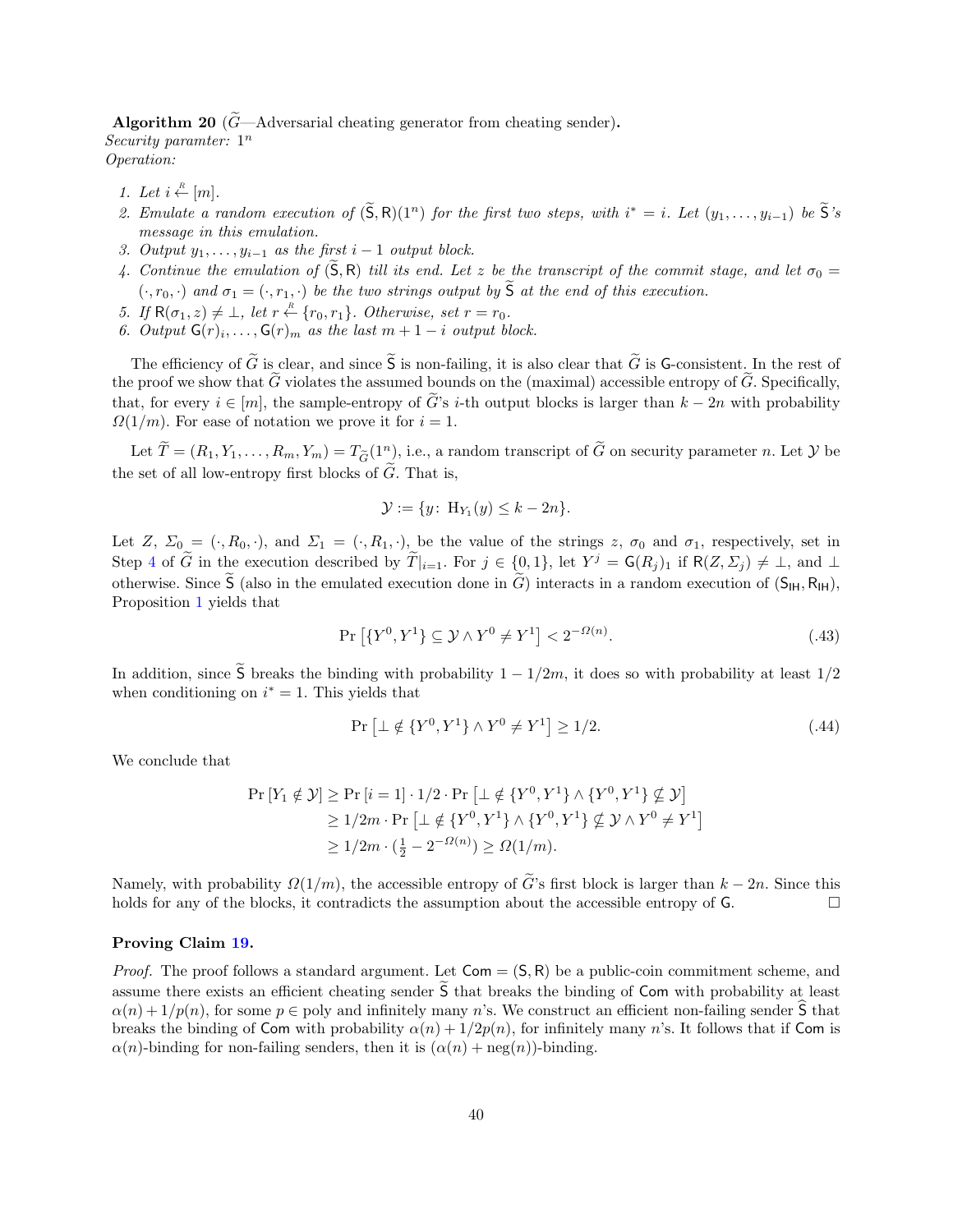We assume for simplicity that  $\tilde{S}$  is deterministic, and define the non-failing sender  $\hat{S}$  as follows:  $\hat{S}$  starts acting as  $\overline{S}$ , but before forwarding the *i*-th message  $y_i$  from  $\overline{S}$  to R, it first makes sure it will be able to "justify" this message —to output an input for S that is consistent with  $y_i$ , and the message  $y_1, \ldots, y_{i-i}$ it sent in the previous rounds. To find such a justification string,  $\widehat{S}$  continues, in its head, the interaction between the emulated S and R till its end, using fresh coins for the receiver's messages. Since the receiver is public-coin, this efficient random continuation has the same distribution as a (real) random continuation of  $(\widetilde{S}, R)$  has. The sender  $\widehat{S}$  applies such random continuations polynomially many times, and if following one of them  $\tilde{S}$  outputs a valid decommitment string (which by definition is a valid justification string), it keeps it for future use, and outputs  $y_i$  as its *i*-th message. Otherwise (i.e., it failed to find a justification string for  $y_i$ ), S continues as the honest S whose coins and input bit are set to the justification string S found in the previous round.

Since  $\overline{S}$  maintains the invariant that it can always justify its messages, it can also do that at the very end of the commitment stage, and thus outputting this string makes it a non-failing sender. In addition, note that  $\hat{S}$  only fails to find a justification string if  $\hat{S}$  has a very low probability to open the commitment at the end of the current interaction, and thus very low probability to cheat. Hence, deviating from S on such transcripts will only slightly decrease the cheating probability of  $\widehat{S}$  compared with that of  $\widehat{S}$ .

Assume for concreteness that R sends the first message in Com. The non-failing sender  $\hat{S}$  is defined as follows:

Algorithm 21 (Non-failing sender  $\hat{S}$  from failing sender  $\tilde{S}$ ).

 $Input: 1<sup>n</sup>$ 

Operation:

- 1. Set  $w = (0^{s(n)}, 0)$ , for  $s(n)$  being a bound on the number of coins used by S, and set Fail = false.
- 2. Start an execution of  $\widetilde{\mathsf{S}}(1^n)$ .
- 3. Upon getting the *i*-th message  $q_i$  from  $R$ , do:

a. If Fail  $=$  false,

i. Forward  $q_i$  to  $\widetilde{\mathsf{S}}$ , and continue the execution of  $\widetilde{\mathsf{S}}$  till it sends its *i*-th message.

ii.  $//$  Try and get a justification string for this *i*-th message.

Do the following for  $3np(n)$  times:

- A. Continue the execution of  $(\tilde{S}, R)$  till its end, using uniform random messages for R.
- B. Let  $z'$  and  $w'$  be the transcript and first message output by  $\tilde{S}$ , respectively, at the end of this execution.
- C. Rewind  $\widetilde{S}$  to its state right after sending its *i*-th message.
- D.  $//$  Update the justification string.
	- If  $R(z', w') \neq \perp$ . Set  $w = w'$  and break the loop.
- iii. If the maximal number of attempts has been reached, set  $\textsf{Fail} = \textsf{true}.$
- b. // Send the *i*-th message to R. If Fail = false, this will be the message sent by  $\tilde{S}$  in Step 3(*a*). Otherwise, the string will be computed according to the justification string found in a previous round.

Send  $a_i$  to R, for  $a_i$  being the *i*-th message that  $S(1^n, w)$  sends to R upon getting the first *i* messages sent by R.

4. If Fail = false, output the same value that  $\widetilde{S}$  does at the end of the execution. Otherwise, output w.

It is clear that  $\widehat{S}$  is non-failing and runs in polynomial time. It is left to argue about its success probability in breaking the binding of Com. We do that by coupling a random execution of  $(S, R)$  with that of  $(S, R)$ , by letting R send the same, uniformly chosen, messages in both executions. We will show that the probability that  $\tilde{S}$  breaks the binding, but  $\tilde{S}$  fails to do so, is at most  $1/3p(n)+m\cdot 2^{-n}$ , for m being the round complexity of Com. If follows that, for infinitely many n's,  $\widehat{S}$  breaks the binding of Com with probability  $\alpha(n) + 1/2p(n)$ .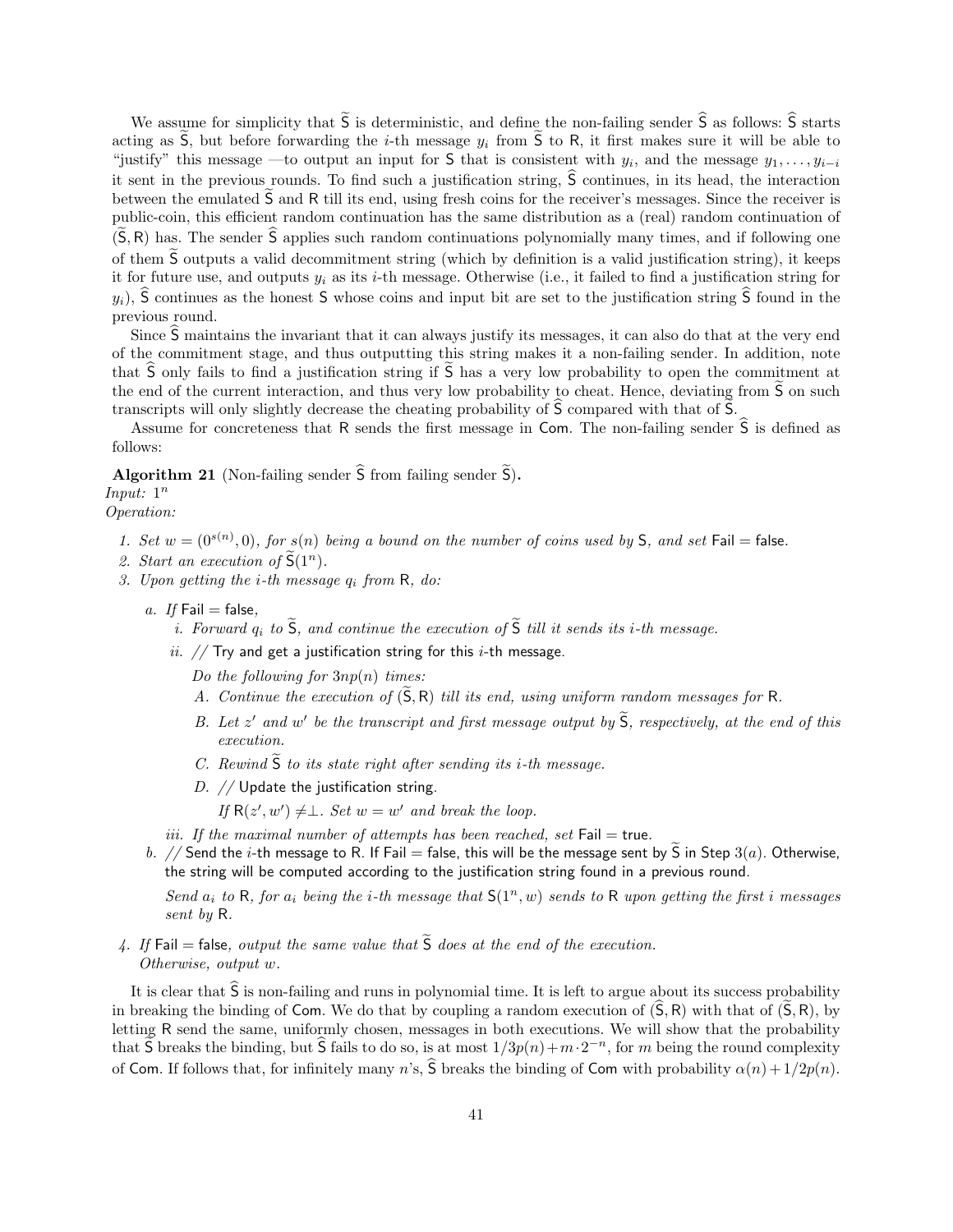Let  $\delta_i$  denote the probability of  $\tilde{S}$  to break the binding after sending its *i*-th message, where the probability is over the messages to be sent by R in the next rounds. By definition of  $\widehat{S}$ , the probability that  $\delta_i \geq 1/3p(n)$ for all  $i \in [m]$ , and yet  $\widehat{S}$  set Fail = true, is at most  $m \cdot 2^{-n}$ . We conclude that the probability that  $\widehat{S}$  does not break the commitment, and yet  $\widetilde{S}$  does, is at most  $1/2p(n) + m \cdot 2^{-n}$ .  $-\frac{n}{\sqrt{2}}$ .

#### <span id="page-44-1"></span>4.4.1.3 Putting It Together

Given the above, we prove Lemma [19](#page-39-0) as follows:

Proof of Lemma [19.](#page-39-0) Recall that we assume without loss of generality that G's blocks are all of the same length  $\ell$ . We use efficient  $\ell$ -wise function family  $\mathcal{H}^1 = {\mathcal{H}_n^1 = \{h^1 : \{0,1\}^{\ell(n)} \mapsto \{0,1\}^{k(n)-2n}\}}_{n \in \mathbb{N}}$  and 2-wise function family  $\mathcal{H}^2 = \{h_n^2 : \{0,1\}^{\ell(n)} \mapsto \{0,1\}^n\}\}_{n\in\mathbb{N}}$  (see [\[4,](#page-46-19) [30\]](#page-47-10) for constructions of such families).

Claims [16](#page-40-2) and [17](#page-41-1) yield that the invocation of Protocol [15](#page-40-3) with the generator G and the above function families is an  $O(m)$ -round, public-coin commitment scheme Com that is statistically hiding if the real entropy of G is sufficiently large, and is  $(1 - \Theta(1/m))$ -binding if the generator max accessible entropy in one of the blocks is sufficiently small. Let  $\textsf{Com}^{\langle m^2 \rangle} = (\textsf{S}^{\langle m^2 \rangle}, \textsf{R}^{\langle m^2 \rangle})$  be the  $m^2$  parallel repetition of  $\textsf{Com}$ : an execution of  $(\mathsf{S}^{\langle m^2 \rangle}(b), \mathsf{R}^{\langle m^2 \rangle})(1^n)$  consists of  $m(n)^2$ -fold parallel and independent executions of  $(\mathsf{S}(b), \mathsf{R})(1^n)$ . It is easy to see that  $\textsf{Com}^{\langle m^2 \rangle}$  is statistically hiding since Com is statistically hiding, and by [\[18\]](#page-46-20) it is computationally binding since Com is  $(1 - \Theta(1/m))$ -binding.

#### <span id="page-44-0"></span>4.4.2 About Proving Lemma [18](#page-37-0)

Recall that the weak binding of Protocol [15](#page-40-3) is only guaranteed to hold if the underlying generator G has the following property: any non-failing cheating generator has a round in which its accessible entropy is much smaller than the real entropy G has in this round. However, as we mentioned before, building a generator with this property from one-way functions is beyond the reach of our current techniques, and is impossible to do in a black-box manner. Rather, the type of generators we do know how to build from arbitrary one-way functions are the ones assumed in the statement of the Lemma [18:](#page-37-0) the *sum* of accessible max-entropy achieved by a cheating non-failing generator is smaller than the sum of real entropies (of G). For the latter type of generators, a cheating generator might have high accessible entropy, i.e., as high as the real entropy of G, in any of the rounds (though not in all of them simultaneously). In particular, knowing  $i^*$ , the sender can put a lot of entropy in i<sup>\*</sup>'s block. To address this issue, we change the protocol so that the receiver reveals the value of  $i^*$  only *after* the interactive hashing protocol. Our hope is that, for at least one value of i, the sender must use a "low-entropy" value  $y_i$  in the interactive hashing, and thus we get a binding commitment with probability at least  $1/m$ . Specifically, consider the following protocol:

**Protocol 22** (Commitment scheme  $Com = (S, R)$ , hidden  $i^*$ ).

Common input: security parameter  $1^n$ S's private input:  $b \in \{0, 1\}$ Commit stage:

- 1. R samples  $i^* \stackrel{R}{\leftarrow} [m(n)]$ .
- 2. S starts (internally) an execution of  $G(r)$  for  $r \stackrel{R}{\leftarrow} \{0,1\}^n$ .
- 3. For  $i = 1$  to  $m(n)$ 
	- a. The two parties interact in  $(S_H(y_i = G(r)_i), R_H)$ <sup> $\mathcal{H}_n^1, \mathcal{H}_n^2$ , with S and R taking the roles of  $S_H$  and</sup>  $R_{\text{IH}}$ , respectively. b. R informs S whether  $i^* = i^{24}$  $i^* = i^{24}$  $i^* = i^{24}$

<span id="page-44-2"></span> $^{24}$  As defined, R is not public-coin. This, however, is easy to change, without harming the protocol's security, by letting R choose the value of  $i^*$  during the execution of the protocol using public coins. I.e., if not set before, at round i it sets  $i^*$  to be i with probability  $1/(m + 1 - i)$ .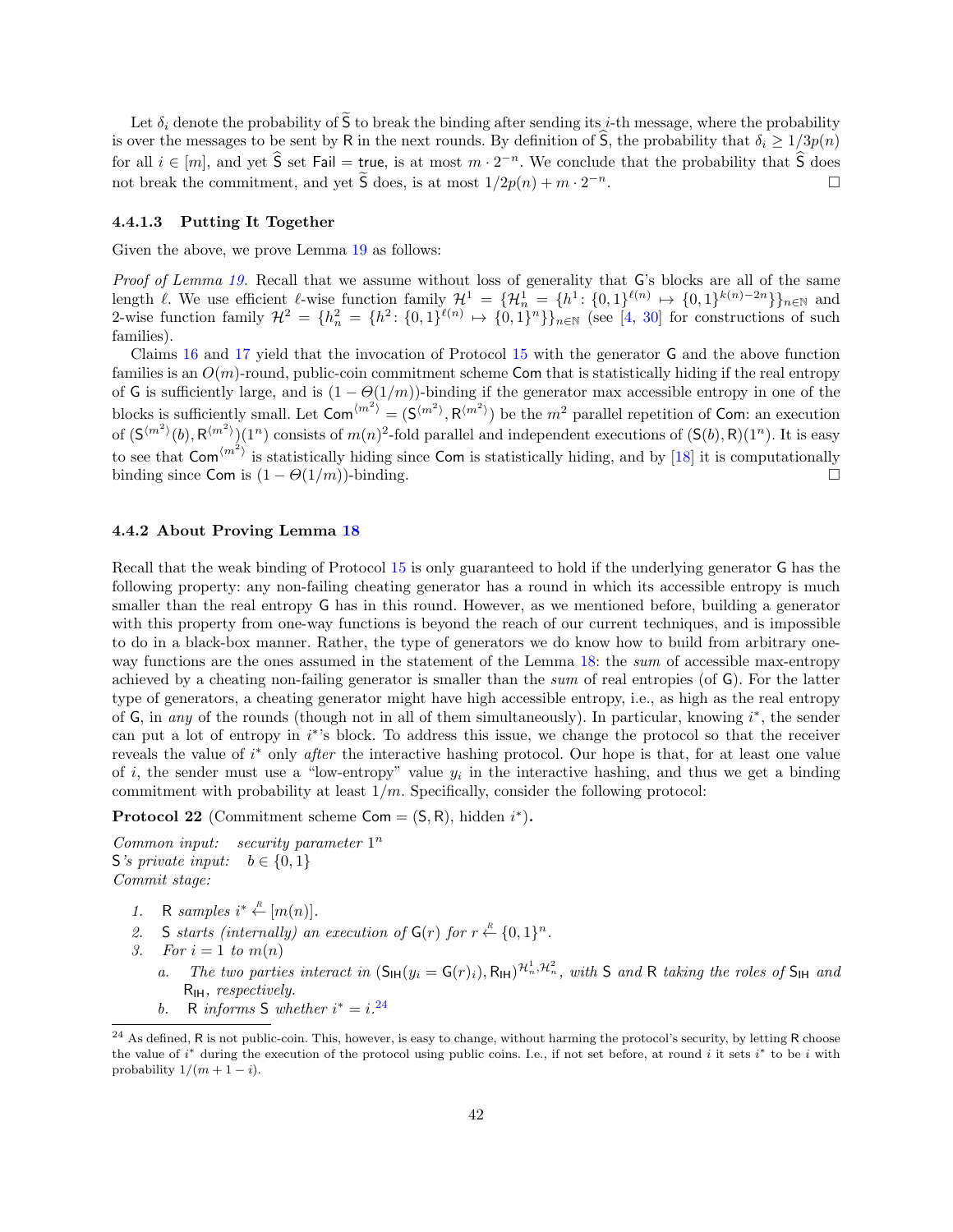- c. If informed that  $i \neq i^*$ , S sends  $y_i$  to R. Otherwise,
	- *i.* S samples  $u \stackrel{R}{\leftarrow} \{0,1\}^{\ell(n)}$  and sends  $(\langle u, y_i \rangle_2 \oplus b, u)$  to R.
	- The parties end the execution.

<span id="page-45-0"></span>Unfortunately, the basic interactive hashing protocol does not force the sender to decide whether  $y_i$  is a low-entropy string or not during the execution of the interactive hashing protocol, and a cheating sender can decide about that *after* it finds out that  $i^* = i$ . In more detail, given  $\mathbf{y}_{< i} = (y_1, \ldots, y_{i-1})$ , let  $\mathcal{Y}_{\mathbf{y}_{< i}}$  be the set of low-entropy values for  $y_i$  conditioned on  $y_{i}$ . (This is defined with respect to a particular cheating sender strategy  $\tilde{S}$ ). Since there are not too many high probability distinct strings, the set  $\mathcal{Y}_{y \lt i}$  is "small". Hence, the interactive hashing guarantees that the probability that the sender can produce two distinct elements of  $\mathcal{Y}_{\mathbf{y}_{\leq i}}$  that are consistent with the protocol is negligible. However, it does allow the possibility that the sender can run the interactive hashing protocol consistently with some  $y_i \in \mathcal{Y}_{\mathbf{y}_{\leq i}}$  and afterwards produce a different string  $y_i$  that is not in  $\mathcal{Y}_{\mathbf{y}_{\leq i}}$ , but is consistent with the interactive hashing protocol. This enables a sender to break the binding of the above as follows: consider a cheating sender that runs the generator honestly to obtain  $(y_1, \ldots, y_m)$  and uses  $y_i$  in the interactive hashing in round i. (Many of these will be low-entropy strings, since the sender is not using any fresh randomness to generate each block.) Upon finding out that the  $y_i$  will be used for the commitment, the sender finds another string  $y'_i$  (not in  $\mathcal{Y}_{\mathbf{y}_{\leq i}}$ ) that is consistent with the transcript of the interactive hashing protocol. With these two strings, the sender can now produce a commitment that can be opened in two ways. (Namely, choose u so that  $\langle u, y_i \rangle_2 \neq \langle u, y_i' \rangle_2$ , and send  $(\langle u, y_i \rangle_2, u)$ , which also equals  $(\langle u, y_i' \rangle_2 \oplus 1, u)$  to the receiver.)

This problem can be solved by using a different interactive hashing protocol that makes it infeasible for the receiver to produce two distinct strings consistent with the protocol where even just one of the strings is in a small set  $\mathcal L$ . The new protocol is simply the interactive hashing protocol used above, followed by the sender sending  $f(y_i)$  to the receiver, for f being a random member of a universal one-way hash function [\[26\]](#page-47-1) chosen by the receiver. By Rompel [\[27\]](#page-47-2) (see also [\[25,](#page-47-11) [12\]](#page-46-5)) such universal one-way hash functions can be constructed, in a black-box way, from any one-way function, and thus by Lemma [15,](#page-27-4) they can be constructed from G. The binding of the new interactive hashing protocol is only computational (i.e., unbounded sender can find a collision), compared with the information-theoretic security of the previous interactive hashing protocol, but since the guarantee on the inaccessible entropy of G holds only against computationally bounded entities, this change does not matter to us. The full details of the aforementioned computationally secure interactive hashing protocol and the security proof of the resulting commitment scheme can be found in [\[16\]](#page-46-14).

## Acknowledgment

This tutorial is based on the work we did with Omer Reingold and Hoeteck Wee on inaccessible entropy [\[16\]](#page-46-14) and with Omer on next-block pseudoentropy [\[14\]](#page-46-2), and on the understanding developed through the numerous meetings different subsets of the four of us had through the years. We are grateful to Omer and Hoeteck for this collaboration. We also thank Caf Fixe for the excellent coffee that fueled the two of us through much of this research.

We each have individual remarks for Oded.

Iftach: I would like to thank Oded for teaching me the foundation of cryptography course in the most exciting way at the very beginning of my master's studies, and for being my very devoted and inspiring Masters adviser. Without Oded, I would probably not be doing cryptography, and possible not even doing research at all.

Salil: I am indebted to Oded for teaching me many things about research (and life in general). Most relevant to this tutorial, he guided me as I began to study the theory of pseudorandomness, and emphasized the value in seeking simpler and more intuitive proofs and expositions of important results (which motivates much of the work described in this tutorial, not to mention the tutorial itself).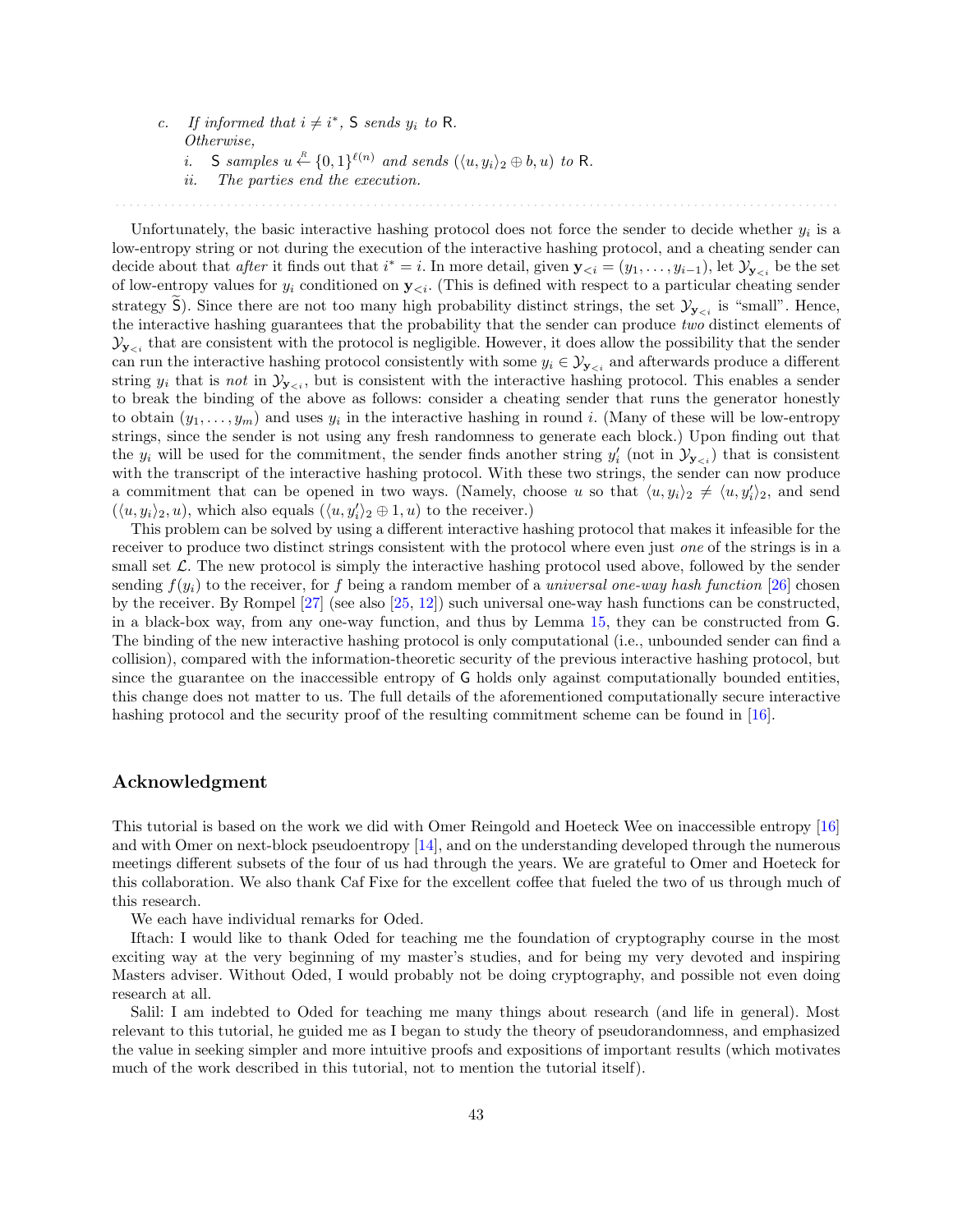## References

- <span id="page-46-12"></span>[1] B. Barak, R. Shaltiel, and A. Wigderson. Computational analogues of entropy. In RANDOM-APPROX, 2003.
- <span id="page-46-6"></span>[2] M. Blum and S. Micali. How to generate cryptographically strong sequences of pseudo random bits. In Proceedings of the 23rd Annual Symposium on Foundations of Computer Science (FOCS), pages 112–117, 1982.
- <span id="page-46-9"></span>[3] M. Blum and S. Micali. How to generate cryptographically strong sequences of pseudorandom bits. SIAM Journal on Computing, 13(4):850–864, 1984.
- <span id="page-46-19"></span>[4] L. J. Carter and M. N. Wegman. Universal classes of hash functions. Journal of Computer and System Sciences, pages 143–154, 1979.
- <span id="page-46-16"></span>[5] B. Chor and O. Goldreich. Unbiased bits from sources of weak randomness and probabilistic communication complexity. SIAM J. Comput., 17(2):230–261, 1988.
- <span id="page-46-18"></span>[6] Y. Z. Ding, D. Harnik, A. Rosen, and R. Shaltiel. Constant-round oblivious transfer in the bounded storage model. In Theory of Cryptography, First Theory of Cryptography Conference, TCC 2004, pages 446–472, 2004.
- <span id="page-46-15"></span>[7] O. Goldreich and L. A. Levin. A hard-core predicate for all one-way functions. In Proceedings of the 21st Annual ACM Symposium on Theory of Computing (STOC), pages 25–32, 1989.
- <span id="page-46-11"></span>[8] O. Goldreich, H. Krawczyk, and M. Luby. On the existence of pseudorandom generators. SIAM Journal on Computing, 22(6):1163–1175, 1993.
- <span id="page-46-0"></span>[9] S. Goldwasser and S. Micali. Probabilistic encryption. Journal of Computer and System Sciences, pages 270–299, 1984.
- <span id="page-46-4"></span>[10] I. Haitner, M. Nguyen, S. J. Ong, O. Reingold, and S. Vadhan. Statistically hiding commitments and statistical zero-knowledge arguments from any one-way function. SIAM Journal on Computing, 39(3): 1153–1218, 2009.
- <span id="page-46-3"></span>[11] I. Haitner, O. Reingold, S. Vadhan, and H. Wee. Inaccessible entropy. In Proceedings of the 41st Annual ACM Symposium on Theory of Computing (STOC), pages 611–620, 2009.
- <span id="page-46-5"></span>[12] I. Haitner, T. Holenstein, O. Reingold, S. Vadhan, and H. Wee. Universal one-way hash functions via inaccessible entropy. In Advances in Cryptology – EUROCRYPT 2010, pages 616–637, 2010.
- <span id="page-46-7"></span>[13] I. Haitner, D. Harnik, and O. Reingold. On the power of the randomized iterate. SIAM J. Comput., 40  $(6)$ :1486–1528, 2011. Preliminary version in Crypto'06.
- <span id="page-46-2"></span>[14] I. Haitner, O. Reingold, and S. Vadhan. Efficiency improvements in constructing pseudorandom generators from one-way functions. SIAM Journal on Computing, 42(3):1405–1430, 2013.
- <span id="page-46-17"></span>[15] I. Haitner, J. J. Hoch, O. Reingold, and G. Segev. Finding collisions in interactive protocols—tight lower bounds on the round and communication complexities of statistically hiding commitments. SIAM Journal on Computing, 44(1):193–242, 2015.
- <span id="page-46-14"></span>[16] I. Haitner, O. Reingold, S. Vadhan, and H. Wee. Inaccessible entropy i: I.e. generators and statistically hiding commitments from one-way functions. [www.cs.tau.ac.il/~iftachh/papers/](www.cs.tau.ac.il/~iftachh/papers/AccessibleEntropy/IE1.pdf) [AccessibleEntropy/IE1.pdf](www.cs.tau.ac.il/~iftachh/papers/AccessibleEntropy/IE1.pdf), 2016. To apper. Prelimanry version,named Inaccessible Entropy, apperared in STOC 09.
- <span id="page-46-1"></span>[17] J. Håstad, R. Impagliazzo, L. A. Levin, and M. Luby. A pseudorandom generator from any one-way function. SIAM Journal on Computing, pages 1364–1396, 1999.
- <span id="page-46-20"></span>[18] J. Hästad, R. Pass, K. Pietrzak, and D. Wikström. An efficient parallel repetition theorem. In Theory of Cryptography, Sixth Theory of Cryptography Conference, TCC 2010, 2010.
- <span id="page-46-8"></span>[19] T. Holenstein. Pseudorandom generators from one-way functions: A simple construction for any hardness. In Theory of Cryptography, Third Theory of Cryptography Conference, TCC 2006, 2006.
- <span id="page-46-10"></span>[20] T. Holenstein and M. Sinha. Constructing a pseudorandom generator requires an almost linear number of calls. In Proceedings of the 53rd Annual Symposium on Foundations of Computer Science (FOCS), pages 698–707, 2012.
- <span id="page-46-13"></span>[21] C.-Y. Hsiao, C.-J. Lu, and L. Reyzin. Conditional computational entropy, or toward separating pseudoentropy from compressibility. In Advances in Cryptology – EUROCRYPT 2007, pages 169–186, 2007.